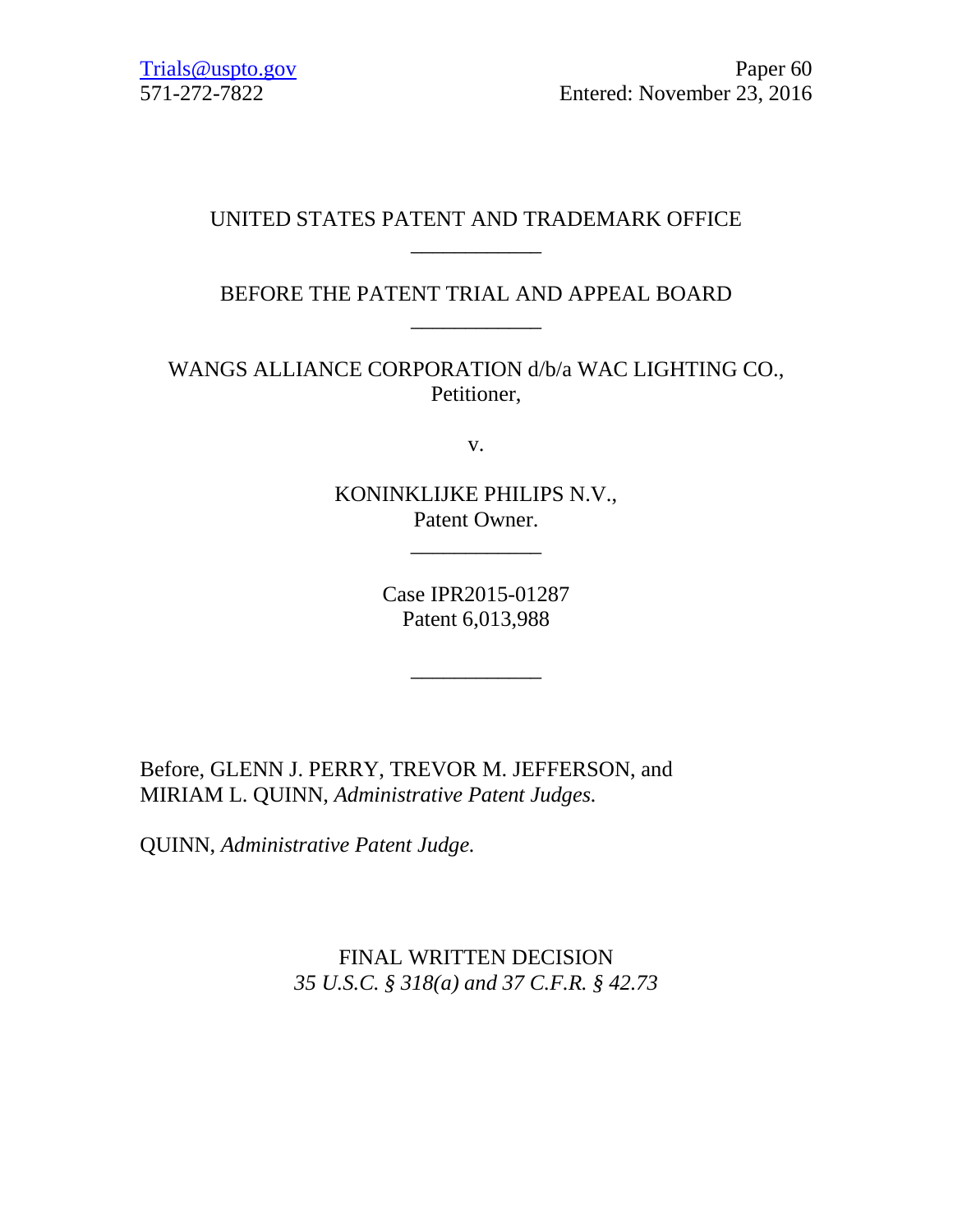$\overline{a}$ 

Wangs Alliance Corporation ("Petitioner") filed a Petition to institute *inter partes* review of claims 1 and 2 of U.S. Patent No. 6,013,988 ("the '988 patent") pursuant to 35 U.S.C. § 311−319. Paper 2 ("Pet."). Koninklijke Philips N.V. ("Patent Owner") timely filed a Preliminary Response. Paper 6 ("Prelim. Resp."). Upon consideration of the Petition and the Preliminary Response, we instituted trial as to claims 1 and 2. Paper 8 ("Dec.").

Subsequent to institution, Patent Owner filed a Patent Owner Response (Paper 22, "PO Resp."); and Petitioner filed a Reply (Paper 35, "Reply"). Patent Owner also filed Motions for Observations on Cross Examination of Petitioner's Reply Witness Mr. Tingler. Paper 51 ("Mot. for Obs."). Petitioner responded to Patent Owner's Motion for Observations. Paper 55 ("Resp. Obs."). Petitioner also filed a Motion to Exclude (Paper 45, "Mot. to Exclude"), which Patent Owner opposes (Paper 50, "Opp. Mot. to Exclude"). $<sup>1</sup>$  $<sup>1</sup>$  $<sup>1</sup>$ </sup>

An oral hearing was held on August 23, 2016. [2](#page-1-1)

We have jurisdiction under 35 U.S.C. § 6(c). This Final Written Decision is issued pursuant to 35 U.S.C. § 318(a). For the reasons discussed herein, and in view of the record in this trial, we determine that Petitioner has shown by a preponderance of the evidence that claims 1 and 2 of the '988 patent are unpatentable.

<span id="page-1-0"></span><sup>1</sup> Petitioner also filed a Reply in support of its Motion to Exclude. Paper 54 ("Reply Mot. to Exclude").

<span id="page-1-1"></span><sup>&</sup>lt;sup>2</sup> A transcript of the oral hearing is entered in the record as Paper 58 ("Tr.").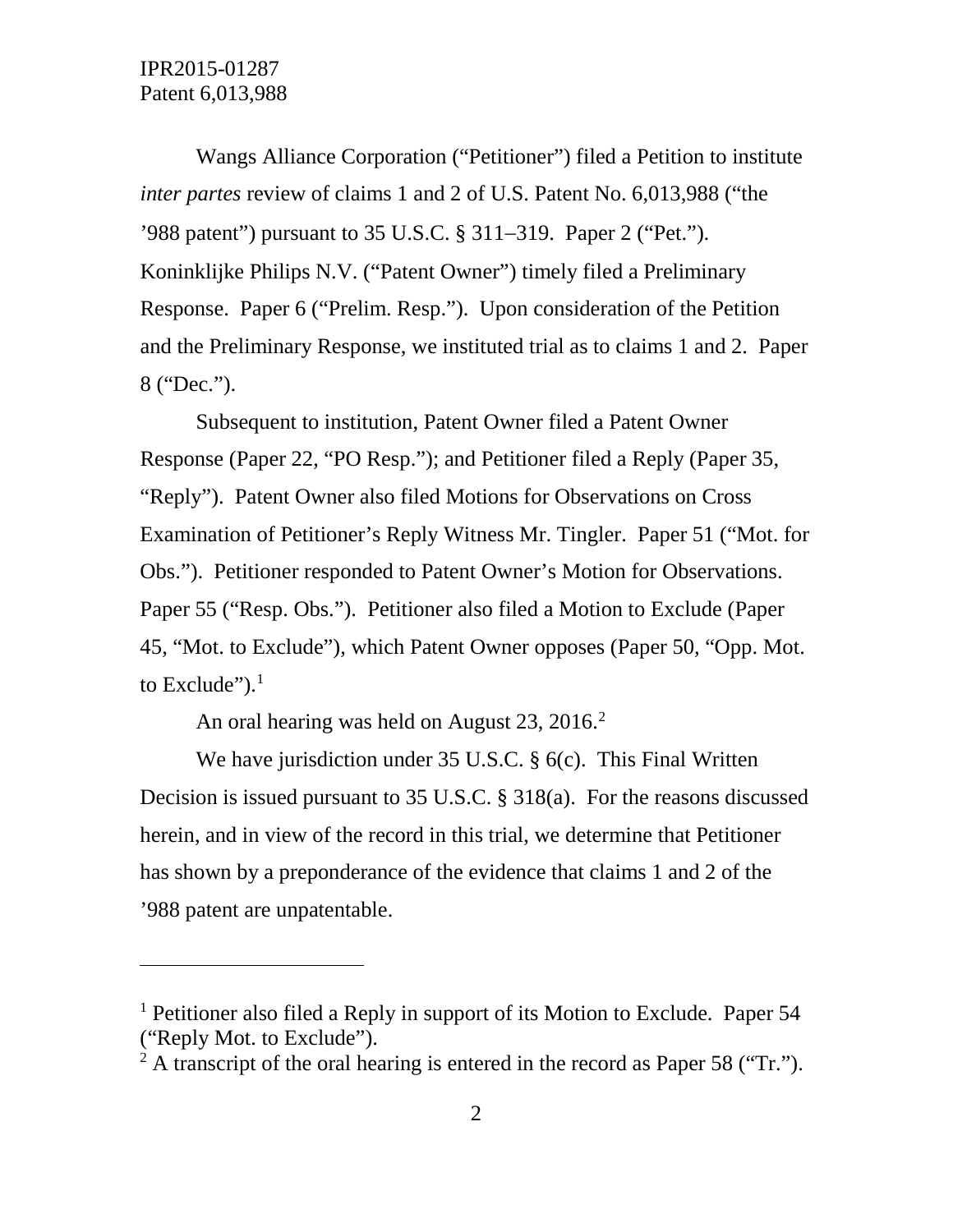# I. BACKGROUND

#### A. RELATED MATTERS

Petitioner states that the patent-at-issue is the subject matter of a district court case filed in the U.S. District Court for the District of Massachusetts (Case No. 14-cv-12298-DJC). Pet. 1.

#### B. INSTITUTED GROUNDS OF UNPATENTABILITY

We instituted trial based on the following grounds (Dec. 21–22):

| Reference[s]                                       | <b>Basis</b> | <b>Claims</b> |
|----------------------------------------------------|--------------|---------------|
| Hochstein <sup>3</sup> and Hildebrand <sup>4</sup> | \$103        | 1 and 2       |
| Perry <sup>5</sup>                                 | \$102        |               |

C. THE '988 PATENT (EX. 1001)

 $\overline{a}$ 

The '988 patent is directed to a circuit arrangement for operating a semiconductor light source, or light emitting diode ("LED") lights. Ex. 1001, 1:11−18. The '988 patent describes that control units in existing signaling systems often conduct "leakage current" when the control unit is in a non-conducting, or off, state. *Id*. at 1:36–38.

Figure 1 of the '988 patent, reproduced below, illustrates the control unit VB and semiconductor light source LB, or LED light.

<span id="page-2-0"></span><sup>3</sup> U.S. Patent No. 5,661,645 (Exhibit 1003) ("Hochstein").

<span id="page-2-1"></span><sup>4</sup> U.S. Patent No. 5,075,601 (Exhibit 1005) ("Hildebrand").

<span id="page-2-2"></span><sup>5</sup> U.S. Patent No. 6,150,771 (Exhibit 1004) ("Perry").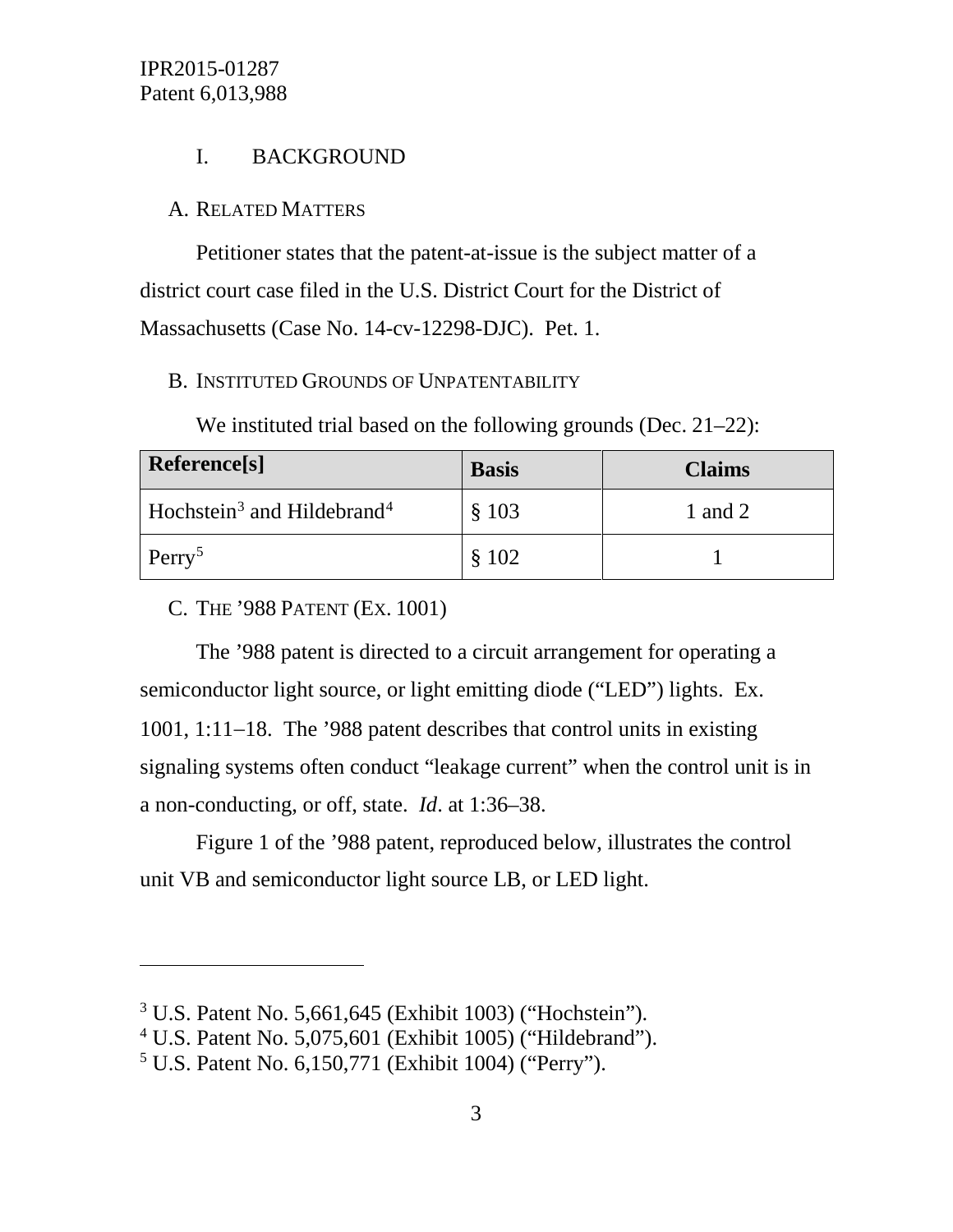

Figure 1 depicts connection terminals A and B, input filter means I, self-regulating current-conducting network II, converter III, and output terminals C and D. *Id.* at 2:55−62. Figure 2, reproduced below, shows an embodiment of the self-regulating current-conducting network II. *Id.* at 2:63−3:13.



According to the embodiment depicted in Figure 2 above, when the control unit is switched on, the voltage at the positive pole + will rise, and switch SR becomes conducting, cuting off MOSFET 1, resulting in selfregulating, current-conducting network II being deactivated. *Id.* at 3: 21−25.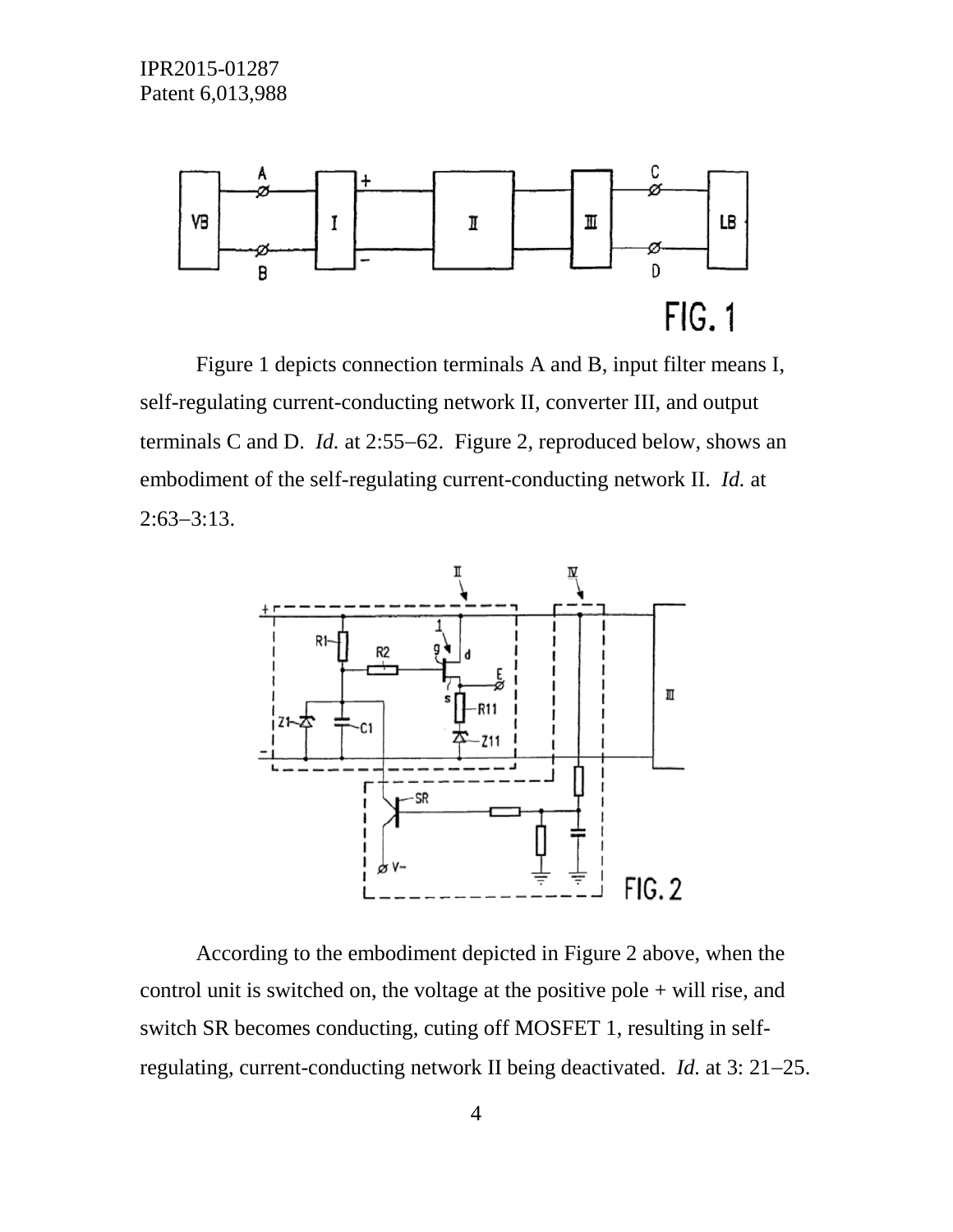## D. CLAIMS-AT-ISSUE

The challenged claims are reproduced below.

1. A circuit arrangement for operating a semiconductor light source, said circuit arrangement comprising:

connection terminals for connecting the circuit arrangement to outputs from a control unit for controlling the semiconductor light source;

input filter means coupled to the connection terminals;

a converter comprising a control circuit, said converter being coupled to output means of the input filter means; and

output terminals for coupled to output means of said converter for connecting said circuit arrangement to the semiconductor light source,

characterized in that said converter comprises a switchedmode power supply for providing power to said semiconductor light source, said switched-mode power supply having a switching element which is cyclically switched on and off by said control circuit, and the circuit arrangement further comprises a self-regulating currentconducting network coupled between said filter means and said converter, said self-regulating current-conducting network draining off a leakage current in the control unit when said control unit is in a non-conducting state.

2. The circuit arrangement as claimed in claim 1, characterized in that the circuit arrangement comprises means [f]or deactivating the self-regulating currentconducting network [w]hen the converter is switched on.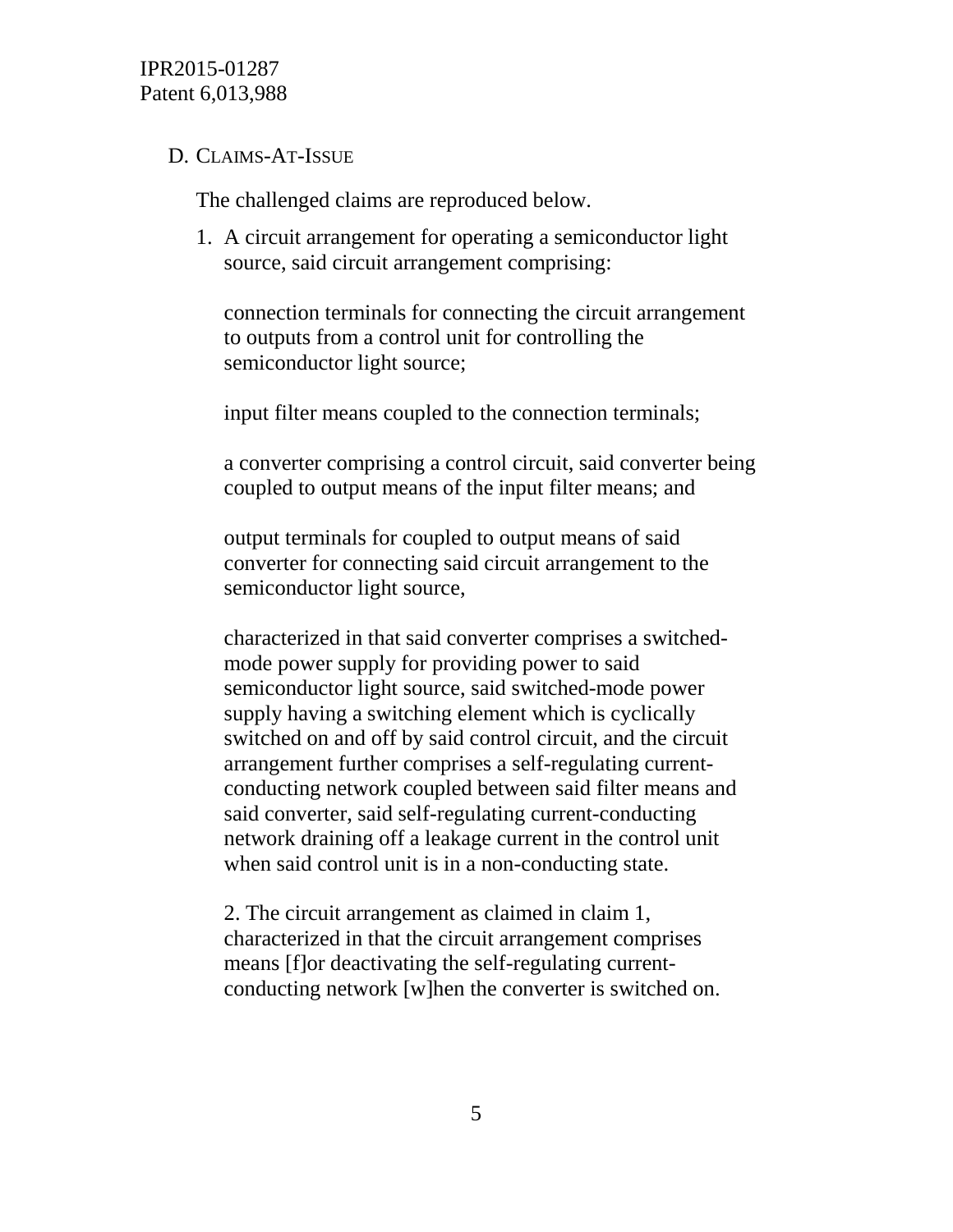#### II. ANALYSIS

#### A. CLAIM INTERPRETATION

The Board interprets claims using the "broadest reasonable construction in light of the specification of the patent in which [they] appear[]." 37 C.F.R. § 42.100(b); *Cuozzo Speed Techs., LLC v. Lee*, 136 S. Ct. 2131, 2142–43 (2016). We presume that claim terms have their ordinary and customary meaning. *See In re Translogic Tech., Inc.*, 504 F.3d 1249, 1257 (Fed. Cir. 2007) ("The ordinary and customary meaning 'is the meaning that the term would have to a person of ordinary skill in the art in question." (citation omitted)).

In our Decision on Institution, we construed three terms: input filter means, output means, and means for deactivating. Dec. 6−12. The parties appear to not dispute the Board's construction of these terms, but the parties do dispute the application of the Board's construction of "input filter means" to the prior art. PO Resp. 50; Reply 20−21; Tr. 10:18−14:5, 26:8−29:25. Our claim construction analysis, therefore, begins by reviewing, on the full record before us, the construction of "input filter means," in light of the parties' dispute.

# *1. "input filter means"*

In our Decision on Institution, we determined, first, that the term "input filter means" was not a means-plus-function term. Dec. 6−7. In particular, we were persuaded by Patent Owner's argument and evidence that the term recites sufficient structure. *Id.* We noted that Patent Owner relied on testimony of Dr. Batarseh, Exs. 1008–09, and Dr. Smith, Ex. 2002,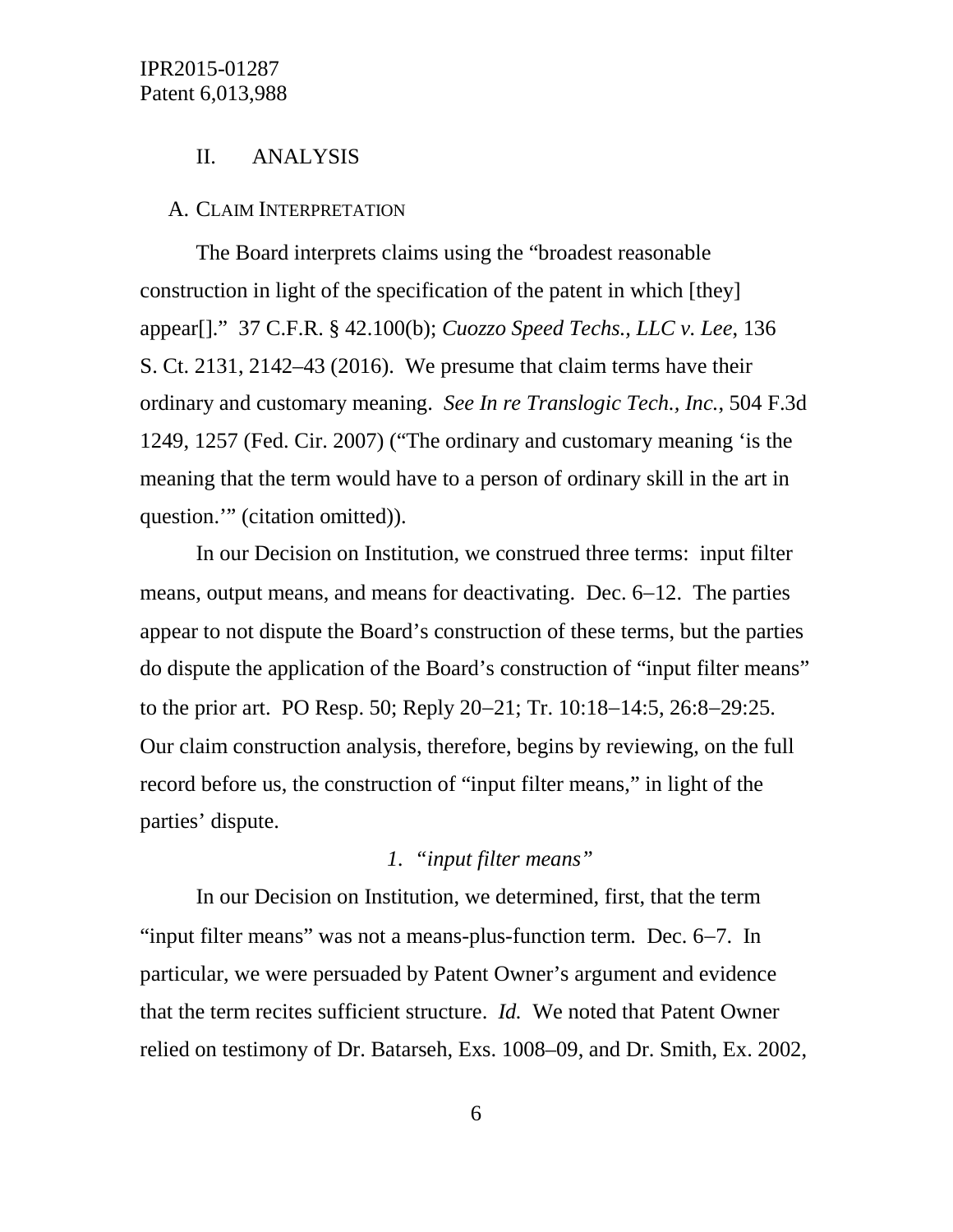to allege that an "input filter" identifies structure to a person of ordinary skill in the art. *Id.* at 6. We stated,

We agree with Patent Owner that the term "input filter means" is not a means-plus-function term because it recites sufficient structure. Although the term is presumptively a means-plus-function claim limitation under 35 U.S.C. § 112, paragraph 6, the presumption can be rebutted "if the evidence intrinsic to the patent and any relevant extrinsic evidence so warrant." *Personalized Media Commc'ns, LLC v. Int'l Trade Comm'n*, 161 F.3d 696, 704 (Fed. Cir. 1998). In this case, "input filter means" are not associated with a recited function and "input filter" is itself a structure. *See York Prod., Inc., Inc. v. Cent. Tractor Farm & Family Ctr.,* 99 F.3d 1568, 1574 (Fed. Cir. 1996) ("Without a 'means' sufficiently connected to a recited function, the presumption in use of the word 'means' does not operate."). Notwithstanding that an "input filter" is not a specific structure, it is sufficient "if the claim term is used in common parlance or by persons of skill in the pertinent art to designate structure, even if the term covers a broad class of structures and even if the term identifies the structures by their function." *Lighting World v. Birchwood Lighting*, 882 F.3d 1354, 1359–1360 (Fed. Cir. 2004).

Furthermore, the evidence of record shows that the term "filter" has generally understood meaning, even though the noun is derived from the function it performs. For example, as evidence of the meaning of "filter," a dictionary defines the word as "[a]n electric circuit or device which selectively transmits or rejects signals in one or more intervals of frequencies." *Definition filter*, WILEY ELECTRICAL AND ELECTRONICS ENGINEERING DICTIONARY, 285 (Steven M. Kaplan, 2004) (Ex. 1011). *See also Definition filter,* MCGRAW-HILL DICTIONARY OF SCIENTIFIC AND TECHNICAL TERMS, 715  $(4<sup>TH</sup>$  ed., 1989) ("In general, a selective device that transmits a desired range of matter or energy while substantially attenuating all other ranges.") (Ex. 1012). In the context of claim 1, and guided by the evidence of the meaning of "filter," the term "input filter means" means an electronic circuit or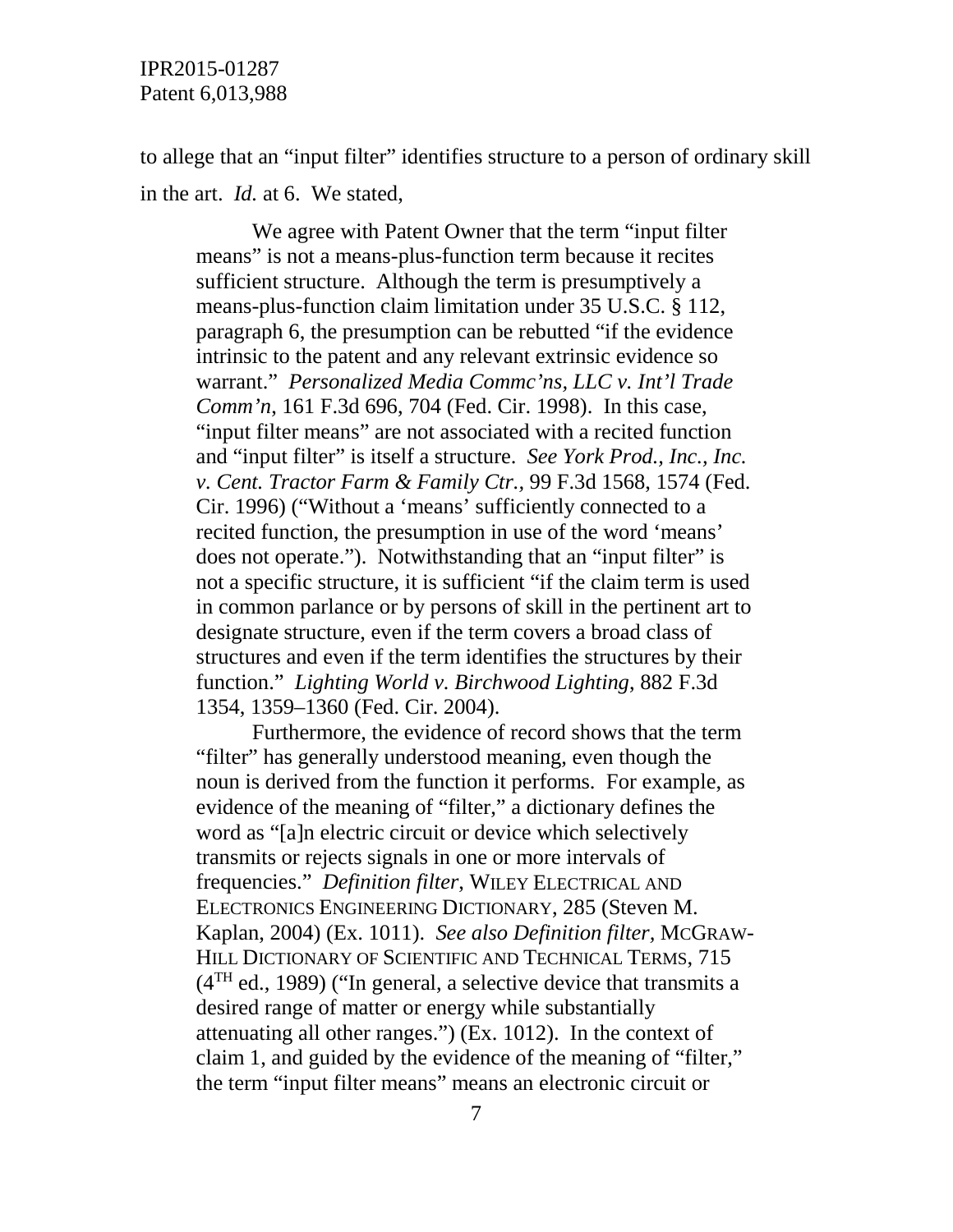device that selectively transmits or rejects signals in one or more intervals or frequencies. The word "input" connotes that the claimed filter is located at the input stage of the circuit arrangement. *See* Ex. 1001, Fig. 1, 4:11−14 (describing terminal A as an input terminal). The location of the filter, however, need not be clarified further because the claim recites the devices and terminals the input filter means is coupled to, according to the claims, e.g., coupled to the connection terminals.

Therefore, in accordance with the ordinary and customary meaning of the claim, and consistent with the specification (Ex. 1001, 2:19–24) for purposes of this Decision, we construe "input filter means" as an electronic circuit or device that selectively transmits or rejects signals in one or more intervals or frequencies.

*Id.* at 6−8. The dispute during the trial phase focuses on whether an "input filter means" requires that the device operate "based on frequency." That is, Patent Owner contends that the "only way a circuit can be 'selective' is to behave differently for signals in different intervals of frequencies." PO Resp. 51. Additionally, Patent Owner argues that an "input filter is necessarily frequency dependent." *Id.* Patent Owner supports these statements by citing generally to an excerpt of a book titled "Fundamentals of Power Electronics," dated 2001, and filed as Exhibit 2003. The Patent Owner response, however, does not explain how the excerpt, focused on input filter design, supports these statements. *Id.* To be sure, the first page of book's excerpt states that "[i]t is nearly always required that a filter be added at the power input of a switching converter," and we assume that this is relevant to the claims-at-issue via the claimed "converter," which "comprises a switched mode power supply." Ex. 2003, 3; Ex. 1001,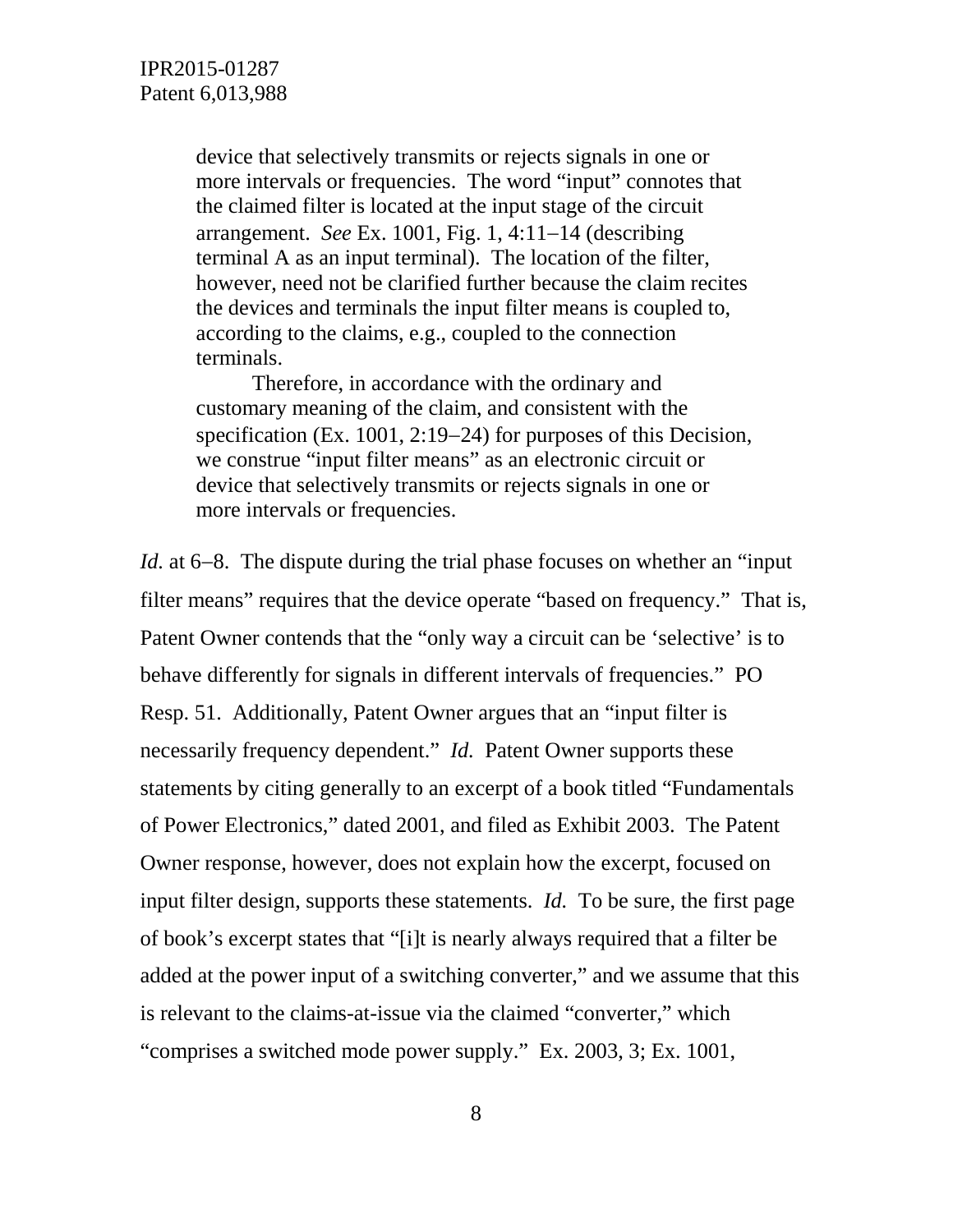5:22−23. The book's excerpts also point out that an input filter allows compliance with regulations that limit conducted electromagnetic interference or EMI, and it does so by attenuating switching harmonics. Ex. 2003, 3. A filter suitable for attenuating harmonics is described as an L-C low-pass filter. *Id.* at 4. According to the explanation in the cited book, the current harmonics that have certain amplitudes are attenuated, and each harmonic is associated with a specific angular frequency. *Id.*

Patent Owner also provides testimony from Dr. Regan Zane, who opines that an "input filter means" is a frequency filter or is frequency dependent. Ex. 2013 ¶¶ 144–45. Dr. Zane relies on the book excerpt quoted above. Dr. Zane also describes the basic operation of a low-pass filter and states that the role of an "input filter transmits the D.C. signals and attenuates the current ripple harmonics from the switching function." *Id.* ¶¶ 145−46. Dr. Zane takes issue with the Board's interpretation of an input filter as not being limited to suppressing voltage surges based on frequency because our construction may encompass a filter that operates on one or more intervals of frequencies. *Id.* ¶ 147.

Finally, Patent Owner alleges that the parties agree that an '"input filter means' must be *frequency* dependent." PO Resp. 50. Further, Patent Owner asserts that Dr. Robert N. Tingler, Petitioner's declarant, agreed that an input filter means "transmits or rejects signals depending on what their frequencies are." PO Resp. 51 (citing Ex. 2015, 36:5−10). Petitioner argues that it does not agree with Patent Owner's position, and that Patent Owner mischaracterizes Mr. Tingler's testimony. Reply 21−22.

9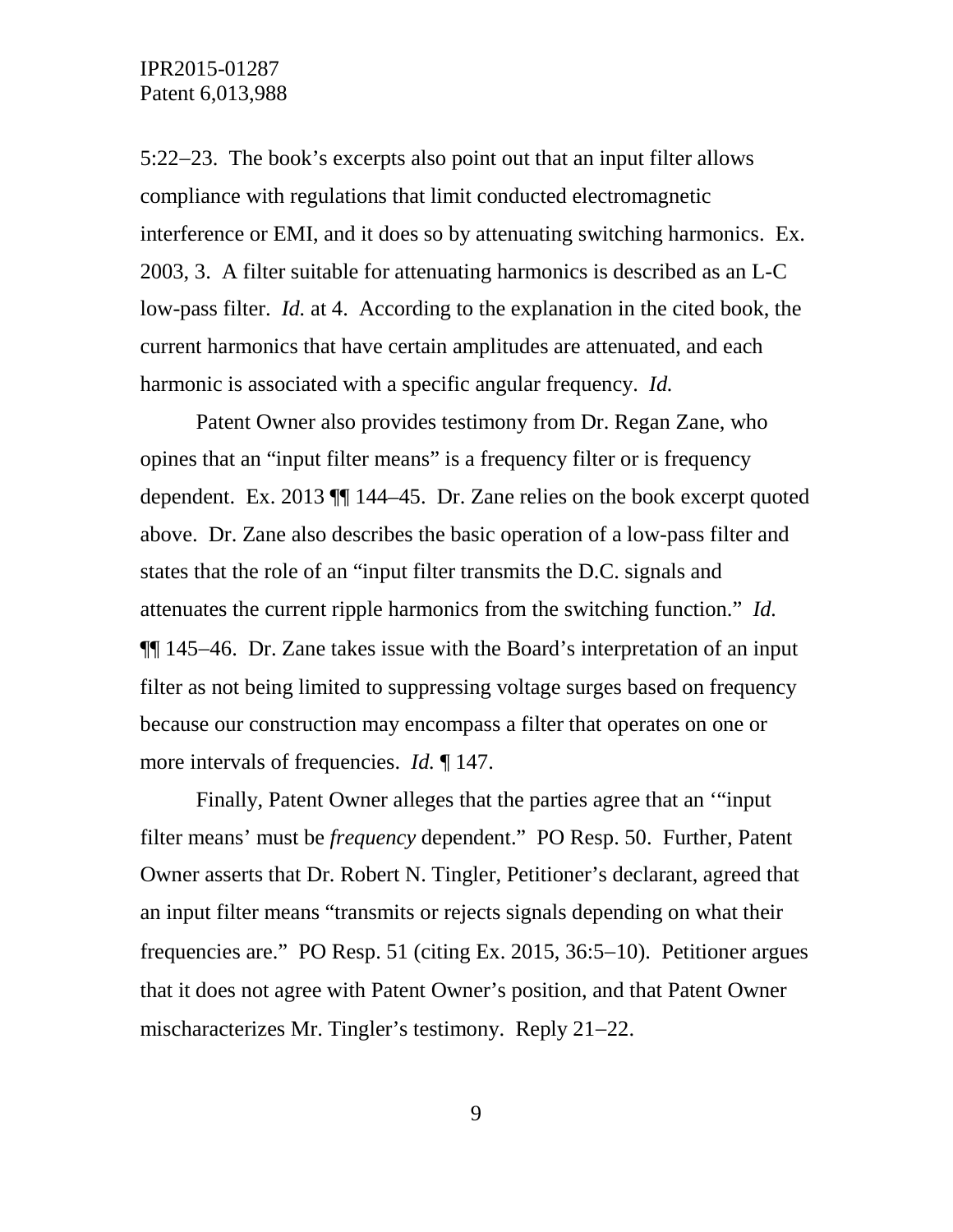At the heart of this dispute is the simple fact that the specification of the '988 patent does not describe any embodiment or operation of the input filter means. At most, the '988 patent specification states that the input filter may include a rectifier. Ex. 1001, 2:21−24. But neither the specification nor the claims describes the "input filter means" in any appreciable detail sufficient to discern which signals it selectively transmits or rejects and how it does so. The omission is not fatal, for the dictionary definitions we relied on to construe the term in our Decision on Institution were sufficient to discern that a person of ordinary skill in the art ascribed structure to the term. Dec. 7−8. The dispute centers on whether the dictionary definitions accurately reflect the understanding of a person of ordinary skill in the art. Given the dearth of intrinsic evidence on this issue, we evaluate the extrinsic evidence presented by the parties, and discussed above, to discern the role of *frequency* in the construction of "input filter means." *See Phillips v. AWH Corp*., 415 F.3d 1303, 1318 (Fed. Cir. 2005) ("[E]xtrinsic evidence in the form of expert testimony can be useful to a court for a variety of purposes, such as to provide background on the technology at issue, to explain how an invention works, to ensure that the court's understanding of the technical aspects of the patent is consistent with that of a person of skill in the art, or to establish that a particular term in the patent or the prior art has a particular meaning in the pertinent field.").

Upon review of Dr. Zane's testimony and the statements in the book excerpt described above, we find that it was known to a person of ordinary skill in the art to use an EMI filter as an input filter in switch-mode power supply applications, like the one claimed. In fact, the book excerpt states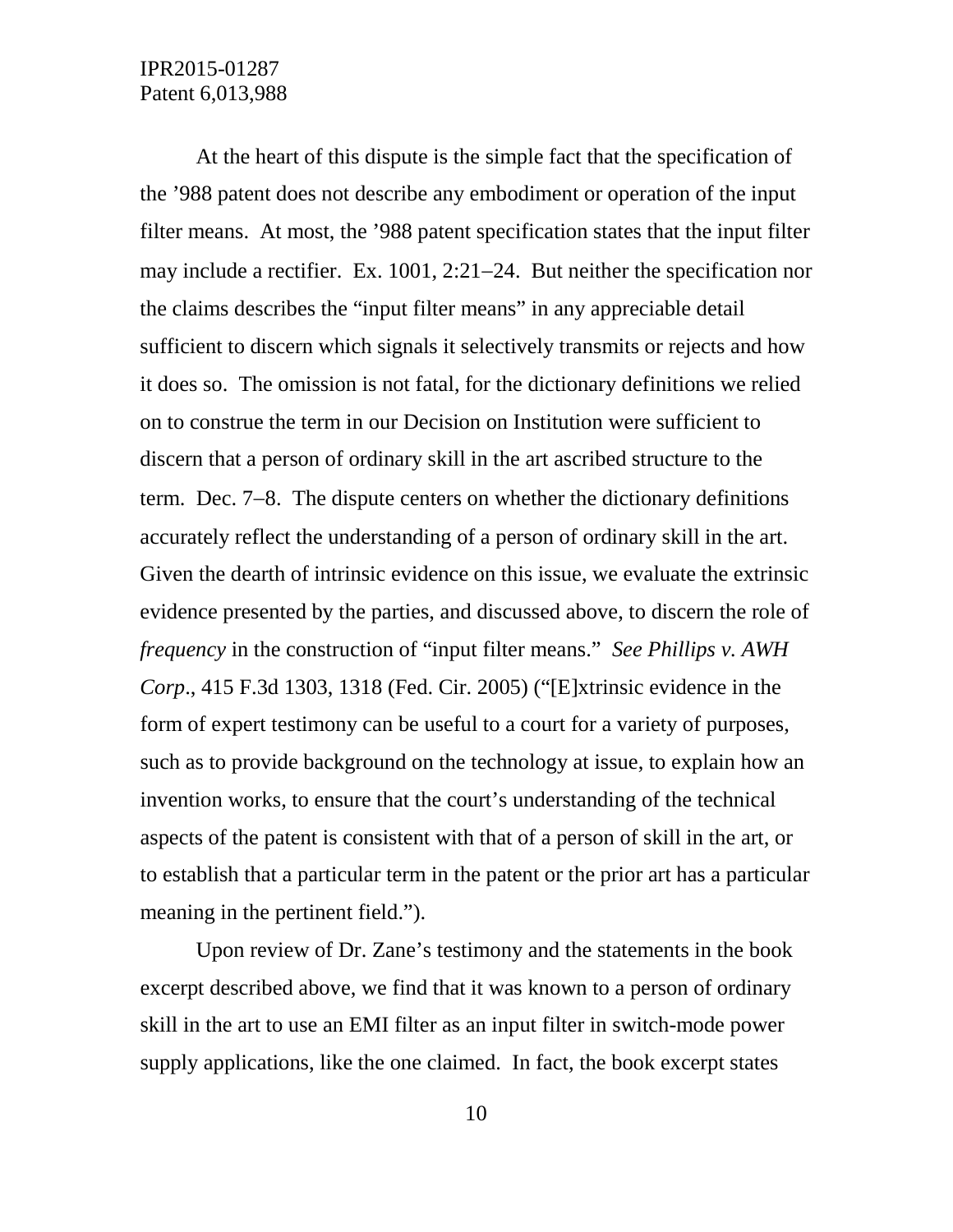that it is "nearly always required." The record also shows that a low-pass filter is suitable for the application as an EMI filter because it attenuates harmonics of certain amplitudes, and each harmonic is characterized by a certain frequency. *See* Ex. 2003, 3−4. The input filter, thus, would be configured to select which harmonics to reject, which are identified by phase angle or frequency. *Id.* Dr. Zane also opines that the input filter "'rejects' the undesired higher frequency signal content." Ex. 2013 ¶ 145. Therefore, Patent Owner and its declarant provide extrinsic evidence that tends to show "input filter means" that transmit or reject signals based on frequency.

Petitioner, on the other hand, argues that an input filter is not required to transmit or reject signals *based on frequency*. Reply 21. Petitioner states that an input filter merely must select which signals to transmit and which signals to reject, but does not require "a selection of frequency intervals on which to operate." *Id.* Petitioner also proffers cross-examination testimony of Mr. Tingler explaining that an input filter would have different structures depending on the function. Ex. 2015, 54:3−55:3. For example, if trying to attenuate a certain band of frequencies from going out onto the AC mains, that would be one design, but if filtering out incoming transients and their effects or noise, then the input filter would be so designed. *Id.* We note, however, that Mr. Tingler's explanations are provided without reference to the context of the '988 patent. That is, what constitutes an input filter, indeed, may be different depending on the application. But in the context of the claimed device, we are not persuaded that an "input filter means" could be any structure that simply rejects unwanted signals.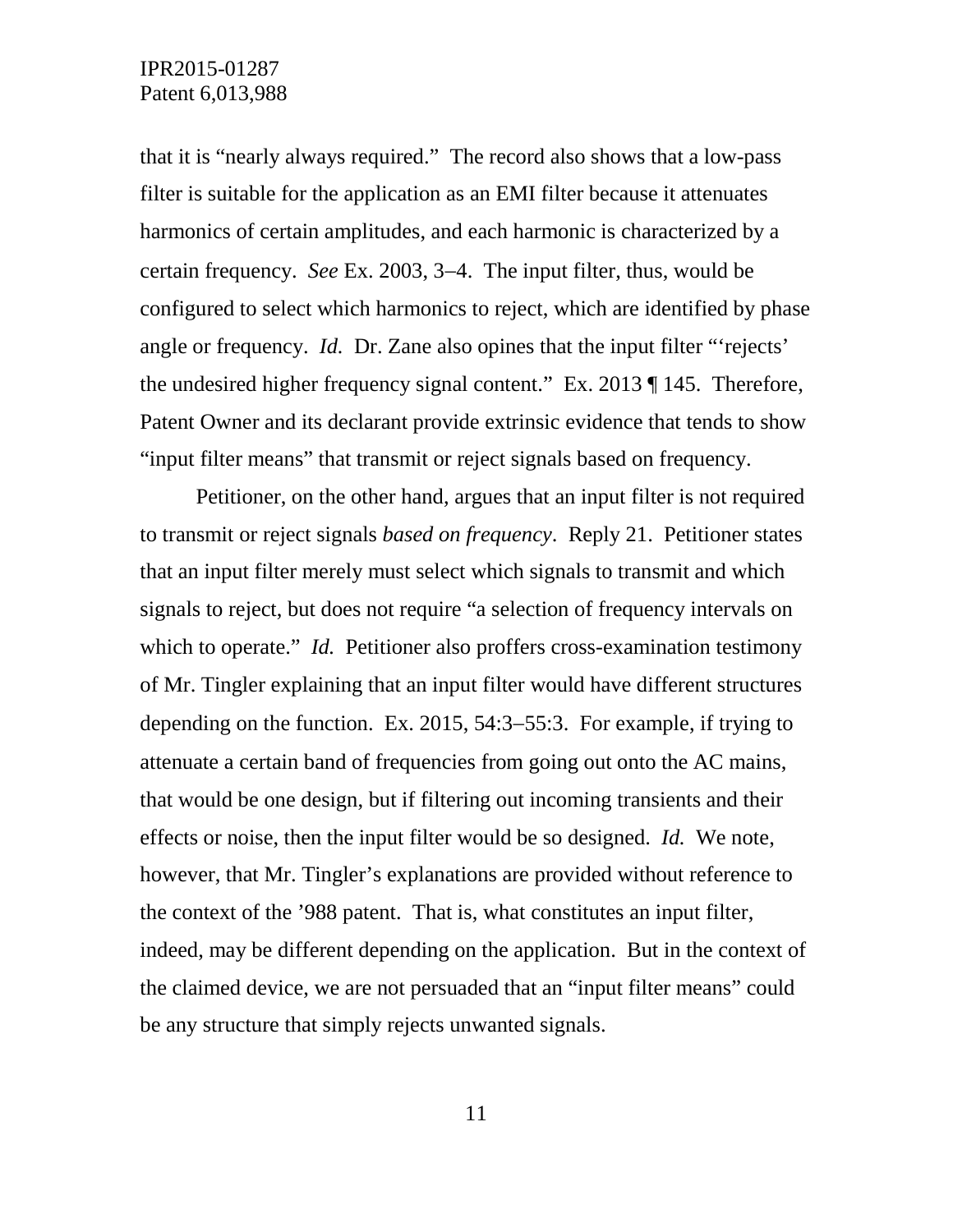Having reviewed the arguments and evidence, as summarized above, we credit Dr. Zane's testimony on this issue. We also rely on the book excerpt discussed above for its disclosure about input filter design in the context of a switched mode power supply. Specifically, we find that in the context of the '988 patent, an input filter transmits or rejects certain signals, where those signals are selected because they are undesirable harmonics. We also find that those harmonics are identified by frequency. Accordingly, the "input filter means" is properly construed as an electronic circuit or device that selectively transmits or rejects signals in one or more intervals of frequencies. More particularly, whether a signal is rejected or transmitted is a function of the frequency of that signal.

#### *2. "output means"*

In our Decision on Institution we determined that "output means" is not a means-plus-function term. We found persuasive Patent Owner's arguments that the term "output means" does not recite a function and that "output" recites sufficient structure. Prelim. Resp. 19−20 (arguing that "output" means output connection or connections of a circuit). In particular, we found that "output" refers to the signal delivered out of the circuit or device. We stated,

The claim supports this interpretation when it recites two "output means:" "output means of the input filter means" and "output means of said converter." Regarding the "input filter means," the claim requires the converter to couple to the input filter's output, which is described in the specification as "a positive pole + and a negative pole – ." Ex. 1001, 2:60–62, 3:3−6, 3:20−21. Regarding the "converter," the claim requires that output terminals of the circuit arrangement couple to the output of the converter. The word "output" is a noun that takes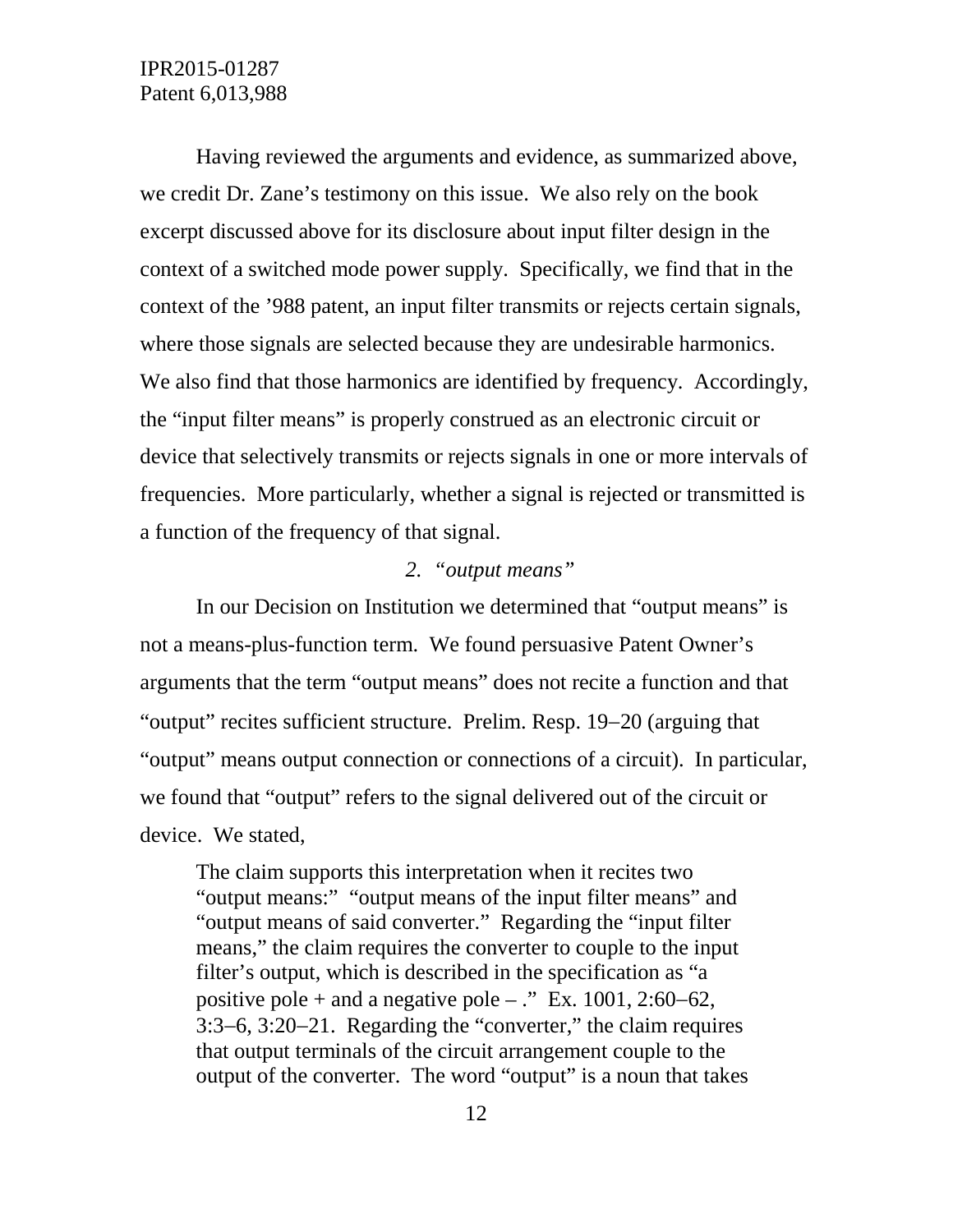its name from the function it performs: delivery of an output signal or data. *See Definition output*, WILEY ELECTRICAL AND ELECTRONICS ENGINEERING DICTIONARY, 541 (Steven M. Kaplan, 2004) (Ex. 3001) (defining *output* (2) as "[t]he energy, voltage, current, or other signal delivered or produced by a component, circuit device, piece of equipment, system, or process. For example, a voltage output taken from an electronic device. Also, to deliver or provide such a signal.").

We do not agree with Patent Owner that "output means" are an output *connection* because the claim recites specific connection terminals and output terminals as providing connection ("connection terminals for connecting" and "output terminals . . . for connecting"). Furthermore, the dictionary definition of output referred to above defines the noun as either the signal that is provided by the circuit or the terminals from which such a signal is delivered. *Id.* (see definition number 4, "[t]he terminals of a component, circuit, device, or piece of equipment from which an output (2) is delivered. Also called output terminals."). The claim distinctly recites terminals as output terminals, i.e., output terminals coupled to output means. Construing the "output means" as an output connection would make redundant the "output terminals," which are recited precisely for the purpose of connecting the circuit to the semiconductor light source. Therefore, in accordance with the ordinary and customary meaning of the term "output," the claim language, and in the context of the specification, we construe "output means" as the signal that is delivered.

Dec. 8−9. Patent Owner's Response maintains the position that the parties agree that "output means" should be construed as "terminals or wires at the output." PO Resp. 4−5. Patent Owner also argues that the Board's construction at institution is at odds with our finding that "output" recites sufficient structure. *Id.* at 5. Notwithstanding the argument presented by Patent Owner, we see no reason to revisit this construction. First, there is no material difference between "output terminals" and "terminals at the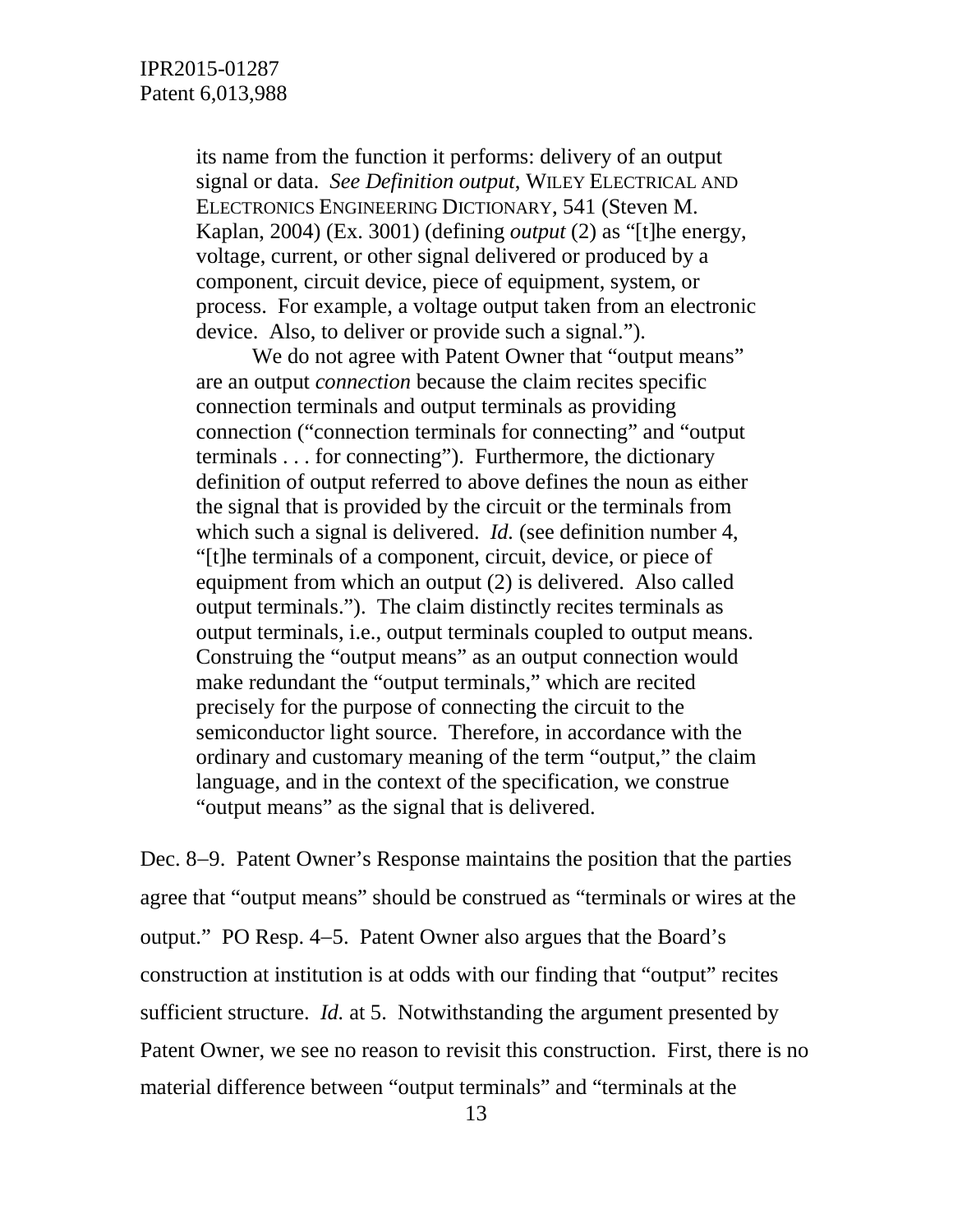$\overline{a}$ 

output." Again we rely on the claim language, which specifically uses different words for "outputs," "output terminals," and "output means." Yet these would all refer to the same structure if we followed the parties' proposal. Neither party presents evidence that these structures are different.<sup>[6](#page-13-0)</sup> And further, if the "output means" were terminals, the claim would be inconsistent with Figure 1, which does not show the converter (III) coupled to terminals at the output of the input filter means (I), for there is an intervening self-regulating current conducting network (II) coupled therebetween. Second, neither party has presented argument that the scope of this term is in actual dispute for purposes of determining its applicability to the prior art of record. *Vivid Techs., Inc. v. Am. Science & Eng'g, Inc*., 200 F.3d 795, 803, (Fed. Cir. 1999) ("[O]nly those terms need be construed that are in controversy, and only to the extent necessary to resolve the controversy."). Accordingly, we maintain that "output means," consistent with the broadest reasonable interpretation in the context of the specification, is the signal that is delivered.

#### *3. "means [f]or deactivating"*

During institution, we construed this term as a means-plus-function term. Dec. 10−12. We determined that the means for deactivating is a

<span id="page-13-0"></span><sup>6</sup> Patent Owner in passing refers to the prosecution history of the '988 patent, but does not explain the relevance of the cited amendment or how it sheds light on the meaning of "output means." Further, Applicants statement that amendments were made to include descriptive language connecting the recited components does not explain what are "output means." Ex. 1002, Paper 11, Amendment (7/6/1999), 10.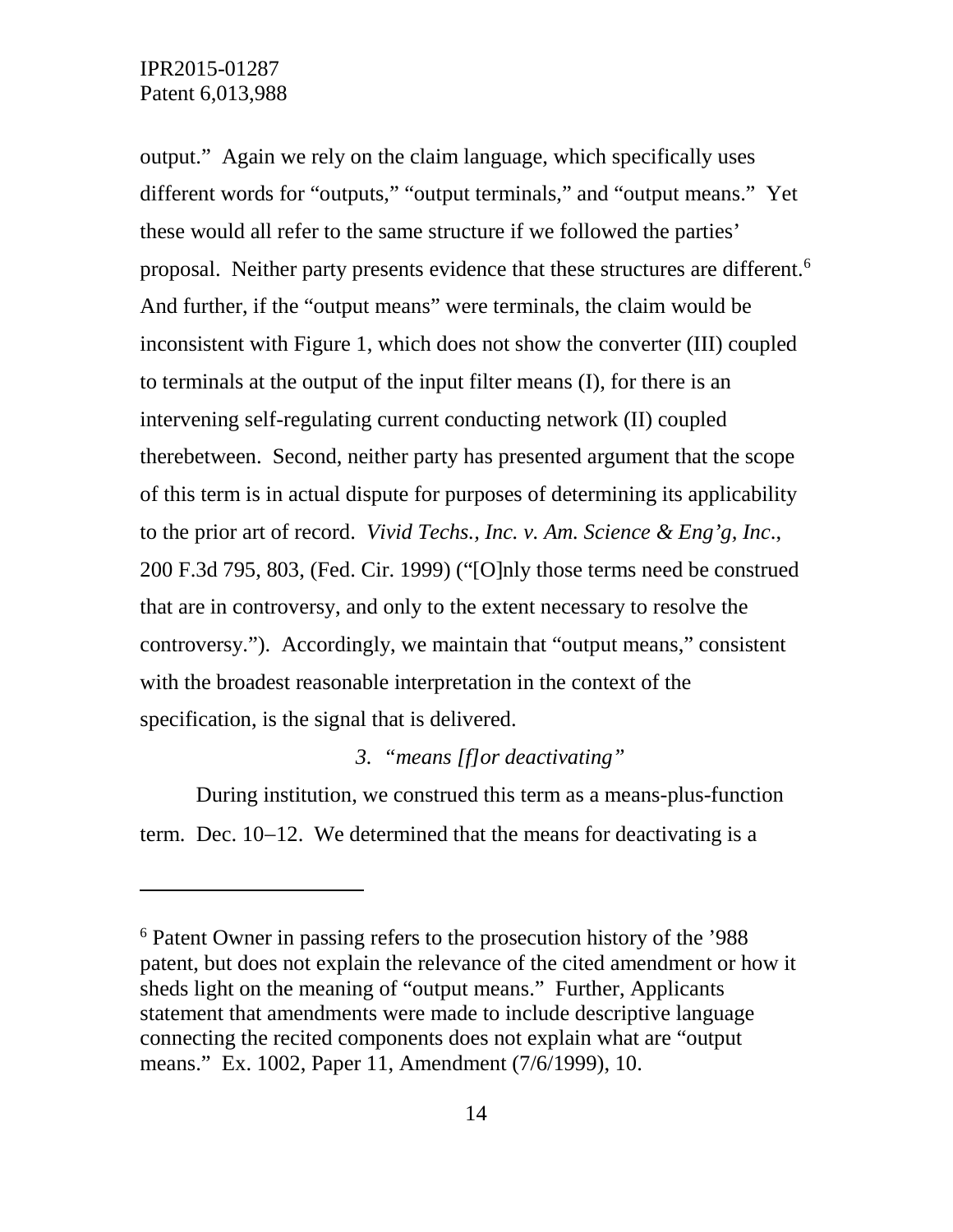transistor and a voltage divider that deactivate the self-regulating current conducting network when the converter is switched on, and where the "means for deactivating" is separate and distinct from the "self-regulating current-conducting network." *Id.* Neither party has challenged the Board's determination, and we see no reason to change it. *See, e.g.*, PO Resp. 5−6. Accordingly, we adopt the above stated construction of means for deactivating.

#### *4. Other Claim Terms*

Petitioner proposed a construction for the term "leakage current" in the Petition. Patent Owner maintained in its Preliminary Response that the term did not require construction in order for the Board to resolve the parties' dispute. Prelim. Resp. 20. We agreed with Patent Owner and did not construe the term. In its Response, Patent Owner provides a construction for the term "leakage current" but does not offer any explanation or reasoning for that construction. Furthermore, we do not see any dispute that necessitates a determination of the scope of this term. Accordingly, we do not construe "leakage current" or any other claim term.

#### B. SCOPE OF PETITIONER'S REPLY

During trial, Patent Owner argued that certain content in Petitioner's Reply is impermissible argument because it is outside the scope of a proper Reply under 37 C.F.R. § 42.23(b) ("A reply may only respond to arguments raised in the corresponding opposition, patent owner preliminary response, or patent owner response."). Patent Owner was allowed to file a notice indicating the specific portions in the Reply that it contends exceed the proper scope. Paper 47. Petitioner was allowed to respond by pointing out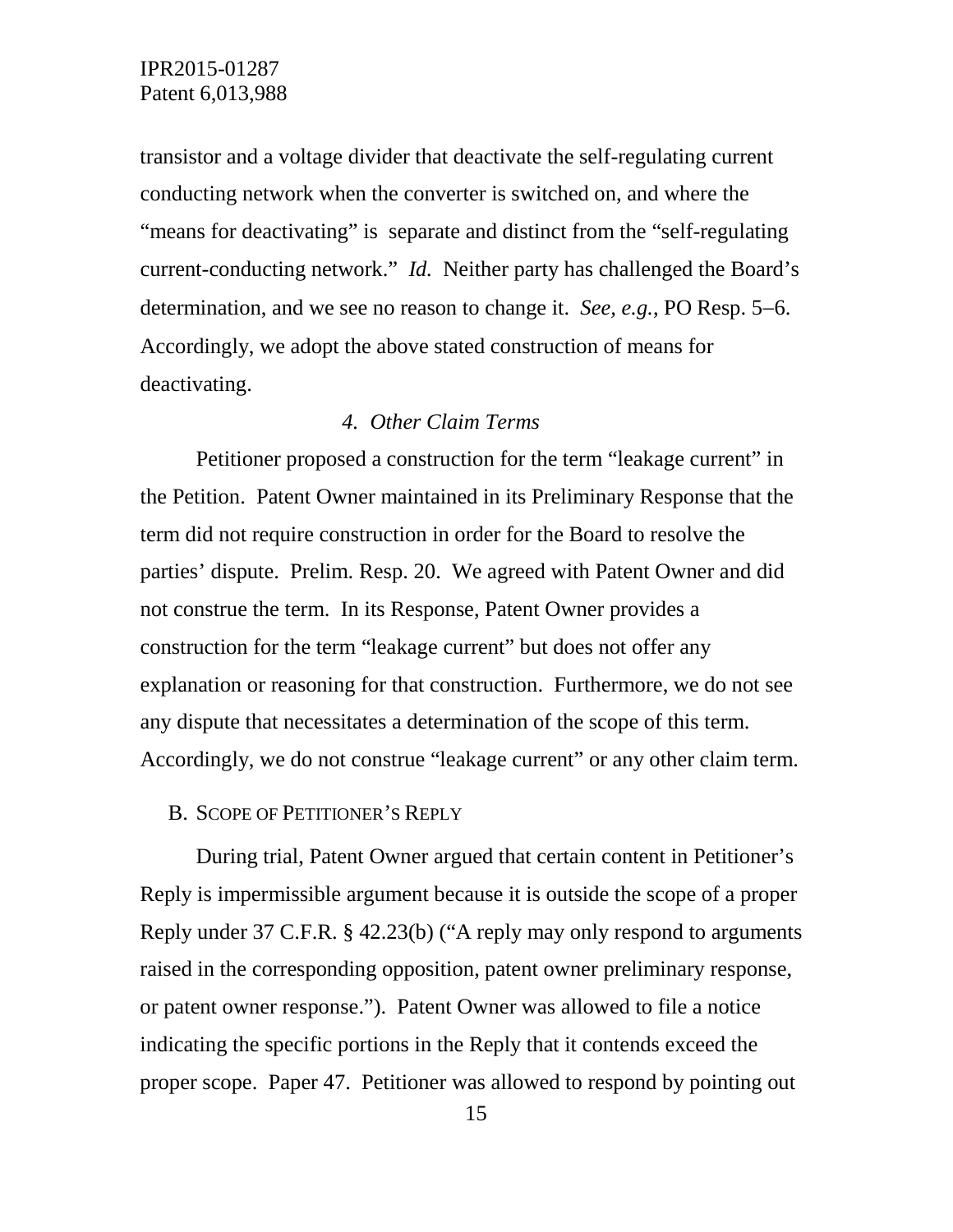to what statements or content in the Patent Owner Response it objected.

Paper 53.

Our Trial Practice Guide points out that,

[w]hile replies can help crystalize issues for decision, a reply that raises a new issue or belatedly presents evidence will not be considered and may be returned. The Board will not attempt to sort proper from improper portions of the reply. Examples of indications that a new issue has been raised in a reply include new evidence necessary to make out a prima facie case for the patentability or unpatentability of an original or proposed substitute claim, and new evidence that could have been presented in a prior filing.

Office Patent Trial Practice Guide, 77 Fed. Reg. 48756, 48767 (Aug. 14, 2012). With the above guidelines in mind, we are not persuaded that the excerpts of the Reply identified by Patent Owner should not be considered in deciding this matter.

First, Patent Owner points to sections in the Reply that delve into the explanation of Petitioner's contention regarding design choice and the motivations to combine. *See* Paper 47, 2 (identifying Section II.B). We do not find either the materials or the evidence presented to be outside the scope of a proper reply. These sections do not include evidence necessary to make a case of unpatentability as the contentions thereby expanded upon were presented in the Petition and accompanying filings. Nor do we find that this evidence could have been presented earlier given that they are responsive to Patent Owner's arguments that the alleged motivations are deficient or improperly asserted. *See* PO Resp. 12−14.

Second, Patent Owner points to portions of the Declaration of Mr. Tingler as new evidence that should be stricken from the record. Paper 47,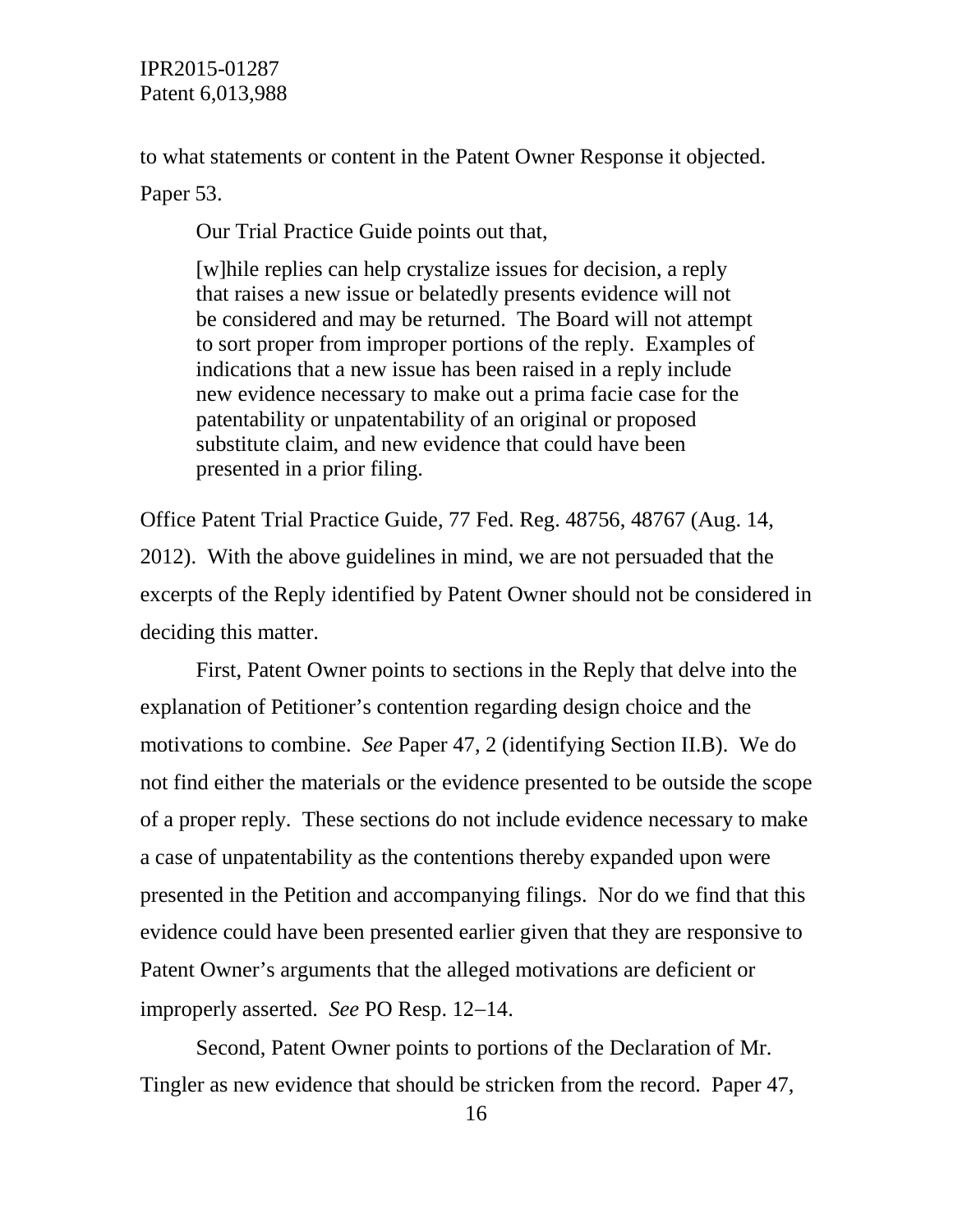2. For the same reasons as stated above, we do not find the Declaration as espousing evidence that could have been presented in a prior filing. The evidence is responsive to arguments made by Patent Owner and evidence presented regarding the alleged inoperability of Hochstein. The evidence is also responsive to arguments that Philips reduced to practice the '988 patent prior to the critical date of Perry. Neither of these contentions could have been anticipated prior to filing the Petition. Nor do we find that the objected to portions of Mr. Tingler's Declaration are necessary to make out a case of unpatentability.

Accordingly, we consider hereunder the Reply and the supporting Declaration in full.

#### C. PRINCIPLES OF LAW

A claim is anticipated, and, thus, unpatentable, if a single prior art reference discloses each and every element of the claimed invention. *See Schering Corp. v. Geneva Pharm.*, 339 F.3d 1373, 1377 (Fed. Cir. 2003). Additionally, a claim is unpatentable under 35 U.S.C. § 103(a) if the differences between the claimed subject matter and the prior art are such that the subject matter, as a whole, would have been obvious at the time the invention was made to a person having ordinary skill in the art to which said subject matter pertains. *KSR Int'l Co. v. Teleflex Inc*., 550 U.S. 398, 406 (2007). The question of obviousness is resolved on the basis of underlying factual determinations including: (1) the scope and content of the prior art; (2) any differences between the claimed subject matter and the prior art; (3) the level of ordinary skill in the art; and (4) objective evidence of nonobviousness. *Graham v. John Deere Co.*, 383 U.S. 1, 17–18 (1966).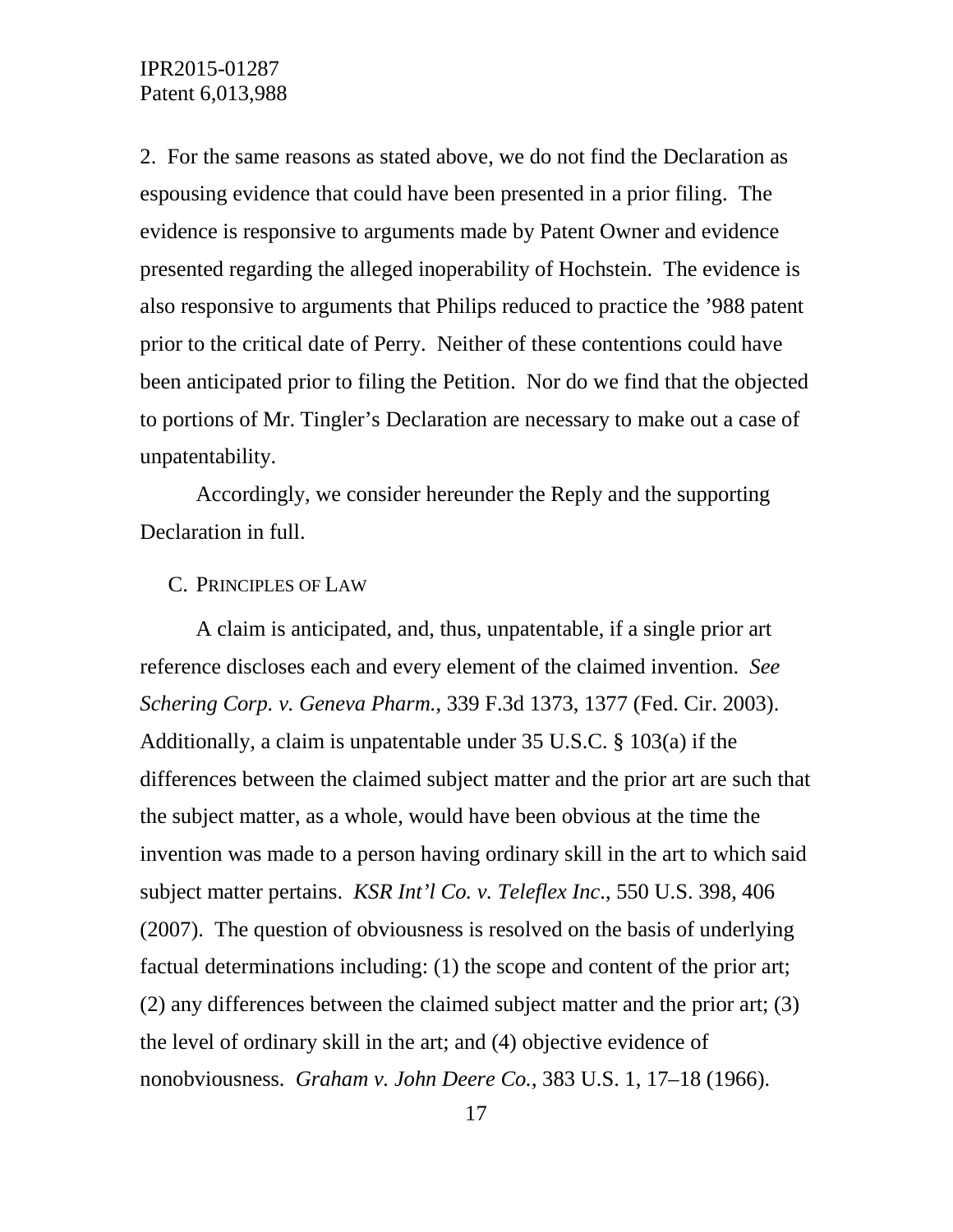#### D. THE LEVEL OF SKILL IN THE ART

In determining the level of ordinary skill in the art at the time of the invention, we note that various factors may be considered, including the "type of problems encountered in the art; prior art solutions to those problems; rapidity with which innovations are made; sophistication of the technology; and educational level of active workers in the field." *In re GPAC, Inc.*, 57 F.3d 1573, 1579 (Fed. Cir. 1995) (quoting *Custom Accessories, Inc. v. Jeffrey-Allan Indus., Inc.,* 807 F.2d 955, 962 (Fed. Cir. 1986)).

Petitioner asserts, through its declarant, Mr. Robert Tingler, that a person of ordinary skill in the art would have had at least,

(i) a bachelor degree in electrical engineering and/or physics with at least 3 years of industrial experience designing power supply circuitry, or (ii) the equivalent relevant industrial experience, including circuit design experience, for a person lacking a formal degree, which would be about 3-5 years in the industry, or (iii) a person of substantially higher graduate education in optoelectronics, such as a Masters or a Doctoral degree.

Ex. 1006 ¶ 15. Mr. Tingler also opines that a person of ordinary skill in the art would "understand legacy lighting circuits and circuit requirements such as for incandescent lighting control and the corresponding lighting circuitry and requirements for powering LED arrays for the application areas generally covered by the patents at issue," and would "be familiar with switch mode power supply concepts and their common embodiments at the time." *Id.*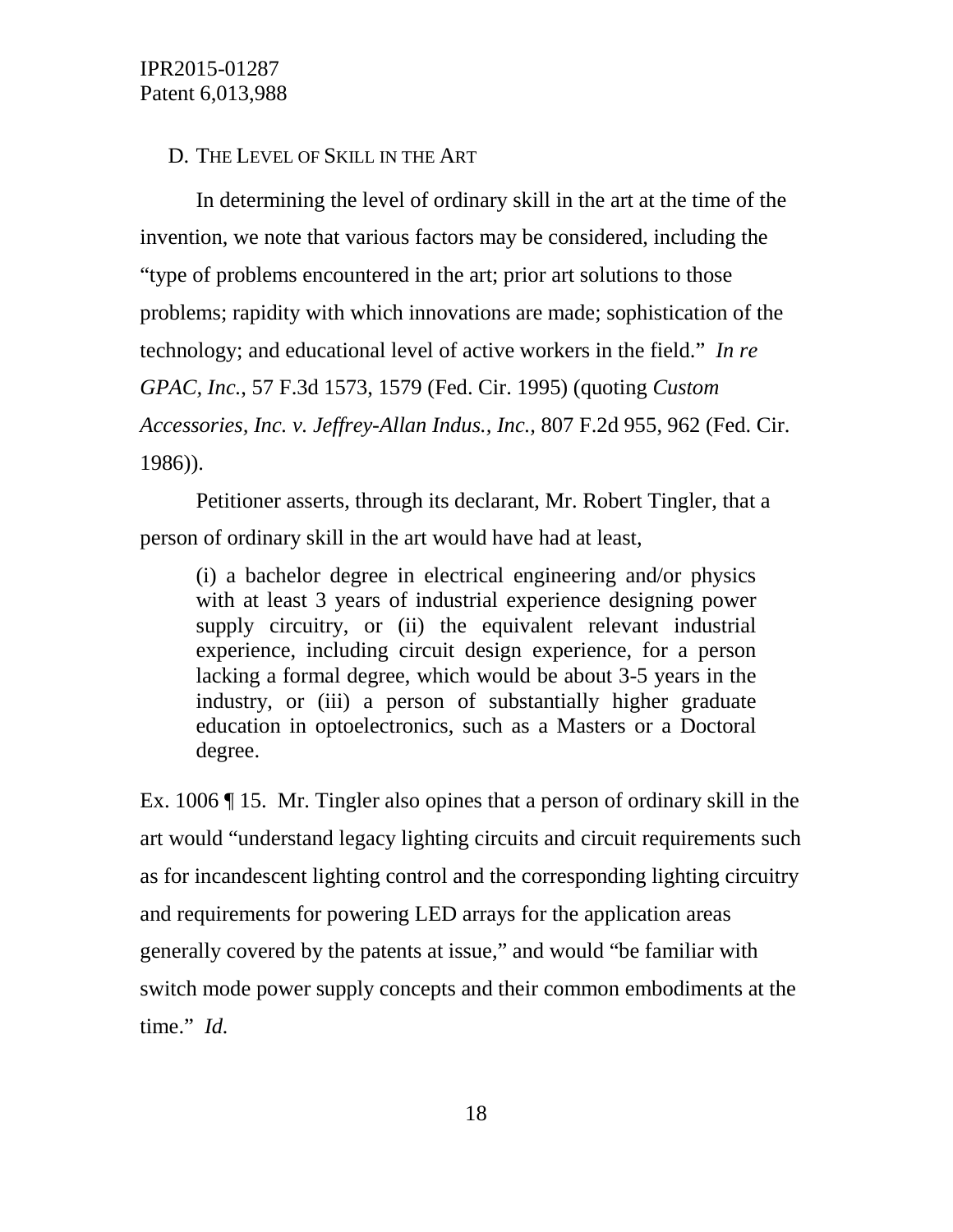Patent Owner, through its declarant, Dr. Regan Zane, disagrees with Mr. Tingler that the proffered level of skill is "lower than the level required to be aware of all pertinent art and think along conventional wisdom in the art." Ex. 2013 ¶ 24. Dr. Zane opines that a person of ordinary skill in the art would have "at least a Bachelor's degree in Electrical Engineering or related field and at least five years of training or additional work experience in the area of power electronics or a related field. More hands-on and design experience would compensate for less formal education, and vice versa." *Id.*  ¶ 23. Notwithstanding the disagreement, Dr. Zane testified that regardless of which level or ordinary skill in the art was applied, his opinions would not change. Ex. 1024, 18:16−19:6.

We credit the testimony of Mr. Tingler regarding the level of a person of ordinary skill in the art. First, the '988 patent is directed to circuit arrangement for operating a semiconductor light source. Ex. 1001, 1:10−12. The '988 patent also describes that "it is necessary for the circuit arrangement to provide retrofit possibilities in respect [to] existing signalling systems." *Id.* at 1:25−31. Furthermore, the patent alludes to the incorrect outcome of a status test because of leakage current in the non-conducting state of a solid state relay in the control unit that controls the signaling light. *Id.* at 1:32−41. Therefore, we find that the '988 patent specification and the problem and solution addressed by the claimed circuit arrangement is based on an understanding of legacy lighting circuits and its controls in connection with powering of LED light sources.

The prior art of record also reflects the level of a person of ordinary skill in the art. *See Okajima v. Bourdeau*, 261 F.3d 1350, 1355 (Fed. Cir.

19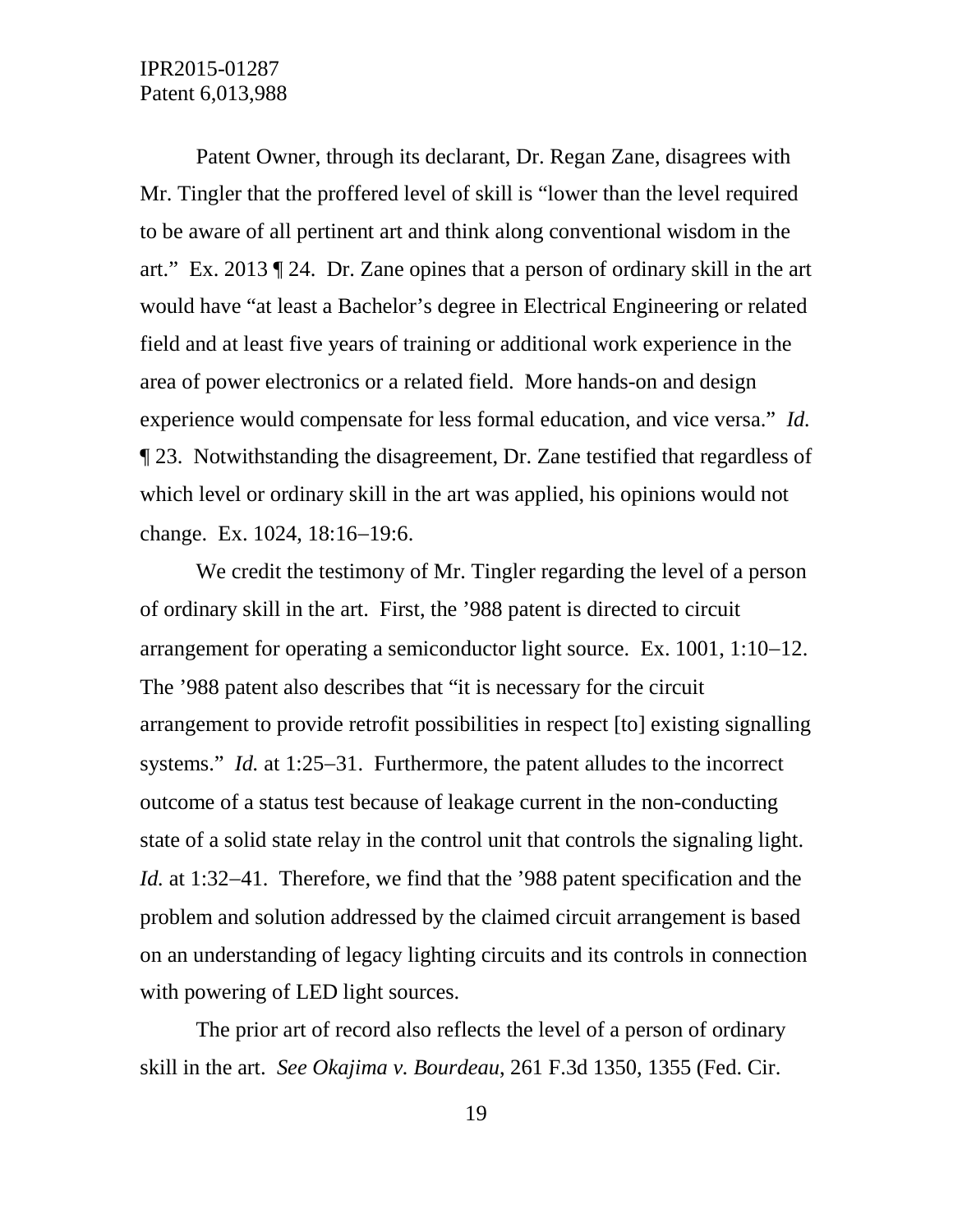2001); *GPAC*, 57 F.3d at 1579; *In re Oelrich*, 579 F.2d 86, 91 (CCPA 1978). For example, the references are directed to circuit arrangements in power supplies for LED arrays. Ex. 1003, [54], Abstract; Ex. 1004, [54], Abstract; *see also* Ex. 1005, [54], 1:6−10 (addressing power supply for a traffic or pedestrian crossing signal for "attenuating the effects of leakage currents when a particular signal is switched to its off state"). The references also refer to the application of the power supplies in traffic signals and the problems arising from the retrofitting of these traffic signals with LED signal lights. *See, e.g.*, Ex. 1003, 1:47−2:9 (describing the problems with prior art "simple circuit topologies" and identifying the benefits of retrofitting incandescent-lamp traffic signals with LED signals); Ex. 1004, 1:27−2:26 (contrasting the LED traffic signal operation with incandescent lamp operation where inclusion of a power supply to drive LEDs adds complexity to the circuitry, and differences in voltage and current monitoring need to be addressed). We find that the pertinent field of the art is in the design and application of power supplies in the lighting industry. The particular problems created by leakage current and the monitoring of the voltage/current modes lead us to the conclusion that the level of skill includes the practical awareness of these effects in the circuit arrangements for lighting applications. Therefore, the level of ordinary skill in the art proffered by Mr. Tingler's—a bachelor degree in electrical engineering and/or physics with at least 3 years of industrial experience designing power supply circuitry—is applicable here.

We do not credit Dr. Zane's opinion that the experience is tied to "power electronics or a related field" because this field has not been shown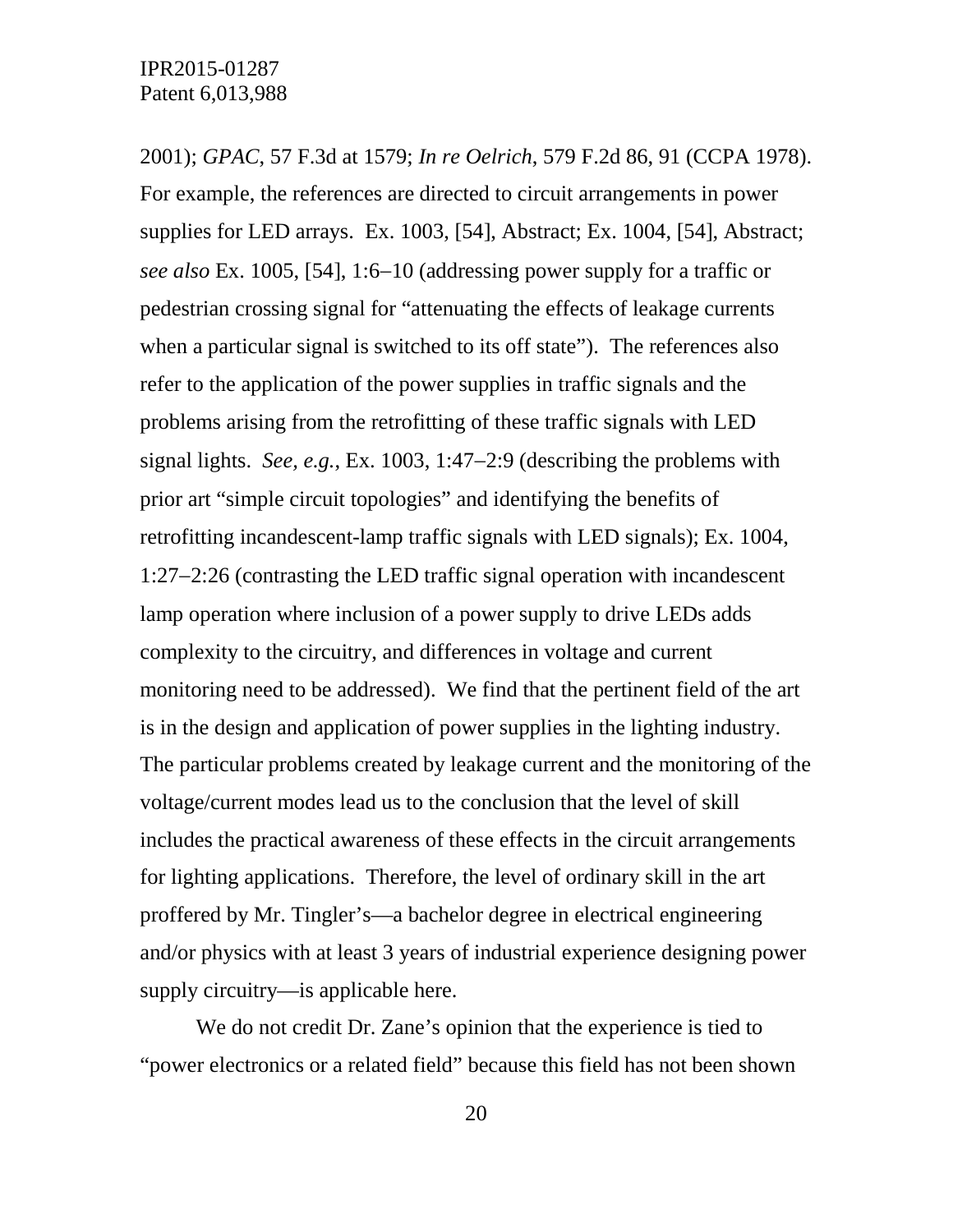$\overline{a}$ 

sufficiently to be relevant to either the '988 patent or the pertinent prior art. Furthermore, to the extent Dr. Zane regards Mr. Tingler's opinion as insufficient because of an assessment that two more years of experience would yield the knowledge of all pertinent art or the conventional wisdom, that assessment is unfounded and without factual support. To be sure, more experience may provide more expertise, but the "ordinary" skill in the art in this case may not require more expertise when the ordinarily skilled artisan has a presumed quantum of knowledge. Indeed, one of ordinary skill is presumed to be aware of all pertinent prior art. *Standard Oil Co. v. American Cyanamid Co.*, 774 F.2d 448, 454 (Fed. Cir. 1985).

Accordingly, we find that the level of ordinary skill is defined by a bachelor degree in electrical engineering and/or physics with at least 3 years of industrial experience designing power supply circuitry,[7](#page-20-0) with understanding of legacy lighting circuits and circuit requirements such as for incandescent lighting control and the corresponding lighting circuitry and requirements for powering LED arrays for the application areas generally covered by the patents at issue, and familiarity with switch mode power

<span id="page-20-0"></span> $<sup>7</sup>$  It suffices to define the level with the required degree and experience,</sup> noting that the requisite knowledge of a person of ordinary skill in the art may be gained without any degree, but with substantial experience, or without any experience, but with an advanced degree. These permutations of the level or ordinary skill in the art, however noteworthy, are not needed for our determination of obviousness. Nevertheless, we credit Mr. Tingler's testimony for the insight as to what those permutations would be. Ex. 1006  $\P$  15.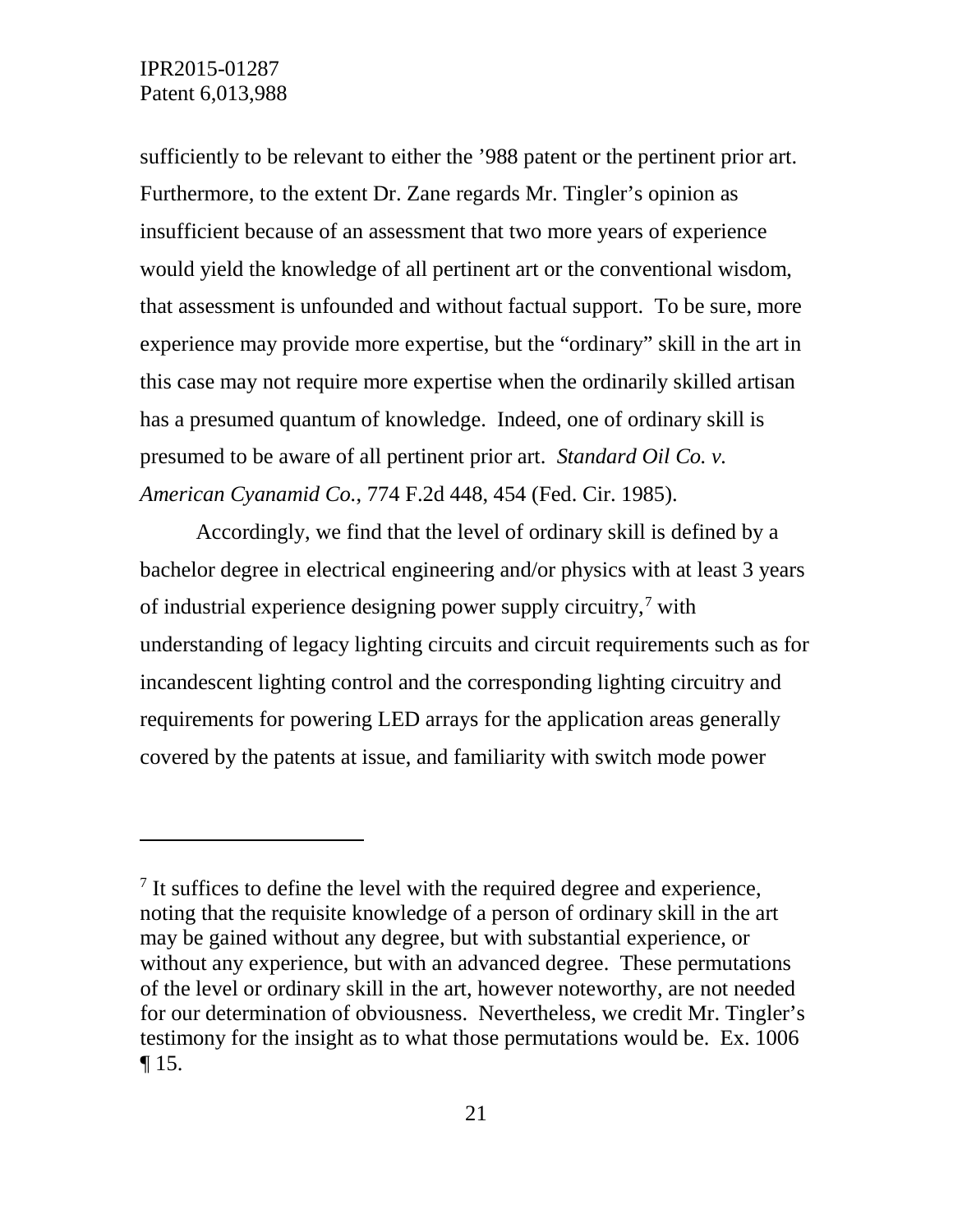$\overline{a}$ 

supply concepts and their common embodiments at the time of the invention.

## E. OBVIOUSNESS GROUND

Petitioner asserts that claims 1 and 2 are obvious over Hochstein and Hildebrand. Petitioner also relies on declaration testimony of Mr. Tingler, filed as Exhibits 1006 and 1023.<sup>[8](#page-21-0)</sup>

## *1. Overview of Hochstein (Ex. 1003)*

Hochstein relates to a power supply for operating light emitting diode ("LED") array traffic signals. Ex. 1003, 1:5−8. The Hochstein apparatus provides a boost, buck/boost or buck, switch-mode converter to a power line operated LED signal. *Id.* at 3:34−36. It also includes an adaptive clamp circuit connected to the rectifier input for eliminating leakage current problems. *Id.* at 3:41−43. One embodiment of the Hochstein apparatus is depicted in Figure 5, reproduced below.

<span id="page-21-0"></span><sup>8</sup> Patent Owner, at oral argument, alluded to Mr. Tingler's Declaration (Ex. 1023) in support of the Reply as unsworn testimony, and, therefore, entitled to little weight. Tr. 42:8−9. We recognize that under 37 C.F.R. § 1.68 Declarations submitted in our proceedings as testimonial evidence must attest to the truthfulness and be subject to penalty of perjury. We note that no motion to exclude has been filed challenging the procedural or evidentiary sufficiency of the declaration filed as Exhibit 1023. We, therefore, give this Declaration due weight when on balance the opinions expressed therein are confirmed with facts in the record or other sworn testimony, such as the initial Declaration (Ex. 1006) and the crossexamination of Mr. Tingler (Ex. 2015).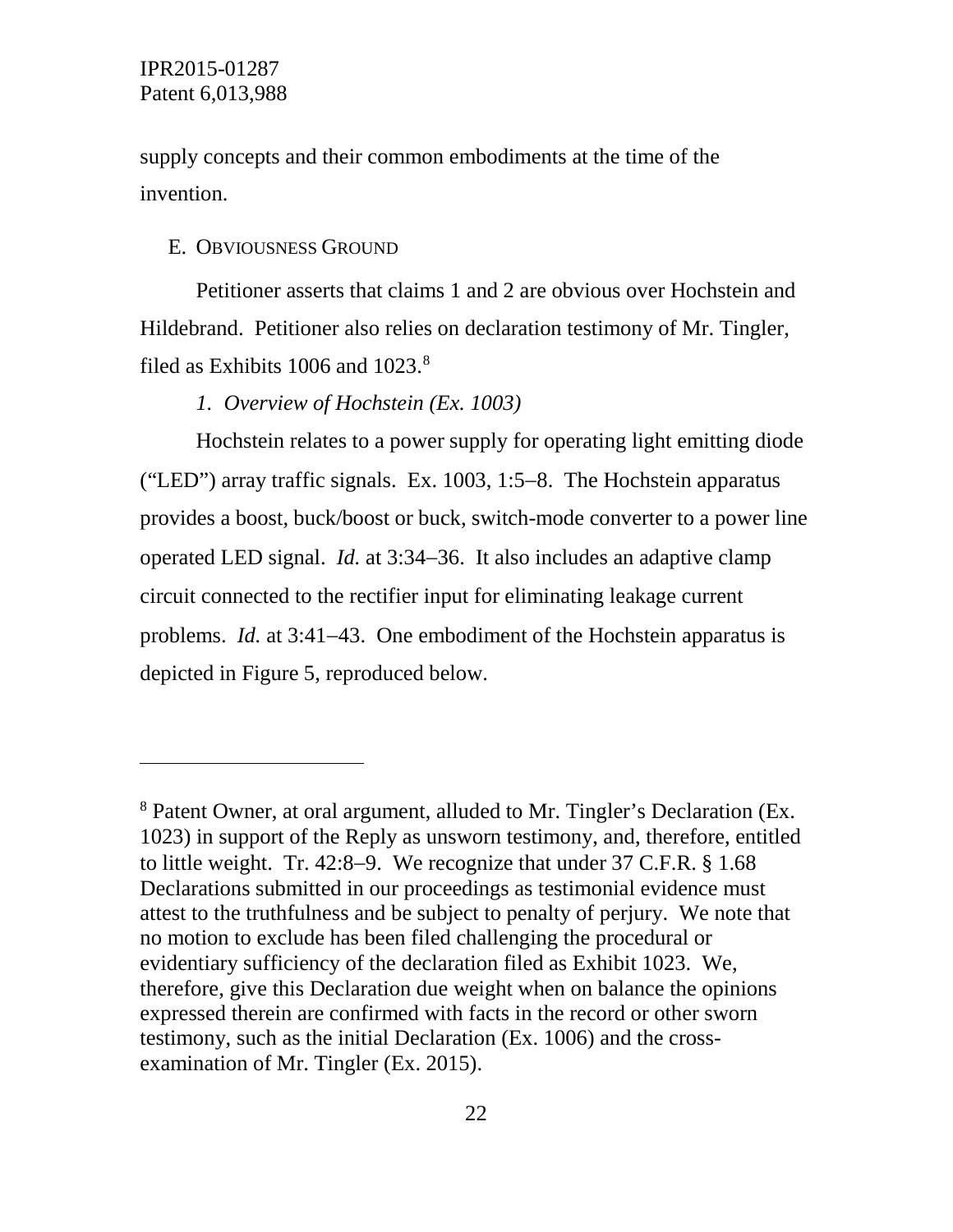

Figure 5 depicts regulated voltage, switch-mode power supply 10 with a pair of input lines 22 and an optional adaptive clamp circuit 24. *Id.* at 5:11−15. The output of adaptive clamp circuit 24 is connected to an input of an electromagnetic interference ("EMI") filter 28, which keeps conducted interference from feeding back into the power lines where it might cause problems to other circuitry in the line. *Id.* at 5:31−35. Lines 34 and 36 connect to an input of a power factor correction, buck/boost converter 38, which includes a power factor correction ("PFC") integrated circuit controller 40. *Id.* at 5:41–45. The output voltage of PFC switch-mode converter 38 is fed directly to LED array 12, or alternatively through pulse width modulated ("PWM") modulator 46. *Id.* at 5:66−6:1.

*2. Overview of Hildebrand (Ex. 1005)*

Hildebrand is directed to power supplies for gas discharge lamps, such as fluorescent or neon lamps, used with pedestrian or traffic signals. *See*  Ex. 1005, 1:6–20. In particular, Hildebrand describes using fluorescent or neon lamps with switches that exhibit leakage current, which can cause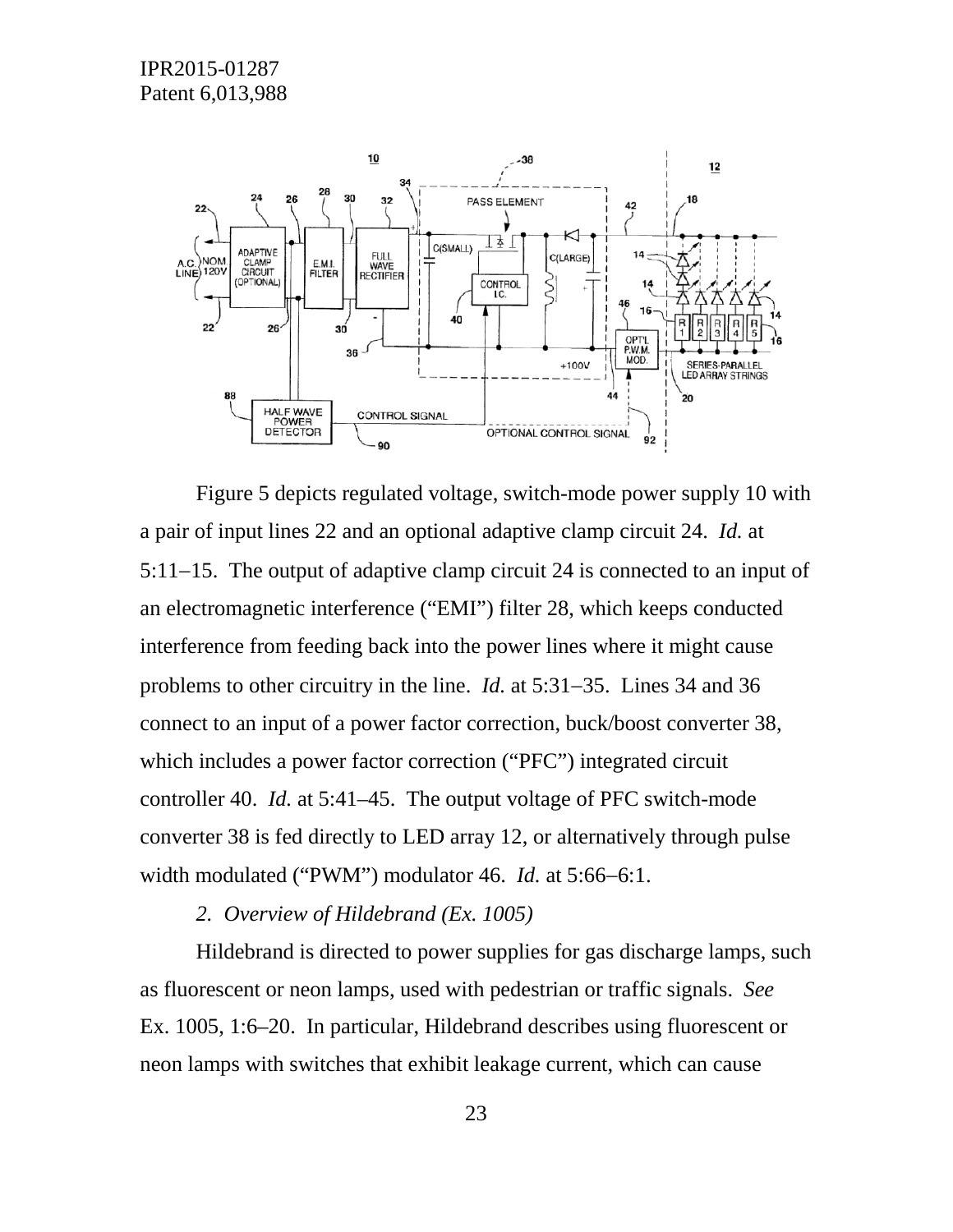monitoring circuits associated with the traffic signals to malfunction. *Id*. at 1:28–33.

Figures 1A and 1B, reproduced below, illustrate the Hildebrand power supply, which includes a "dynamic load circuit" that is designed so that the current shunted to ground is high at low input voltages and low at high input voltages. *Id.* at 1:44–46.

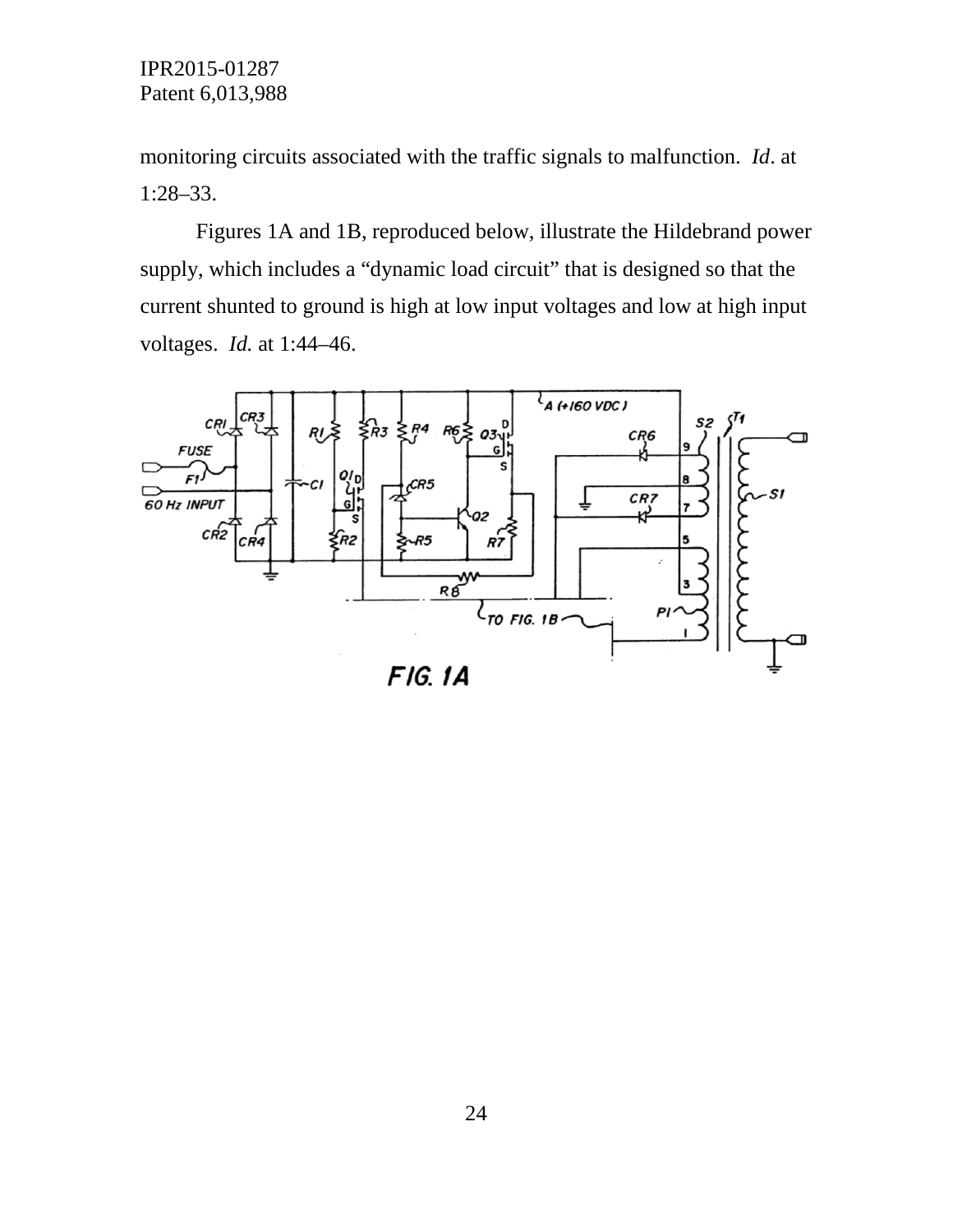

# $FIG. 1B$

As shown in Figure 1A, Hildebrand discloses that a rectifier bridge made up of diodes CR1–CR4—is connected to the A.C. line input. *Id*. at 2:23–26. Diodes CR1–CR4, together with capacitor C1, provide a "capacitive filtered DC power supply with nominal output voltage of 160 volts DC" to the "start-up power supply," which includes transistor Q1 and resistors R1–R3. *Id*. at 2:29–33, 4:1–25. The circuit also includes a "dynamic load circuit," which includes transistors Q2 and Q3, diode CR5, and resistors R4–R7. *Id*. at 5:51–6:6.

The Hildebrand power supply includes a "switching regulator" circuit, which is designed around integrated circuit U1, shown in Figure 1B. *Id*. at 2:34–36. The fluorescent or neon lamp to be energized is connected to secondary winding S1 of transformer T1, and the output of the switching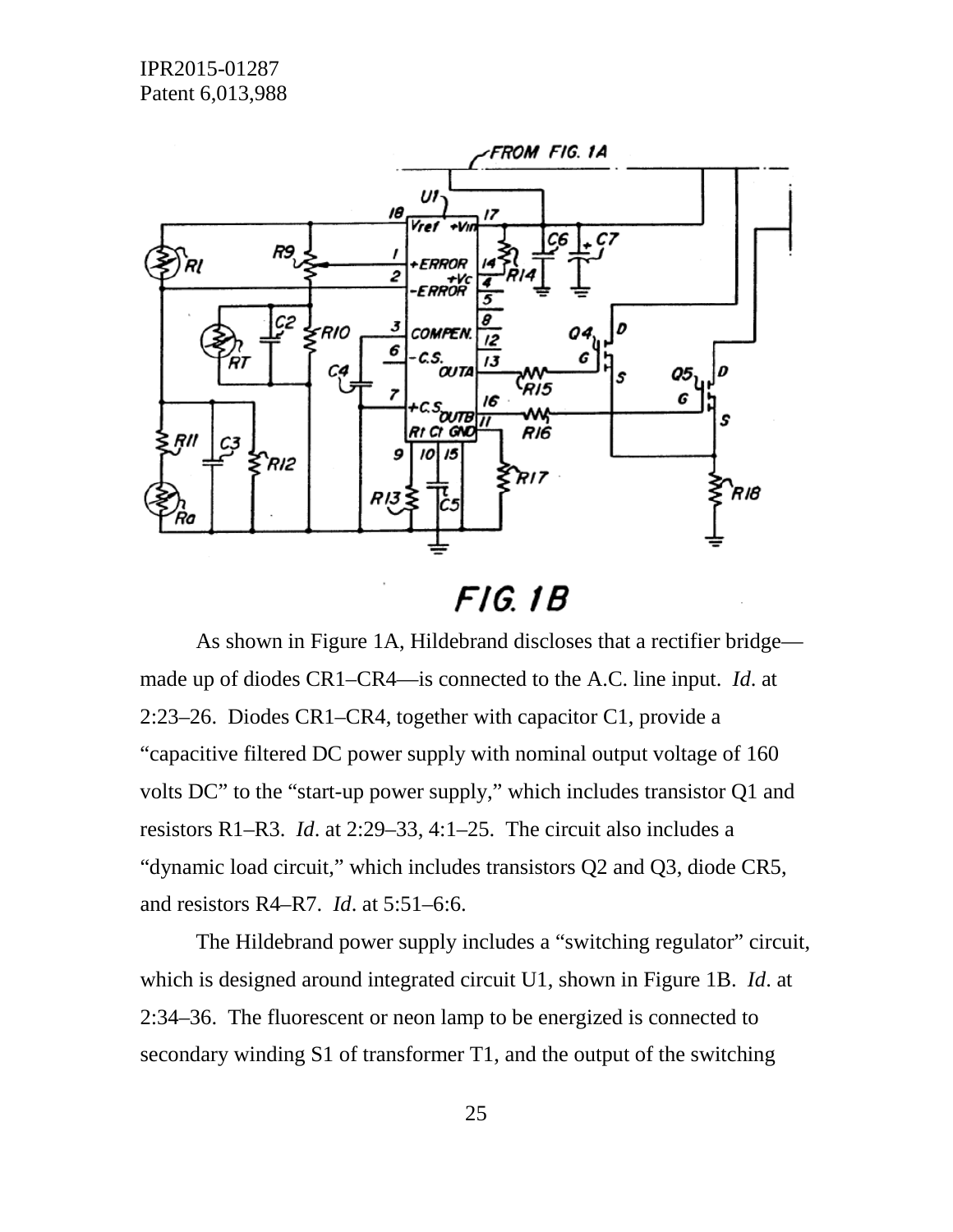regulator is attached to primary winding P1 of the transformer T1. *Id*. at 2:37–41. The switching regulator implements a "push-pull" architecture, which alternatively switches on and off transistors Q4 and Q5. *Id*. at 2:46– 55. This architecture provides the A.C. power required by the fluorescent or neon lamps. *See id*. at 2:46–58.

#### *3. Discussion of Independent Claim 1*

Petitioner asserts that Hochstein discloses the limitations of claim 1 as follows:

- i) Power input lines 22 correspond to the recited "connection terminals" (Pet. 21−22);
- ii) Electromagnetic interference (EMI) filter 28 corresponds to the recited "input filter means" (Pet. 22−24);
- iii) Buck/boost converter 38 with control IC 40 corresponds to the recited "converter comprising a control circuit" (Pet. 24−27);
- iv) Output terminals 42 and 44 disclose the "output terminals" (Pet. 27−28); and
- v) Adaptive clamp circuit 24 corresponds to the recited "selfregulating current-conducting network" (Pet. 29−33).

With regard to the "input filter means," the claims require that it be coupled to the connection terminals and that the "output means of the input filter means" couples to the converter. Ex. 1001, 5:14–17. The parties do not dispute that Hochstein's EMI filter is an "input filter means" within the meaning of the term. The issue, however, is that in the Hochstein embodiment with adaptive clamp circuit 24, the EMI filter ("input filter means") is between that circuit and the buck/boost converter 38, as shown in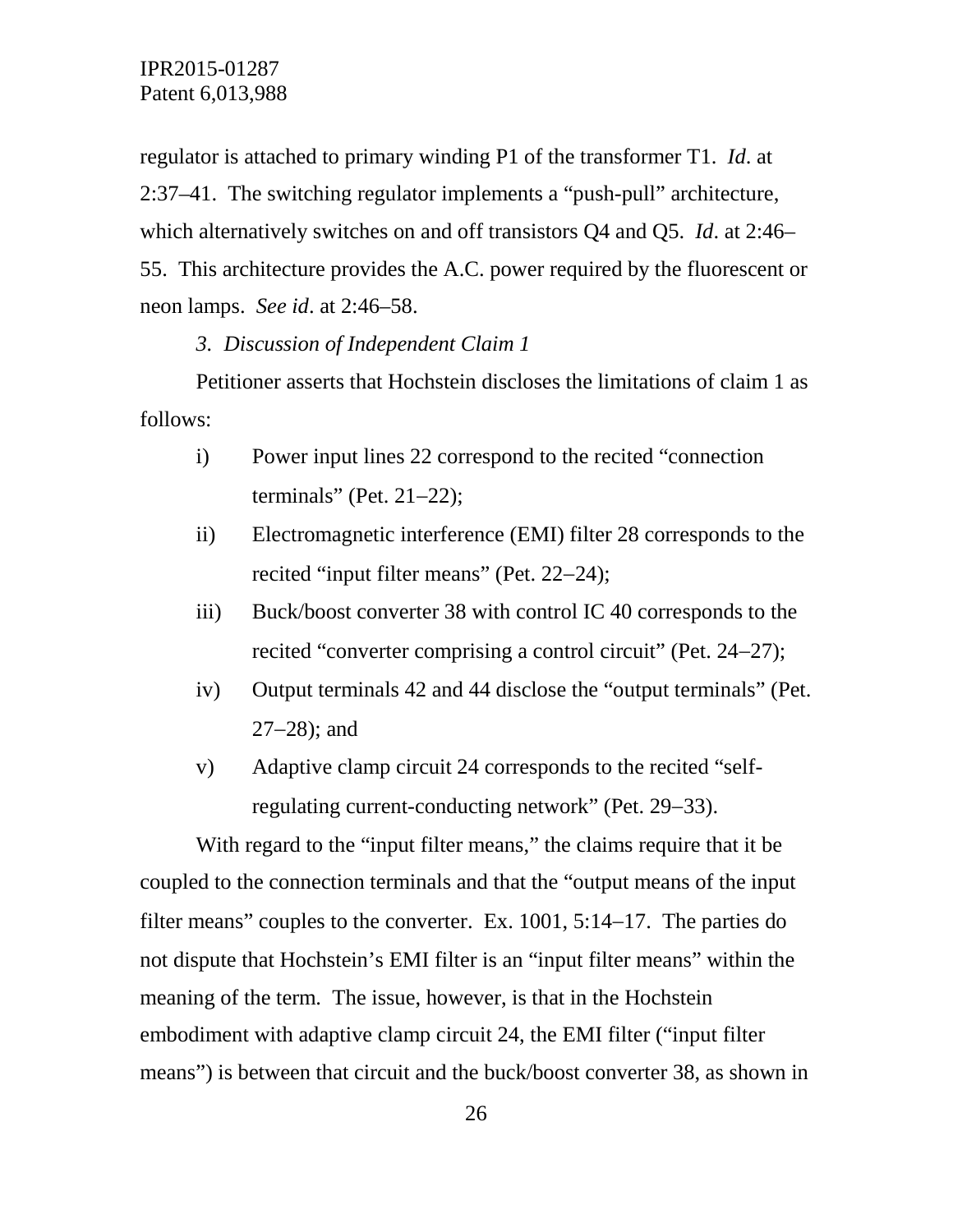Figure 5 of Hochstein (reproduced below with annotations made by Patent Owner (PO Resp. 14)), and not connected directly to terminals 22. Furthermore, the claims require that the "self-regulating current-conducting network" is coupled "between said filter means and said converter." Ex. 1001, 5:27−29. So, in Hochstein, as shown in annotated Figure 5 below, adaptive clamp circuit 24 is not shown coupled *between* the EMI filter and buck/boost converter 38.



The annotated Figure 5 of Hochstein shows adaptive clamp circuit 24 coupled to terminals 22, followed by EMI filter 28, full-wave rectifier 32 and buck/boost converter 38. In other words, the difference between the claims-at-issue and Hochstein's teachings is that the alleged "input filter means" and "self-regulating current-conducting network" are not in the order recited.

The Petition sets forth two contentions regarding the location of the "input filter means." First, Petitioner contends that Hochstein, without modification, discloses EMI filter 28 coupled to connection terminals 22.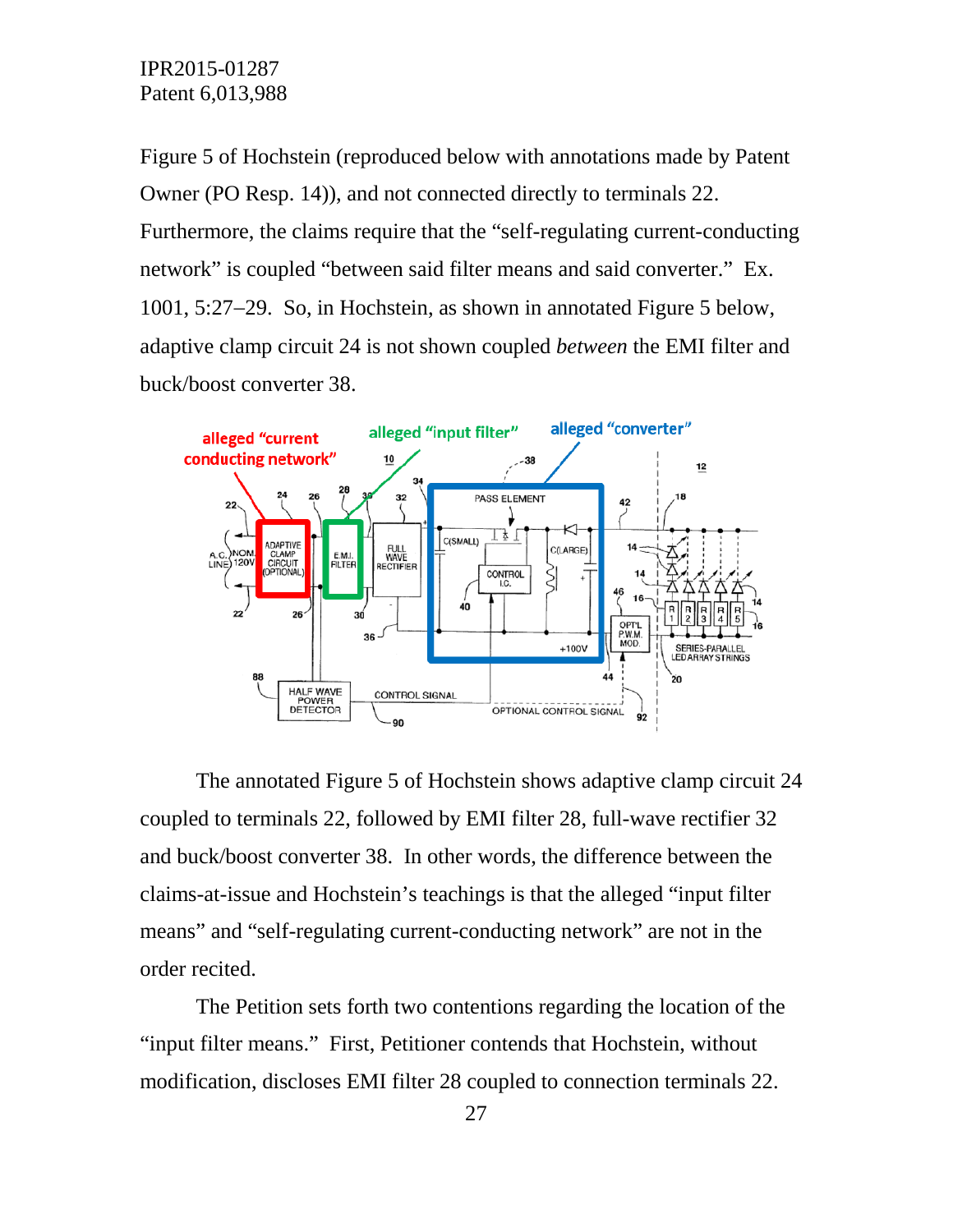Pet. 23. In particular, Petitioner argues that because adaptive clamp circuit 24 is optional, EMI filter 28 is coupled directly to connection terminals 22. Pet. 23. Petitioner also argues that even with adaptive clamp circuit 24, "a person of ordinary skill in the art would understand that the EMI filter in Hochstein is 'coupled to the connection terminals,' as the EMI filter is placed on the input line." *Id.* Second, Petitioner contends that "it would have been obvious for a person of ordinary skill in the art to swap the position of the EMI filter and the adaptive clamp circuit 24 on the line because the swapped placement would not affect the overall function of the system." *Id.* Petitioner proffers several reasons for the obviousness of the swap. *Id.* at 23−24, 29−32. We, therefore, turn our attention to determining whether under either of these contentions, Petitioner has met its burden.

a. Whether Hochstein alone discloses the "input filter means" coupled to the connection terminals

Petitioner relies on the following passage of Hochstein as disclosing that EMI filter 28 is coupled connection terminals 22 (Pet. 23):

An output of the adaptive clamp circuit 24 is connected by a pair of clamp circuit output lines 26 to an input of an electromagnetic interference (E.M.I) filter 28. The E.M.I filter 28 keeps conducted interference from feeding back into the power lines where it might cause problems to other circuitry on the line.

Ex. 1003, 5:31−35. Petitioner also relies on Figure 5 of Hochstein. Pet. 23. We agree that Hochstein discloses that adaptive clamp circuit 24 is optional. Ex. 1003, 5:13−15 ("[A]daptive clamp circuit 24 can be connected to the lines 22 as an option."). We query, therefore, whether Hochstein discloses EMI filter 28 coupled to the power lines when adaptive clamp circuit 24 is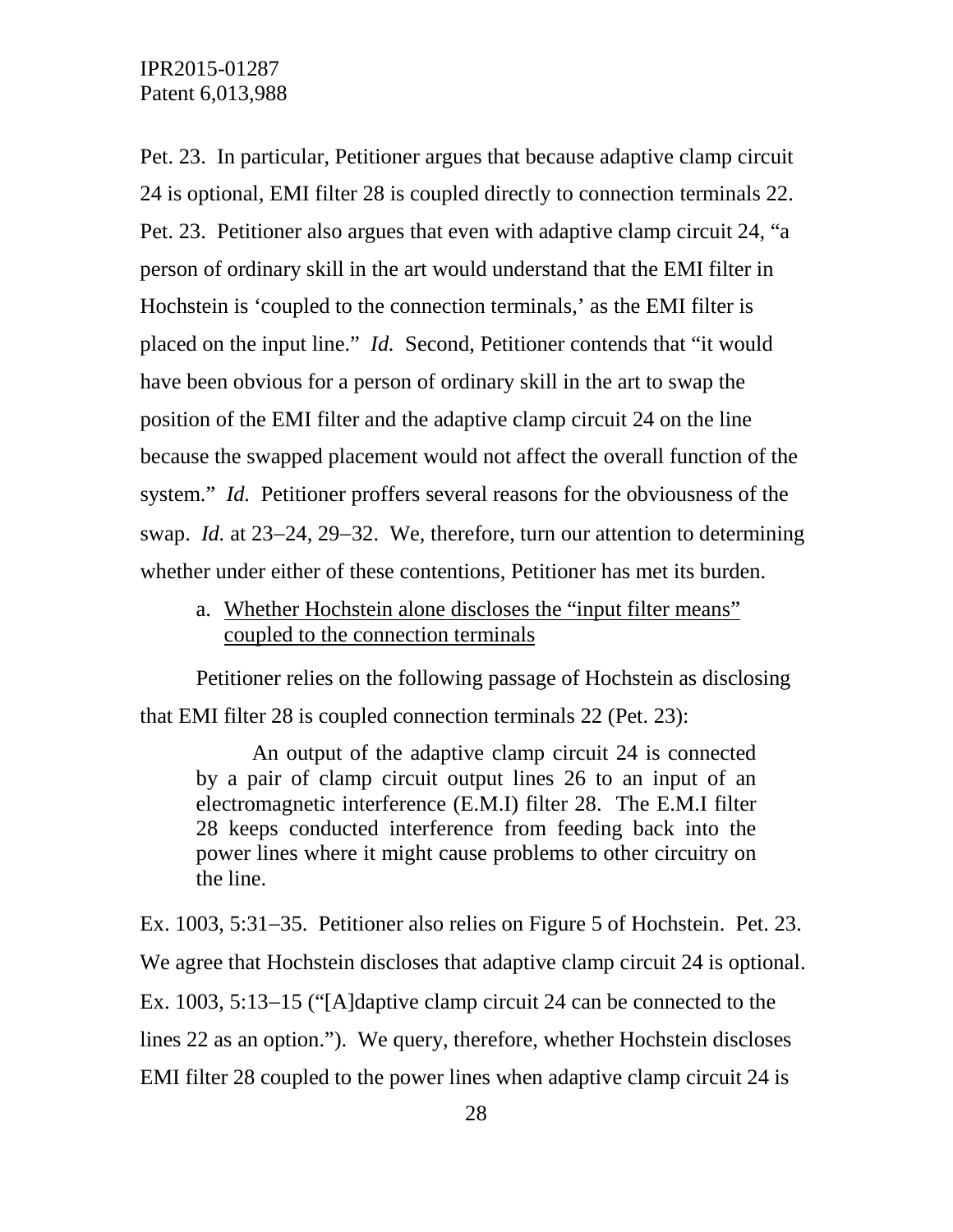$\overline{a}$ 

incorporated in Hochstein's power supply. On this account, Petitioner proffers Mr. Tingler's testimony that "even with the adaptive clamp circuit 24 in place, a person of ordinary skill in the art would understand that the EMI filter in Hochstein is 'coupled to the connection terminals,' as the EMI filter is placed on the input line." Ex.  $1006 \text{ T}$  78. $\text{ }^9$  $\text{ }^9$  Hochstein does not explain how both adaptive clamp circuit 24 and EMI filter 28 are both "coupled" to terminals 22—assuming that Hochstein's power supply is not modified from what is shown in Figure 5. To be sure, we do not read the claims to require, nor does either party argue, that the input filter must be directly connected to the terminals. *See* Ex. 1001, 5:12−14 (claims reciting "connecting" and "coupled" for various elements); *but see* 2:61−63, 66−3:3, 19−21 (specification omitting description of "coupling" associated with the input filter, but describing "connections" broadly—some components "connected electrically" and "connected," albeit not in direct connection).<sup>[10](#page-28-1)</sup>

<span id="page-28-0"></span> $9$  The Petition refers to paragraph number 79 of Tingler's Declaration. But it appears that reference to that paragraph is a harmless typographical error, for the Petition's content appears *verbatim* in paragraph 78 of Tingler's Declaration.

<span id="page-28-1"></span><sup>&</sup>lt;sup>10</sup> Indeed, the claims use the term "coupling" rather loosely, so as to not require direct connection. For example, the output means of the "input filter means" are coupled to the converter. Ex. 1001, 5:15−17. But at the same time, the self-regulating current-conducting network is "coupled between said filter means and said converter." *Id.* at 5:27−29. That is, the converter must be simultaneously "coupled" to both the input filter means and selfregulating current-conducting network. Because there is an intervening circuit between the input filter and the converter, the term "coupling" must not require that there be no intervening circuits.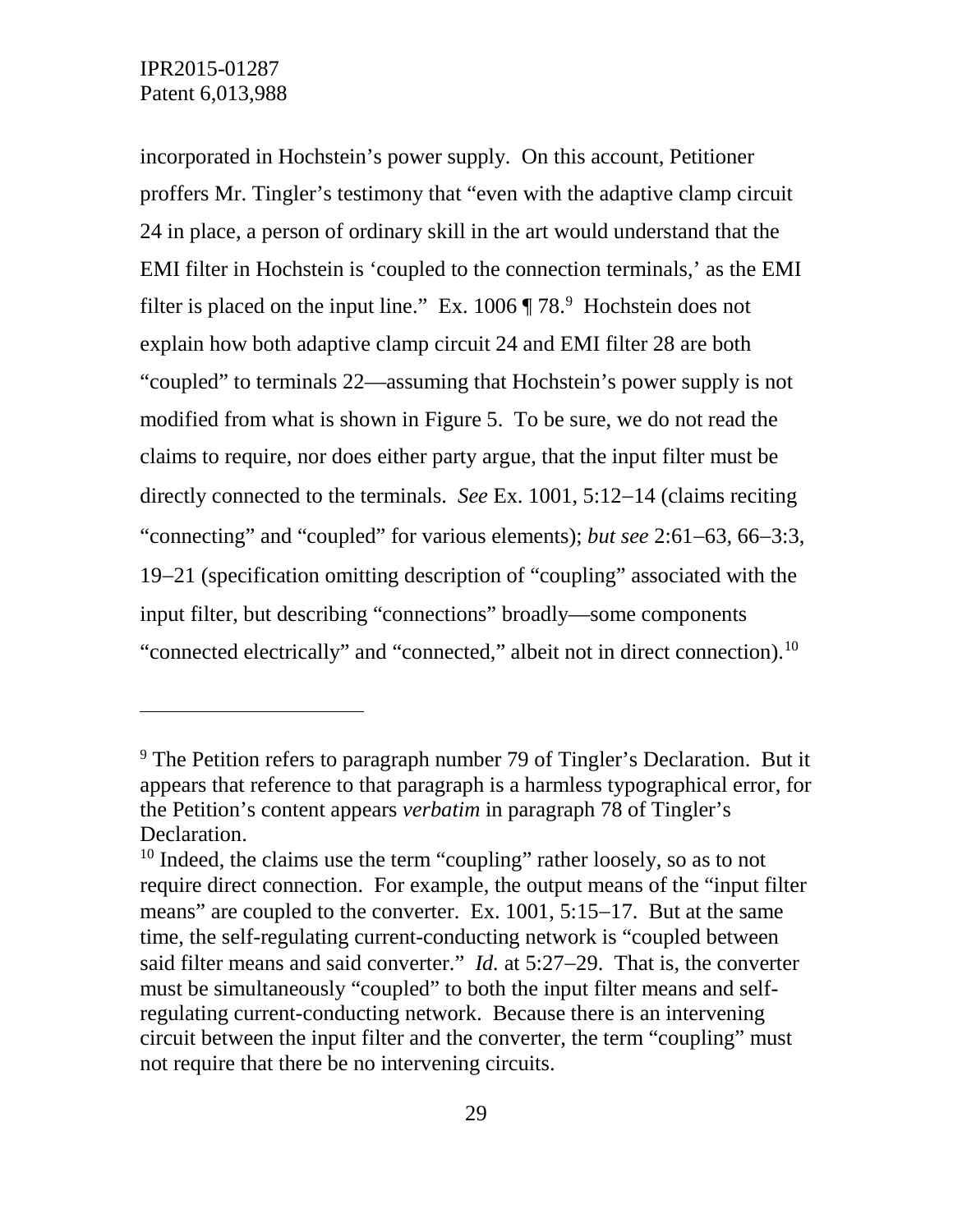We find instructive that Patent Owner's declarant, Dr. Regan Zane testified on cross-examination that "[t]he EMI filter is still connected to the AC terminals through the adaptive clamp circuit." Ex. 1024, 67:18−22. This confirms that "coupled to the connection terminals" does not require that the EMI filter be placed first on the circuit connected directly to input lines 22.

Therefore, there is evidence in the record to support the contention that Hochstein discloses the "input filter means" coupled to the connection terminals as recited. Notwithstanding this evidence, the matter of the placement of the "input filter means" is not settled. We turn now to deciding whether it would be obvious to place the "input filter means" such that the "self-regulating current-conducting network" is coupled "between said filter means and said converter," as recited. Ex. 1001, 5:28–29.

b. Whether it would have been obvious to swap EMI filter 28 and adaptive clamp circuit 24

In order to achieve the claimed circuit arrangement, Petitioner must show that it would have been obvious to couple Hochstein's adaptive clamp circuit 24 between EMI filter 28 and converter 38. To accomplish this, Petitioner offers several obviousness rationales for why a person of ordinary skill in the art would be motivated to do so. Pet. 23−24, 29−32.

First, focusing on the claims as a whole, Petitioner asserts that a person of ordinary skill in the art would have been motivated to combine Hochstein's teachings with those of Hildebrand, because both references are directed to solving the same problem: "counteracting leakage current in a traffic light system, and resolving it through similar circuitry." Pet. 18 (citing Ex. 1006 ¶¶ 64−65). Hildebrand, according to Petitioner, although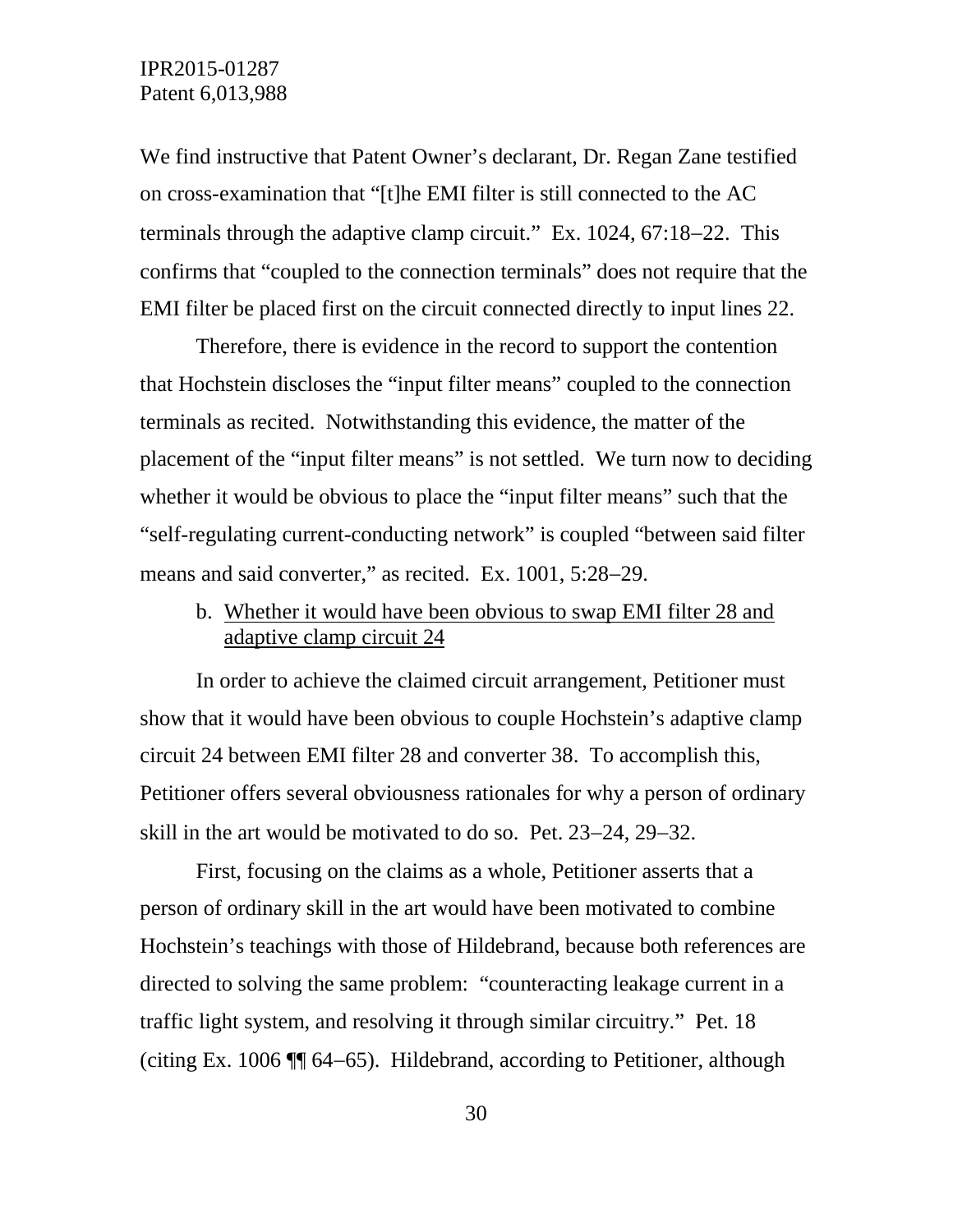directed to traffic lights with lamps (not LEDs), confronts one of the problems addressed by Hochstein: "effects of leakage currents when an input signal is switched to its off state." Pet. 16 (citing Ex. 1006 ¶¶ 55−64); *see also* Ex. 1003, 3:41−43, 60−62 (Hochstein's objectives to include an adaptive clamp circuit to eliminate leakage current problems). Hildebrand solves the problem by disclosing a dynamic load circuit "that presents the leakage current with low impedance to ground when the triac switches [which are solid state switches] are off so that no excessive voltage builds up." *Id.* at 17; Ex. 1006 ¶¶ 55, 58; *see also* Ex. 1005, 1:34−37. Petitioner proffers testimony from Mr. Tingler addressing the operation of Hildebrand, and in particular, that Hildebrand includes an input filter and a dynamic load circuit, where the dynamic load circuit is disclosed between the input filter and the converter. Ex. 1006 ¶¶ 59−60. The testimony also explains that although Hildebrand's light source is either a neon or fluorescent lamp, Hildebrand and Hochstein have similar circuit arrangements, and that "one of ordinary skill in the art would have been motivated to combine them if confronted with devising a circuit that would be directed to solving the problem of leakage current in traffic lights." *Id.* ¶ 63.

Patent Owner challenges the above-stated rationale because it is only evidence of knowledge of a problem, not evidence of a motivation to solve the problem. PO Resp. 11−12 (relying *on Innogenetics, N.V. v. Abbott Labs*., 512 F.3d 1363, 1373 (Fed. Cir. 2008)). According to Patent Owner, the mere reference to leakage current is not a reason why a person of ordinary skill in the art would have been motivated to modify the location of adaptive clamp circuit 24 in Hochstein as Petitioner proposes. *Id.* at 11.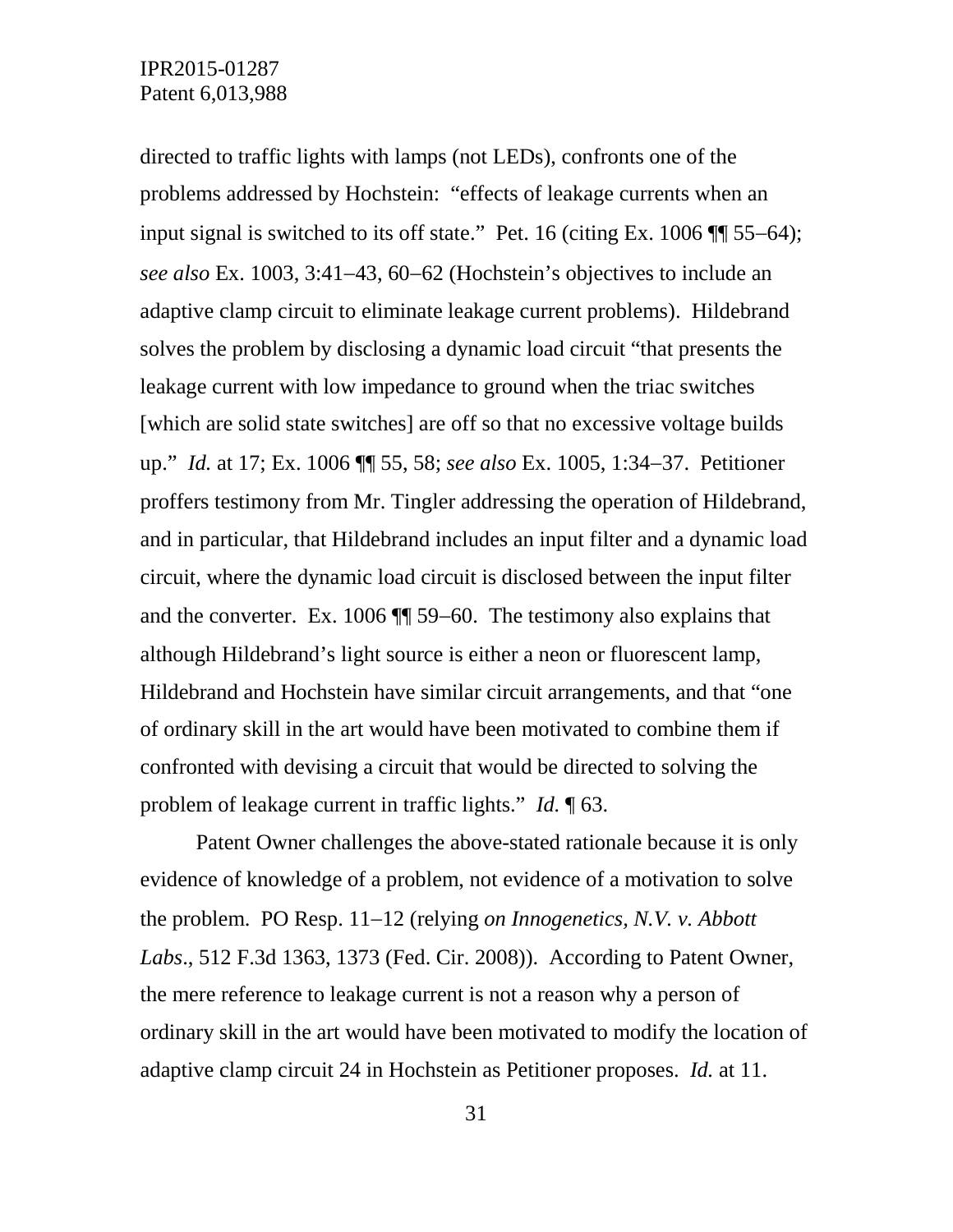Further, even if addressing leakage current were motivation, each reference teaches its own solution designed for their respective purposes: Hochstein's adaptive clamp circuit 24 and Hildebrand's dynamic load circuit. *Id.* at 12 (citing *Kinetic Concepts, Inc. v. Smith & Nephew, Inc.*, 688 F.3d 1342, 1369 (Fed. Cir. 2012)). We find these arguments unpersuasive.

As stated above, Petitioner has provided evidence of the recognition of a narrow problem with leakage current when using solid state devices in a control unit of a traffic light, where the problem is addressed by an adaptive clamp circuit or dynamic load. Indeed, the solution in both Hochstein and Hildebrand appears to work in similar fashion: a circuit that causes the current to drain when reaching a certain level of voltage. *See* Ex. 1005, 1:34−41, 5:51−56; Ex. 1003, 6:37−49; Ex. 1006 ¶¶ 58−59; Ex. 2015, 67:5−23. We cannot reject the recognition of the problem known in this field as insufficient motivation. The rigid analysis that Patent Owner urges us to adopt contradicts the Supreme Court's decision in *KSR Int'l Co. v. Teleflex Inc.*, 550 U.S. 398 (2007). There, the Court finds that "[u]nder the correct analysis, any need or problem known in the field of endeavor at the time of invention and addressed by the patent can provide a reason for combining the elements in the manner claimed." 550 U.S. at 420. Indeed, we find instructive that both Hochstein and Hildebrand teach solutions to a leakage current problem that is found when the traffic signals are equipped with a type of light source different from what the control unit anticipates. *See* Ex. 1005, 1:11−33 (describing that usual signals comprise luminescent tubular lamps, but when using neon or fluorescent tubes, the leakage current is sufficient to activate the circuit); Ex. 1003, 1:9−11, 62−64, 3:60−62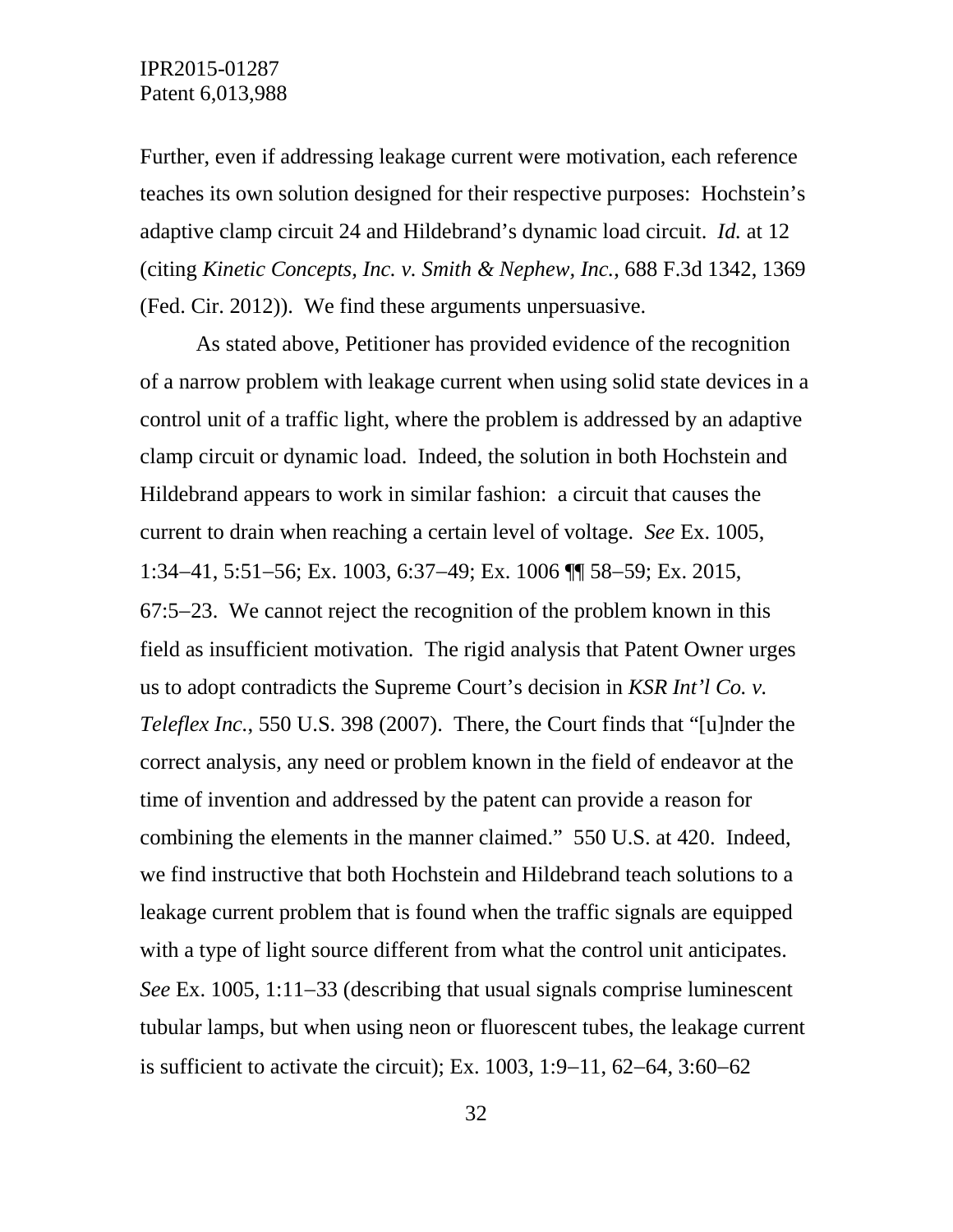(describing incandescent lamp traffic signals retrofitted with LEDs and an objective of the invention to eliminate leakage current problems). These references are thus substantially pertinent to solving precisely the same problem addressed by the '988 patent and show the demand for designs that solve the known problem. *See* Ex. 1001, 1:21−41 (providing retrofit possibilities for signaling lights, and recognizing the leakage current using semiconductor light sources may give rise to an incorrect outcome of the status test); *see also KSR*, 550 U.S. at 418 ("[I]t will be necessary for a court to look to interrelated teachings of multiple patents; the effects of demands known to the design community or present in the marketplace; and the background knowledge possessed by a person having ordinary skill in the art.").

Neither *Innogenetics* nor *Kinetic Concepts* (cited by Patent Owner) persuades us to reject Petitioner's show of a motivation that focuses on the particular problem referenced in Hochstein, Hildebrand, and the '988 patent. In *Innogenetics* the court found that it was proper to exclude the expert report because it stated no motivation. *See* 512 F.3d at 1373−74 ("We cannot conclude that the district court abused its discretion when it precluded [the expert's] vague and conclusory obviousness testimony which did not offer any motivation for one skilled in the art to combine the particular references he cites in order to practice the claimed [invention]."). The record here articulates more than a vague or conclusory motivation to combine. Specifically, Petitioner argued, with support from its declarant, Mr. Tingler, that the problem addressed in these references are the same as the problem addressed by the '988 patent, and that there are similarities in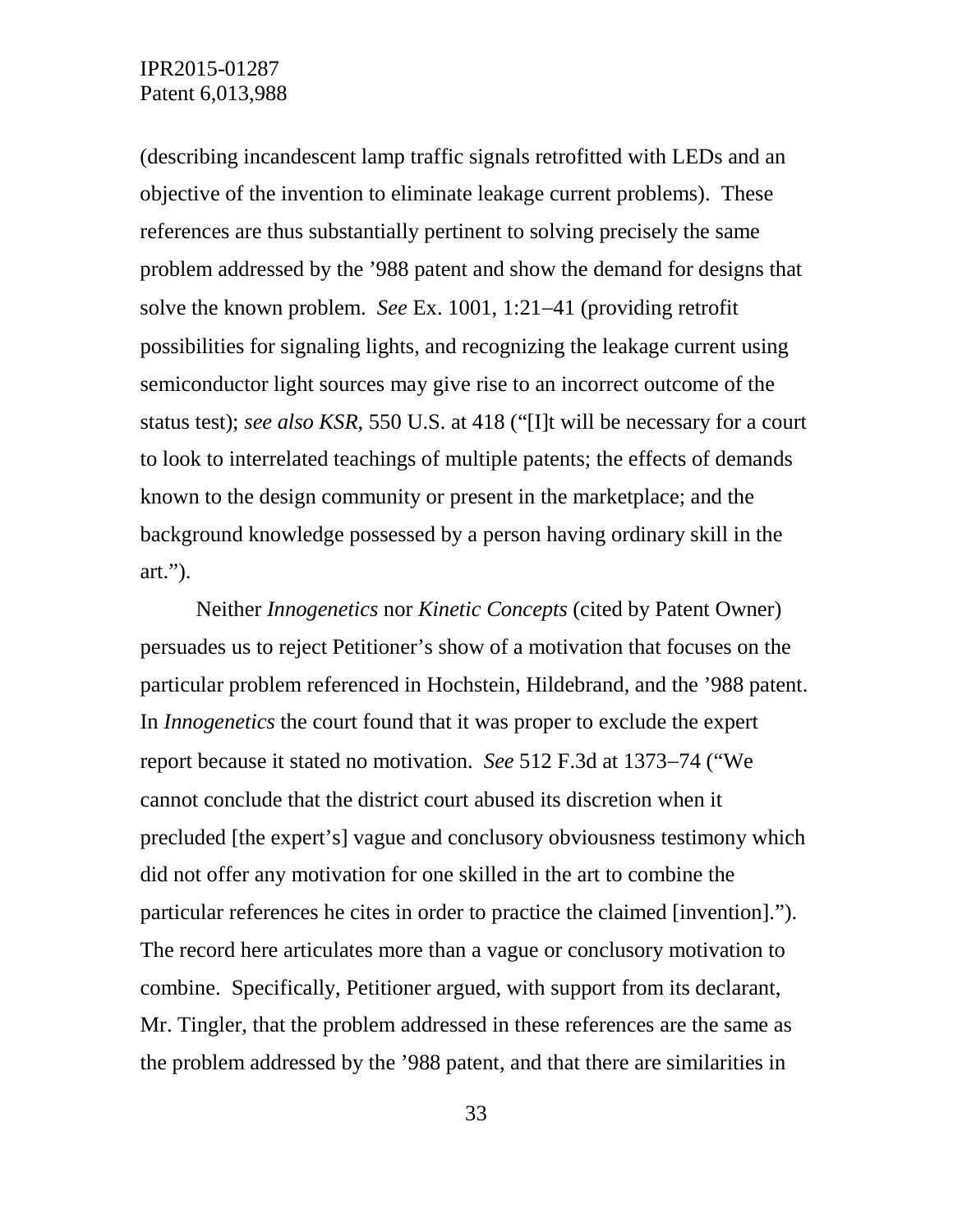the circuits that solve the stated problem. Pet. 17−19; Ex. 1006 ¶ 63. *Kinetic Concepts* also is not applicable, for there the court left undisturbed a jury verdict of non-obviousness judging that substantial evidence supported that finding. *See* 688 F.3d at 1366−67.

In short, we are persuaded that if "confronted with devising a circuit that would be directed to solving the problem of leakage current in traffic lights," a person of ordinary skill in the art would have consulted and applied the teachings in Hochstein and Hildebrand. Ex. 1006 ¶ 63. The inquiry does not end here, however. For even if a person of ordinary skill in the art were motivated by the design needs of solving the leakage current problem, we must determine if that person, after consulting the teachings in Hochstein and Hildebrand, would apply the teachings *as proposed by Petitioner*. *See Ruiz v. A.B. Chance Company*, 357 F.3d 1270, 1277 (Fed. Cir. 2004) (the court, as finder of facts, "weighed the evidence and found that, because the prior art references address the narrow problem of underpinning existing building foundations, a person seeking to solve that exact same problem would consult the references and apply their teachings together").

As stated above, Petitioner effectively shows that Hildebrand teaches a dynamic load that is between the input filter and the converter. Pet. 31; Ex. 1006 ¶¶ 95−96; Ex. 1005, 5:51−56. In Hochstein, adaptive clamp circuit 24 is described as "monitor[ing] the input voltage feeding the LED array 12 on the input lines 22." Ex. 1003, 6:36−38; Pet. 30. Hochstein discloses that the output of adaptive clamp circuit is connected to the input of the EMI filter, as is shown in Figure 5. Ex. 1003 at 5:31−33. But Hochstein also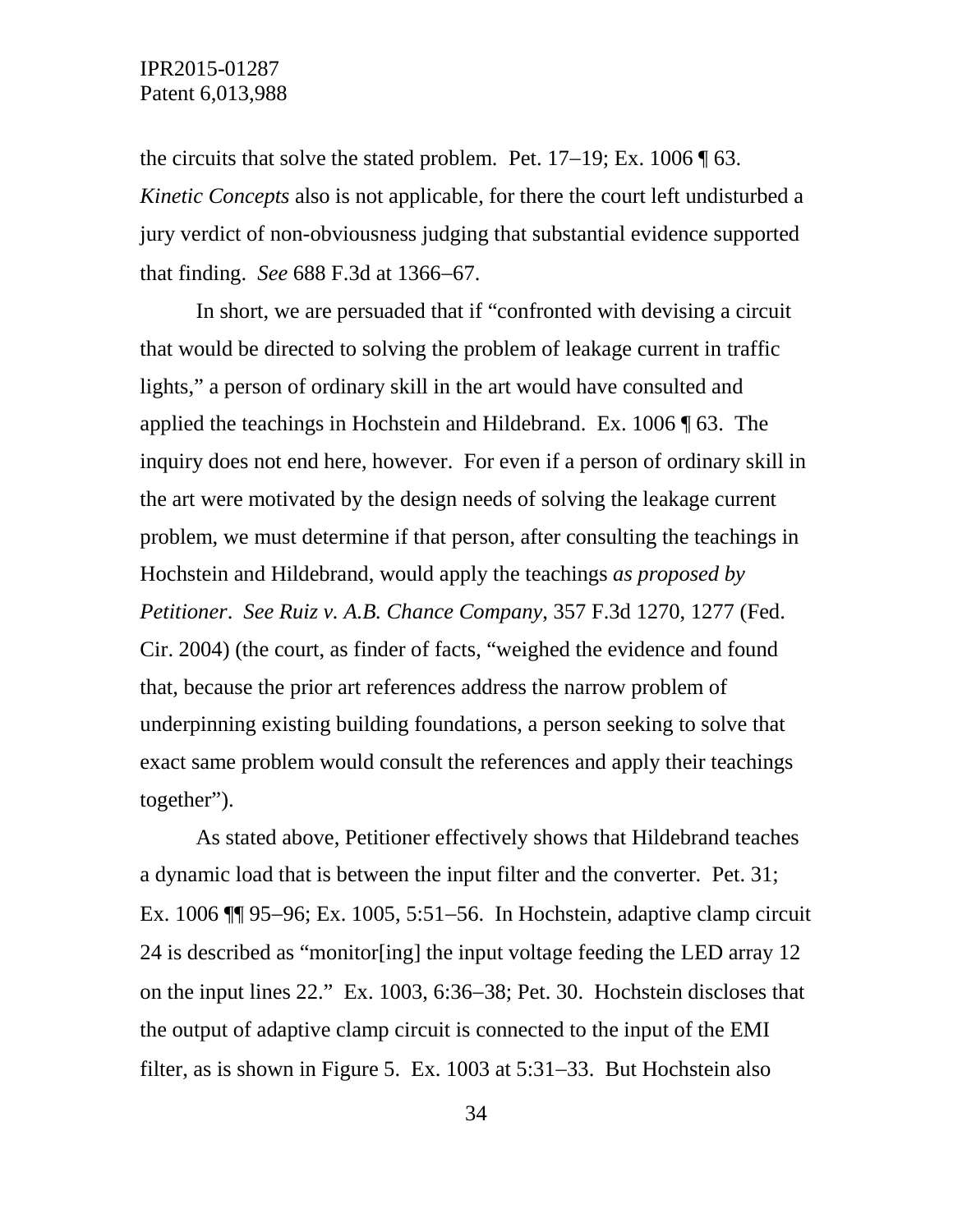discloses adaptive clamp circuit 24 as being "connected to the rectifier input." *Id.* at 3:41−43, 13:47−50. From these disclosures, Petitioner argues that Hochstein's Figure 5 is only illustrative and that Hochstein does not limit the placement of the adaptive clamp circuit with respect to the EMI filter. Pet. 30−31 ("[P]lacement of the adaptive clamp circuit 24 before the EMI filter on the line in Figure 5 is only illustrative."); Reply 2. Although we agree that Hochstein's disclosures do not expressly limit the location of adaptive clamp circuit, Hochstein expressly discloses where to place it. And in Figure 5, the location is not between the EMI filter and the converter. Furthermore, even though the adaptive clamp circuit may be connected to the rectifier input, from this disclosure alone we cannot infer that in such an embodiment the adaptive clamp circuit would be *between* the EMI filter and the converter. For example, we find instructive Hochstein's disclosure that in Figure 5, the half wave power detector circuit "has inputs connected to the inputs of the full wave rectifier 32 at the clamp circuit output lines 26 to monitor the input a.c. power on the power input lines 22 to the power supply 10." Ex. 1003, 11:16−20. Even though Figure 5 depicts the half-wave power detector tapping the input to the EMI filter, Hochstein describes the detector as connected to the inputs of the full wave rectifier. Therefore, in Hochstein's power supply, all circuits shown to the left of the full wave rectifier in Figure 5 are described as being connected to the rectifier. This disclosure however has not been shown to suggest that Hochstein contemplated adaptive clamp circuit to be located anywhere.

To achieve the relocation of Hochstein's adaptive clamp circuit, Petitioner relies on Hildebrand's teachings of the location of the dynamic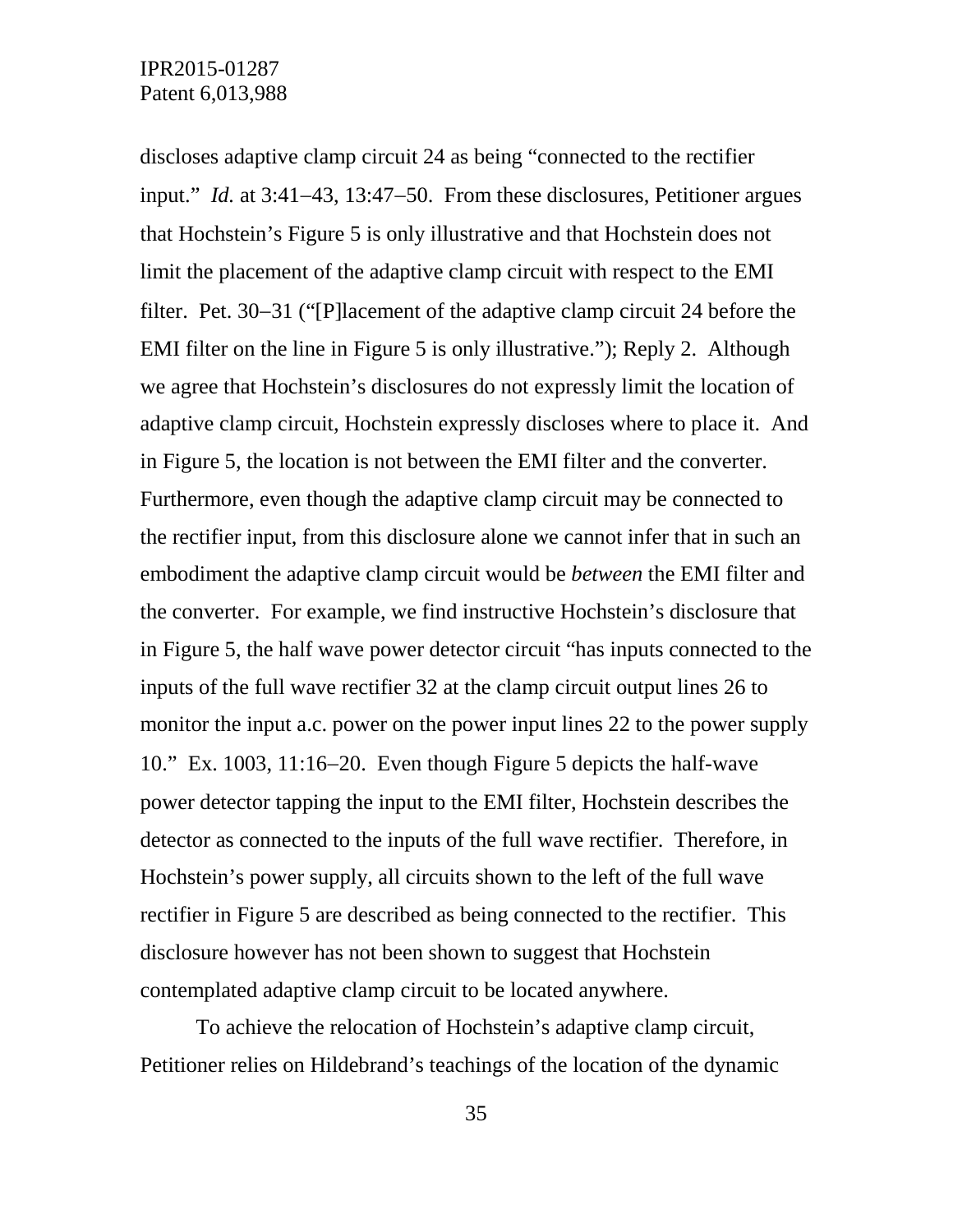$\overline{a}$ 

load and Mr. Tingler's opinion that it would be a matter of design choice to place the adaptive clamp circuit between the EMI filter and the converter. Pet. 18, 31−32; Ex. 1006 ¶ 71; Reply 2−3. Patent Owner argues that Petitioner has failed to meet its burden in this regard because the argument lacks factual support. PO Resp. 12−14. [11](#page-35-0) Specifically, Mr. Tingler's testimony is argued as being conclusory and unsupported by any facts or data, and therefore deserving no weight. *Id.* at 13. We agree that merely asserting placement of adaptive clamp circuit as a "design choice" by itself does not make the claimed invention obvious. Here, however, we have argument and evidence that Hildebrand provides a similar design directed to solving the same problem addressed by Hochstein's adaptive clamp circuit. Pet 18, 31; Ex. 1006 ¶ 71, 95–96. Hildebrand's design offers the dynamic load coupled between an input filter and the converter. Ex. 1006 ¶ 95. Hildebrand's input filter contributes a capacitive filtering and is coupled directly to the connection terminals. Pet. 24; Ex. 1005, 2:29−33; Ex. 1006 ¶ 79. The dynamic load follows the input filter and includes resistors R4−R8, a Zener diode CR5, an NPN transmitter Q2, and a MOSFET transistor Q3. Pet. 31; Ex. 1006 ¶ 95; Ex. 1005, 5:57−60. Dr. Zane, Patent Owner's declarant, opines that the dynamic load in Hildebrand is very different from Hochstein's adaptive clamp circuit because Hildebrand's dynamic load is

<span id="page-35-0"></span><sup>&</sup>lt;sup>11</sup> Patent Owner also argued that the argument was not presented in the Petition. We disagree. In connection with the proffered motivation to combine the teachings of Hochstein and Hildebrand, Petitioner supported the reliance on counteracting the leakage current problem with testimony from its expert on the issue of design choice. Pet. 18.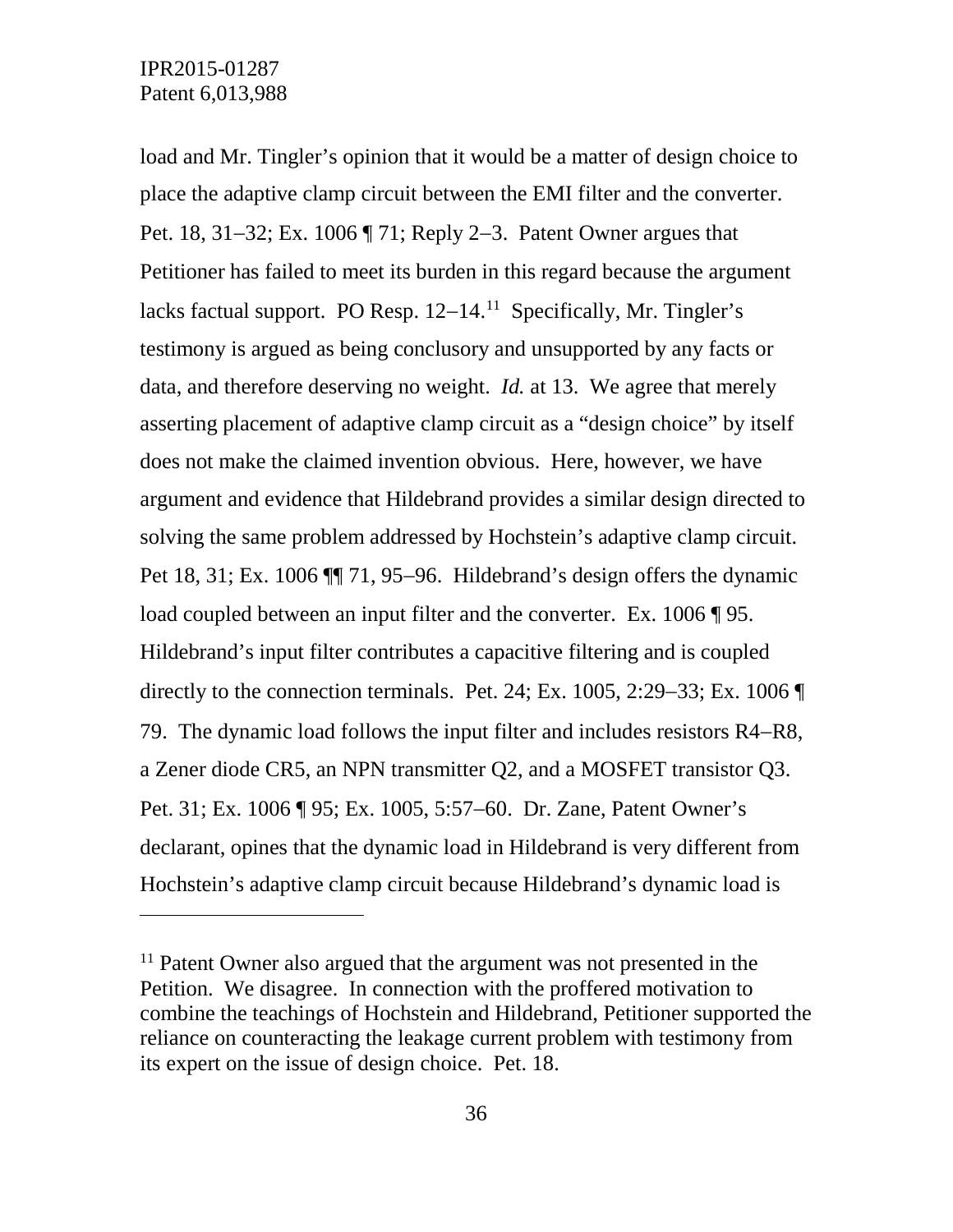sensing a D.C. voltage because it is located after a rectifier circuit. Ex. 2013 ¶¶ 108−109. This distinction, Dr. Zane opines, would not inform a person of ordinary skill in the art to reconfigure the position of Hochstein's adaptive clamp circuit, because in Hochstein the circuit is before the rectifier. *Id.* ¶ 109. Dr. Zane also opines that due to the design implications involved in the front end of a power supply, the differences between Hildebrand and Hochstein "significantly impact component selection, location, and operation from the A.C. input to the power converter" and a person of ordinary skill in the art would "appreciate that it is not possible to simply reconfigure the Hochstein circuit based on the configuration of the Hildebrand circuit." *Id.* ¶¶ 99−101.

One problem with Patent Owner's testimonial evidence is that in view of two references with similar teachings regarding solution to the leakage current problem, the argued distinctions between the two references focus too narrowly on the particular embodiments of the power supply circuitry. Although there is a demand in Hildebrand to design the dynamic load to be responsive to D.C. voltage (as opposed to Hochstein's A.C. input), there is still evidence that one design parameter followed in Hildebrand is to place the leakage-current solving circuitry after the input filter. The various differences between Hochstein and Hildebrand have not been shown to be of particular relevance to selecting whether to place the adaptive clamp circuit after the EMI filter. For example, with regards to the difference between the references' rectifiers, we understand that Hildebrand's dynamic load receives rectified voltage whereas Hochstein's adaptive clamp circuit does not. *See* Ex. 2013 ¶¶ 90−91. There is no evidence in any of the cited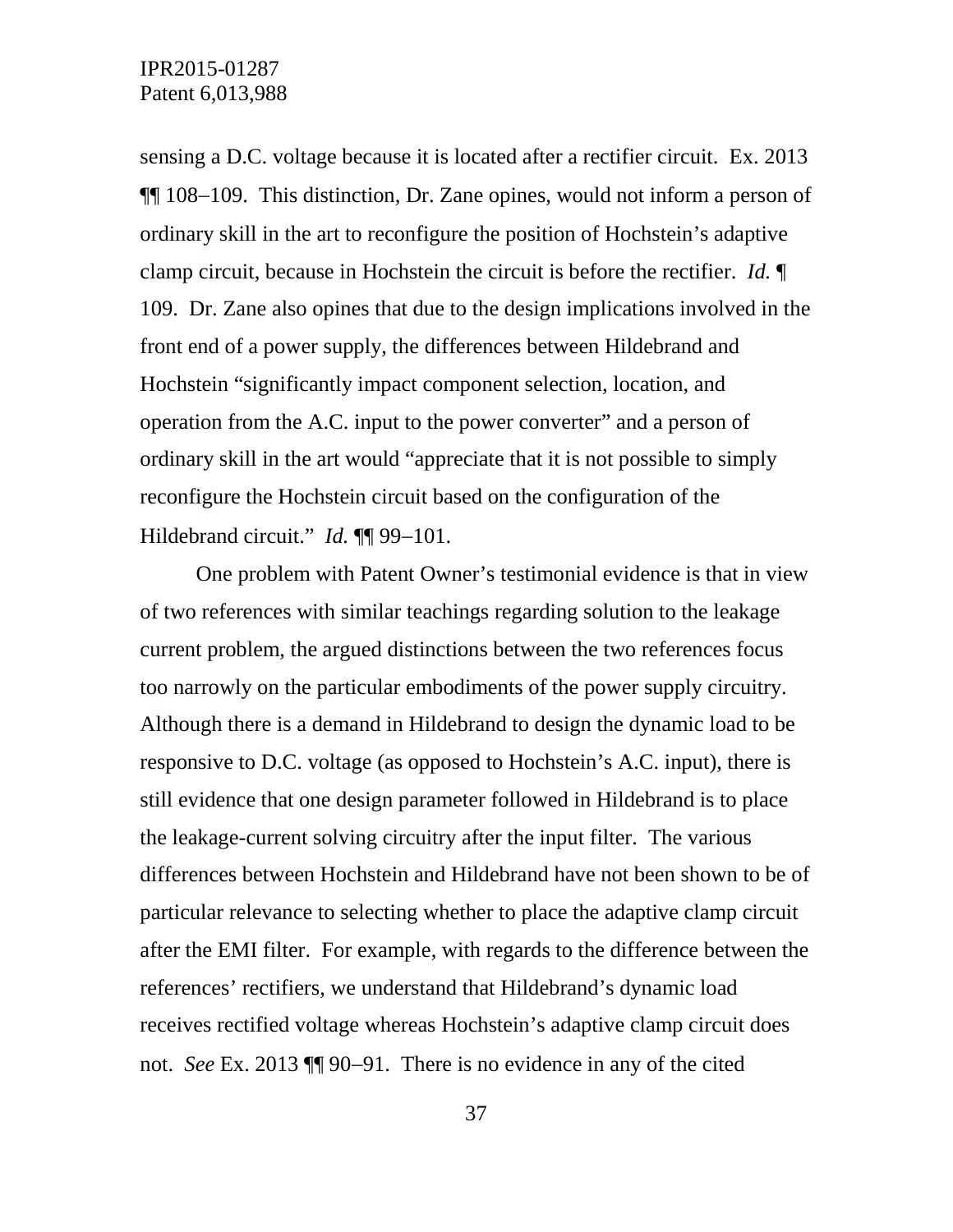references, or in the disclosure of the '988 patent, that the location of a rectifier is of particular importance in determining at what location in the circuitry one would drain the leakage current. Hochstein, for example, because it discloses an AC input, places its adaptive clamp circuit before the rectifier. Hildebrand puts its rectifier before the dynamic load. But these are choices based on the needs for rectified voltage at different stages in these circuits, not on whether the leakage current must be drained before or after the voltage is rectified. In short, although the circuits operate differently with regard to A.C. or D.C. conversion, they still disclose the two possible locations for the circuitry that drains the leakage current: either before an input filter or after an input filter.

#### *i. Hochstein's Intended Purpose*

Faced with evidence of the two possible locations, we now turn to the argument by Patent Owner that Hochstein would not work for its intended purpose if adaptive clamp circuit were to follow the EMI filter. According to Patent Owner, Hochstein "intentionally located adaptive clamp circuit 24 on input lines 22 for several important reasons." PO Resp. 17. Patent Owner supports this statement citing a multitude of paragraphs in Dr. Zane's Declaration. *Id.* For the first proffered reason, Dr. Zane opines that the location of adaptive clamp circuit is emphasized in Hochstein by disclosures of it being adapted to connect to A.C. power lines and for the purpose of not degrading the input power factor, which is a primary purpose of Hochstein. *See* Ex. 2013 ¶¶ 70−72. We are not persuaded by Dr. Zane's opinion in this regard.

38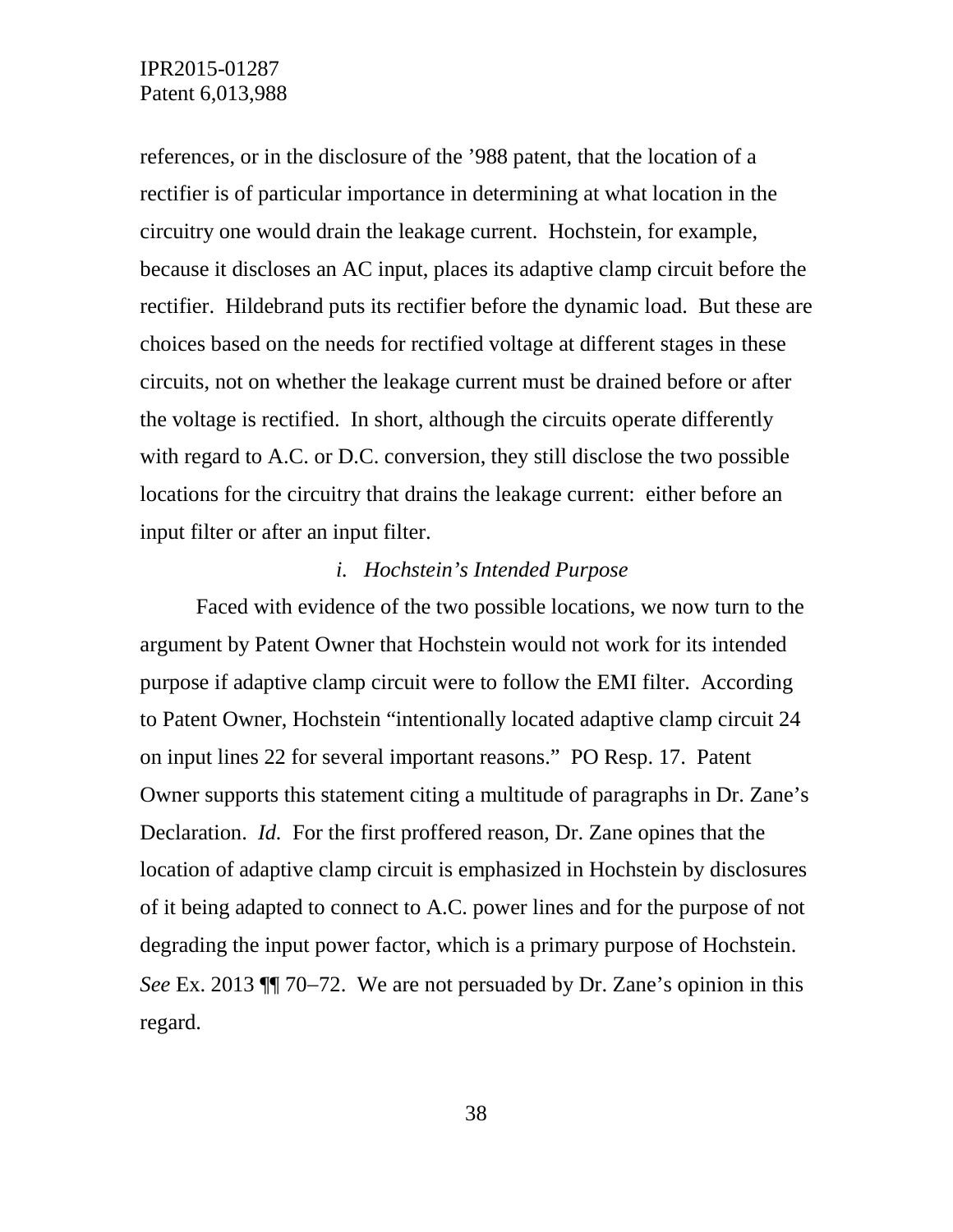We agree that Hochstein discloses that adaptive clamp circuit is coupled to the A.C. input line. We do not agree that its placement as first in the A.C. input line is dictated by Hochstein's disclosure of power factor correction. PO Resp. 20−21. Hochstein states that the advantage of the adaptive clamp circuit is that it "does not influence the power factor reflected at the a.c. input lines 22" because "there are no reactances involved." Ex. 1003, 8:2−3. For this reason, Hochstein states that its adaptive clamp circuit "can of course be used with other types of power supplies where the addition of reactive elements could degrade the power factor." *Id.* at 7:51−53. We find from these disclosures that it is not the particular placement of adaptive clamp circuit that is of particular importance, but rather the type of components that it comprises.

We also find unpersuasive Dr. Zane's opinion regarding the role of adaptive clamp circuit. For example, during cross-examination Dr. Zane testified that Hochstein's adaptive clamp circuit is connected to the A.C. input terminals to "maintain high power factor" and that "it's *possible* that moving the adaptive clamp circuit to other locations could impact power factor." Ex. 1024, 129:2−19 (emphasis added). But we find that Hochstein corrects power factor by including an integrated circuit controller, not by connecting the adaptive clamp circuit to the A.C. input terminals. *See* Ex. 1003, 5:44−50. Indeed, Hochstein describes the adaptive clamp circuit as being designed with a resistor to draw current so it does not interfere with the power factor correction circuit. *Id.* at 6:45−49. On this point, we find unpersuasive Dr. Zane's testimony that relies on a reading of Hochstein alluding to utilizing "reactance free means" as implying that Hochstein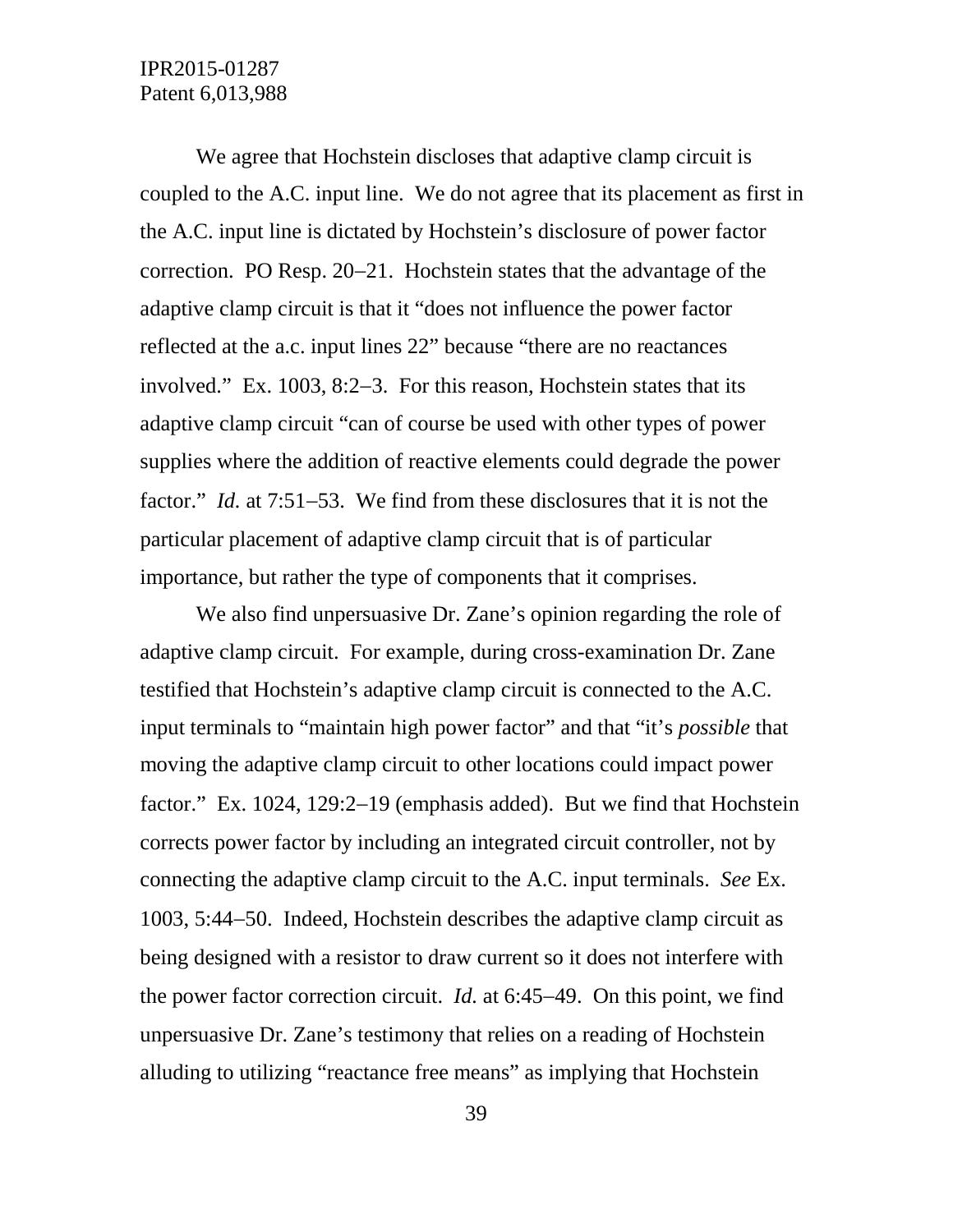requires a "reactance free path" between the adaptive clamp circuit and the input line. *See* Ex. 1024, 147:8−19, 149:15−150:7. Again, we find that Hochstein, in column 8, lines 2−3, discusses the reactance-free design of the adaptive clamp circuit as the reason for not influencing the power factor reflected at the A.C. input. *See, e.g.*, Ex. 1003, 7:32−38 (Hochstein highlighting that the prior art used a capacitor across the line to short circuit, thereby drawing "reactive power and contributing to a poor power factor").

Moreover, we do not find persuasive evidence that moving adaptive clamp circuit would impact power factor. Dr. Zane's statement that it is "possible" is speculative. *See* Ex. 1024, 151:21−152:10. There is no evidence of unexpected reactive power being drawn merely by moving the adaptive clamp circuit. No new reactive components are contemplated in the rearrangement, which is constrained only by Hochstein's description of the adaptive clamp circuit being connected to the input of the rectifier means. *See* Ex. 1003, 12:6−9, 13:47−50; *see also* Ex. 1023 ¶ 11. And to the extent Dr. Zane characterizes the adaptive clamp circuit as having a role in preventing poor power factor other than by comprising reactance-free devices, given that Hochstein describes it as optional, we are unpersuaded by that characterization. *See* Ex. 2013 ¶ 70 (stating that the adaptive clamp circuit performs a function of providing reactance free means "while preventing poor power factors"). The adaptive clamp circuit could not otherwise *prevent* a poor power factor, when Hochstein contemplates embodiments in which the power-factor-corrected power supply does not include the adaptive clamp circuit. *See* Ex. 1003, 7:17−18 ("optional adaptive clamping circuit 24").

40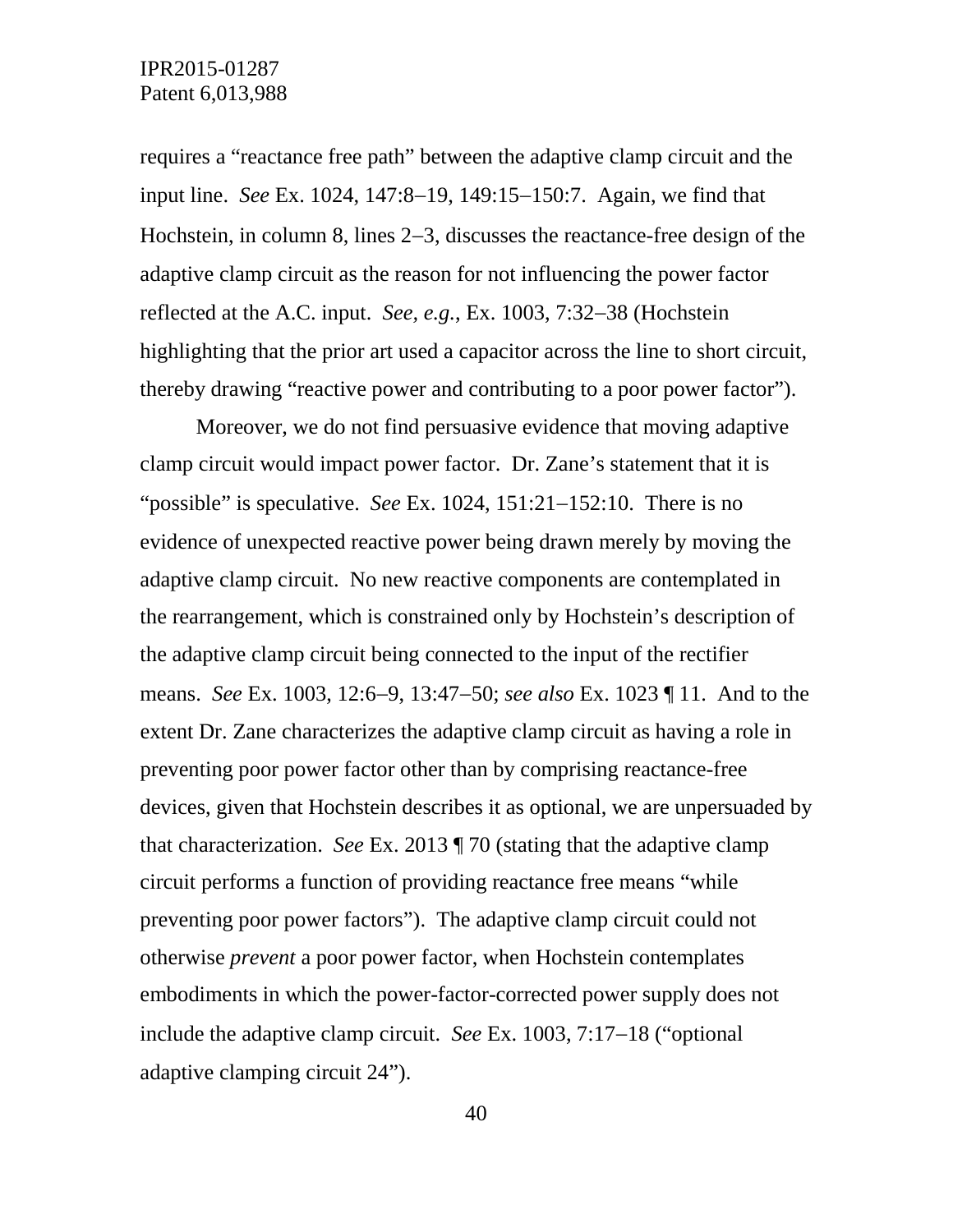As for the second proffered reason, Dr. Zane opines that the EMI filter protects the adaptive clamp circuit from malfunction due to noise injected by the converter. Ex. 2013 ¶¶ 73−75. Because the adaptive clamp circuit has no noise-filtering capability, Patent Owner argues that EMI filter 28 must follow adaptive clamp circuit 24 to protect this circuit from the noise caused by buck/boost converter 38. PO Resp. 18−19. Petitioner disputes that the proposed swap would cause a malfunction. Reply 10−11. In particular, Petitioner argues that Hochstein describes the function of EMI filter 28 as protecting circuitry connected to the *AC grid*, not other circuitry in Hochstein's power supply. *Id.* at 10; Ex. 2051, 33:1−6. Therefore, Hochstein, according to Petitioner, does not teach that its EMI filter protects the adaptive clamp circuit. *Id.* We are persuaded by Petitioner's argument and evidence.

In particular, Hochstein's description of its EMI filter aligns with the use of that filter as known to those of ordinary skill in the art. For example, in *Fundamentals of Power Electronics*, an input filter is used to attenuate conducted electromagnetic interference affecting television, radio reception and nearby electronic equipment. Reply 11 (citing Ex. 2003, 1−2); *see also*  Ex. 2001, 2 ("The input filter on a switching power supply has two primary functions. One is to prevent electromagnetic interference, generated by the switching source from reaching the power line and affecting other equipment."). Hochstein refers to this same EMI interference. Ex. 1003, 2:60−63. When Hochstein describes using EMI filter 28 to keep conducted interference from feeding back into the power lines, we find that Hochstein is not referring to protecting adaptive clamp circuit, but rather the electronic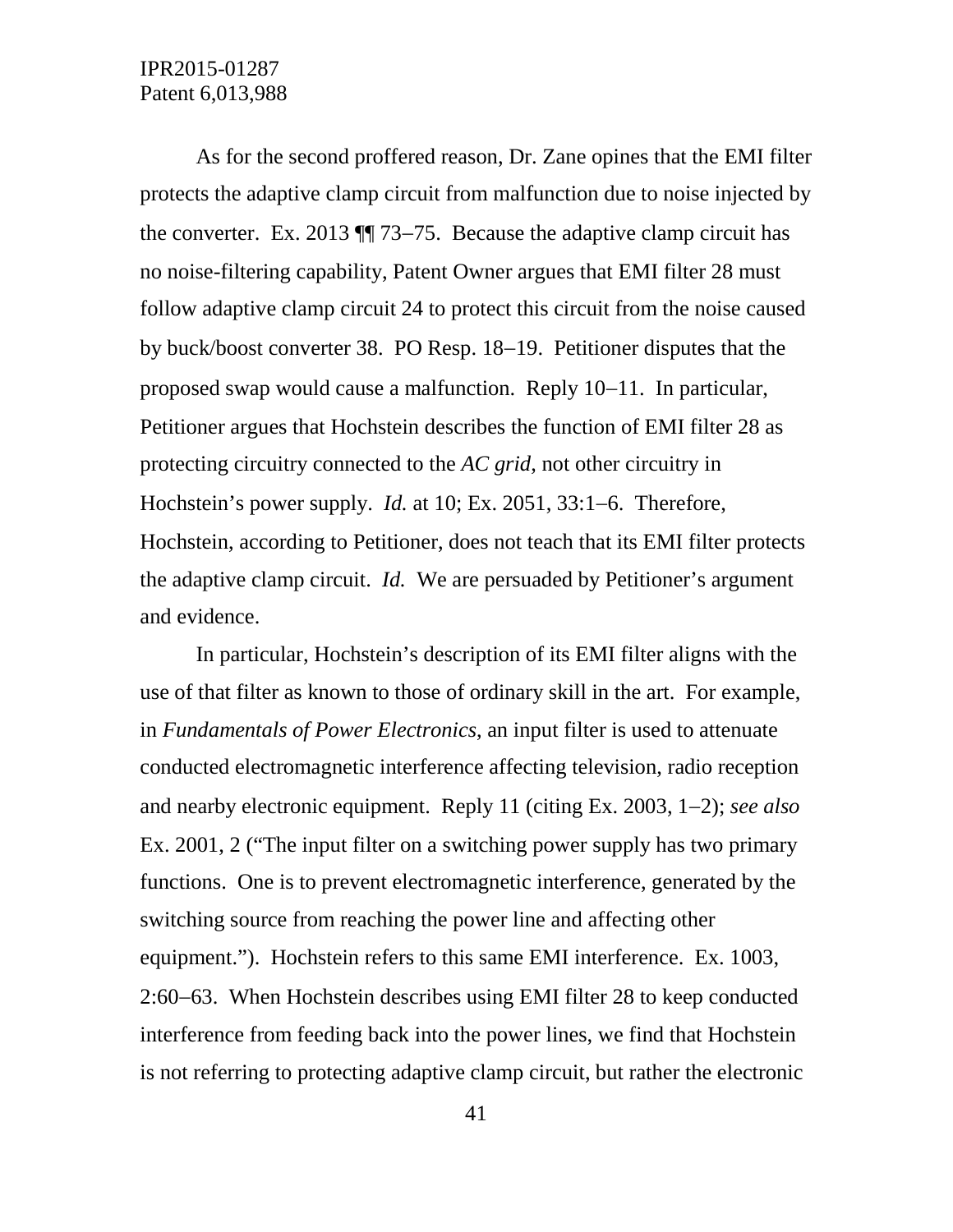devices susceptible to interference by virtue of their coupling to lines of the power grid. *See, e.g.*, *id.* at 1:58−61 ("[M]any utilities are placing limits on permissible power factor and distortion behavior of electrical devices connected to their lines."); *see also* Ex. 2015, 82:18−83:15.

Furthermore, on this point, we have considered the motion for observations on the cross-examination of Mr. Tingler. Paper 51. We have also considered Petitioner's response. Paper 55. At the heart of the parties' disagreement is a dispute as to the extent to which the adaptive clamp circuit would be affected by noise. *See, e.g.*, Paper 51, Observation #2 (Patent Owner pointing out Mr. Tingler's cross-examination testimony that adaptive clamp circuit always monitors the voltage on lines 22); Paper 55, Response to Observation #2 (Petitioner responding that testimony is not inconsistent and citing to testimony regarding the operation of adaptive clamp circuit operating that, when the converter is off, switching harmonics from the converter do not affect the operation of the clamp circuit, *see* Ex. 2051, 65:21−66:21). We find that, in the swapped configuration, there is evidence that adaptive clamp circuit is exposed to noise. Ex. 2051, 52:24−53:21. However, we find that there is also evidence in the record that the noise is not a "malfunctioning" noise as Patent Owner asserts. For example, Mr. Tingler testified on cross-examination that the effect of the noise is dependent on the amplitude of the voltages. *Id.* at 53:22−55:14. Also, Mr. Tingler testified that to the extent there is noise generated by the EMI filter, the magnitude of that noise is significantly smaller than the noise generated by the converter. *Id.* at 57:2−58:7, 67:20−69:13. Also, we credit Mr.

42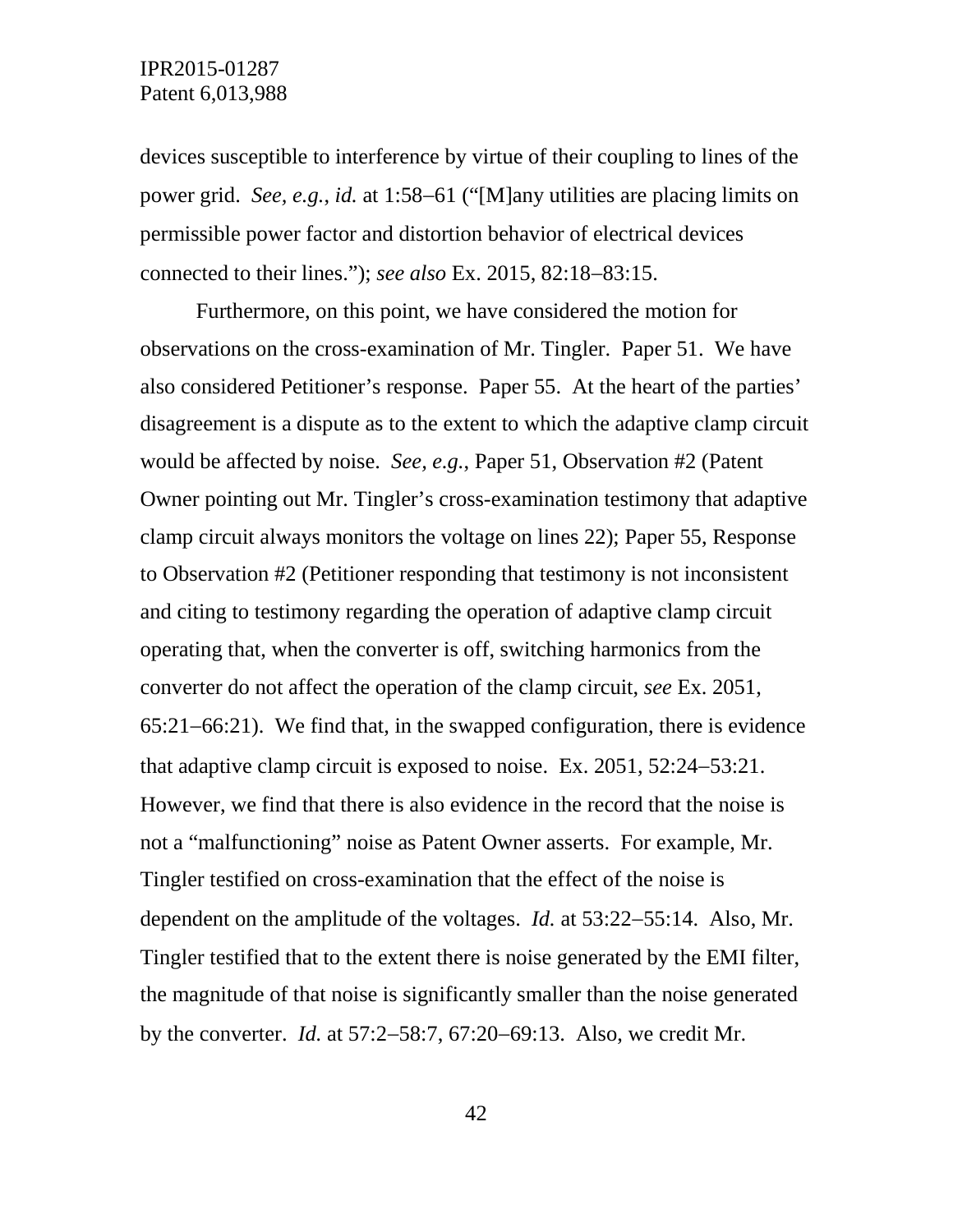Tingler's testimony that these noise variants are identifiable by a person of ordinary skill in the art and can be mitigated. *Id.* at 58:1−7.

The above-described evidence contrasts Dr. Zane's testimony that a person of ordinary skill in the art would not recognize what would be required to have a circuit that works properly in moving the adaptive clamp circuit from Hochstein to other locations. *See* Ex. 1024, 131:8−23, 169:6−170:17 (stating that if a person of ordinary skill in the art makes a swap, "if the only thing they have to work from is Figure 6b, I do believe there are enough questions around how to properly operate this noisy node as well as potential interactions with the EMI filter that for someone of ordinary skill in the art would be beyond their scope"). We are not persuaded by Dr. Zane's testimony.

A person of ordinary skill in the art is not an automaton, lacking creativity and having knowledge restricted to that which is shown in Figure 6b alone. *See KSR*, 550 U.S. at 421 ("A person of ordinary skill is also a person of ordinary creativity, not an automaton."). The person of ordinary skill in the art is presumed to have knowledge of switch-mode power supplies and their use for lighting incandescent and LED light sources. *See supra,* Section II.D. That knowledge includes the teaching so well put in *Fundamentals of Power Electronics*, that "[i]t is nearly always required that a filter be added at the power input of a switching converter." Ex. 2003, 3. That filter can be an EMI filter, as taught in Hochstein and further described in *Fundamentals of Power Electronics*. *See id.* at 4 ("To meet limits on conducted EMI, it is necessary to add an input filter to the converter."). Further, as taught in Hochstein, the job of the EMI filter is to attenuate the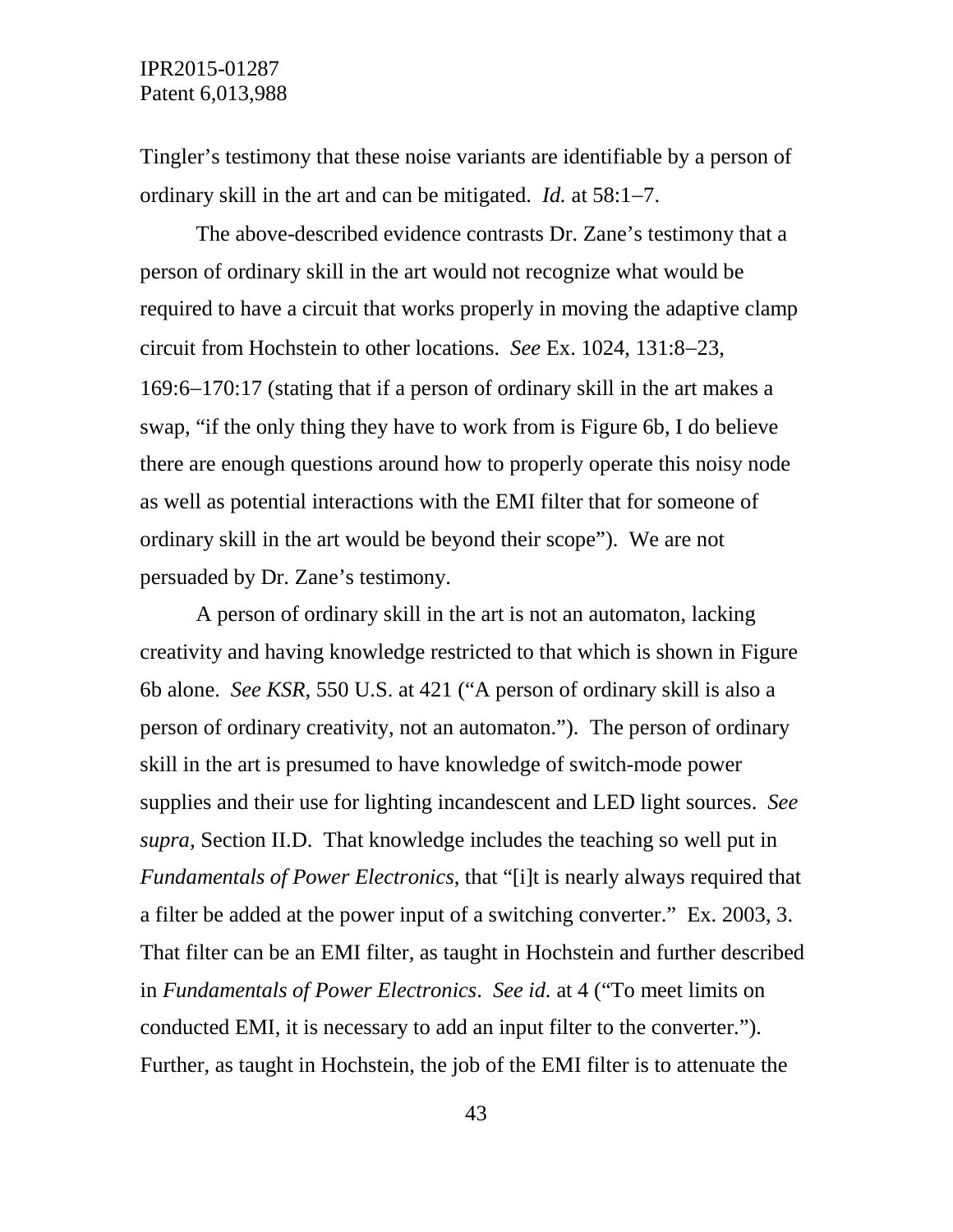$\overline{a}$ 

interference caused by the converter. Ex. 2015, 82:2−17. Hochstein does not show the schematics of its EMI filter. Nor does it teach, as discussed above, that its function is further to filter converter noise that may affect the adaptive clamp circuit. Nevertheless, confronted with the problem of leakage current and the need for an EMI filter, we are persuaded that the fundamental placement of that filter at the power input (as stated in *Fundamentals of Power Electronics*)<sup>[12](#page-43-0)</sup> and its operation is part of the knowledge possessed by a person of ordinary skill in the art. And notwithstanding a "possibility" of some noise affecting the adaptive clamp circuit when swapped with the EMI filter, we do not find credible the testimony of Dr. Zane alleging that this noise puts the adaptive clamp circuit at risk of malfunction. *See* Ex. 2013 ¶ 81; Ex. 1024, 178:15−179:7 ("could cause undesirable behavior"). The adaptive clamp circuit is draining the leakage current when the converter is off. Ex. 2015, 67:5−68:17; Reply 12; Ex. 1023 ¶ 7. Otherwise, the adaptive clamp circuit removes the draining resistor (resistor 60). Ex. 1003, 7:53−8:3. From this operation, we deduce that, when the converter is off, any noise from the converter is at its lowest or absent when the adaptive clamp circuit is supposed to sense the threshold voltage in order to drain the current. This supports the contention that noise

<span id="page-43-0"></span> $12$  We also find instructive on this point evidence that an input filter in a switching power supply also prevents high frequency voltage on the power line from passing through the output of the power supply. Ex. 2001, 2. Therefore, we find that seeking to protect an adaptive clamp circuit from that high frequency voltage would have motivated one of ordinary skill in the art to place an input filter before the adaptive clamp circuit.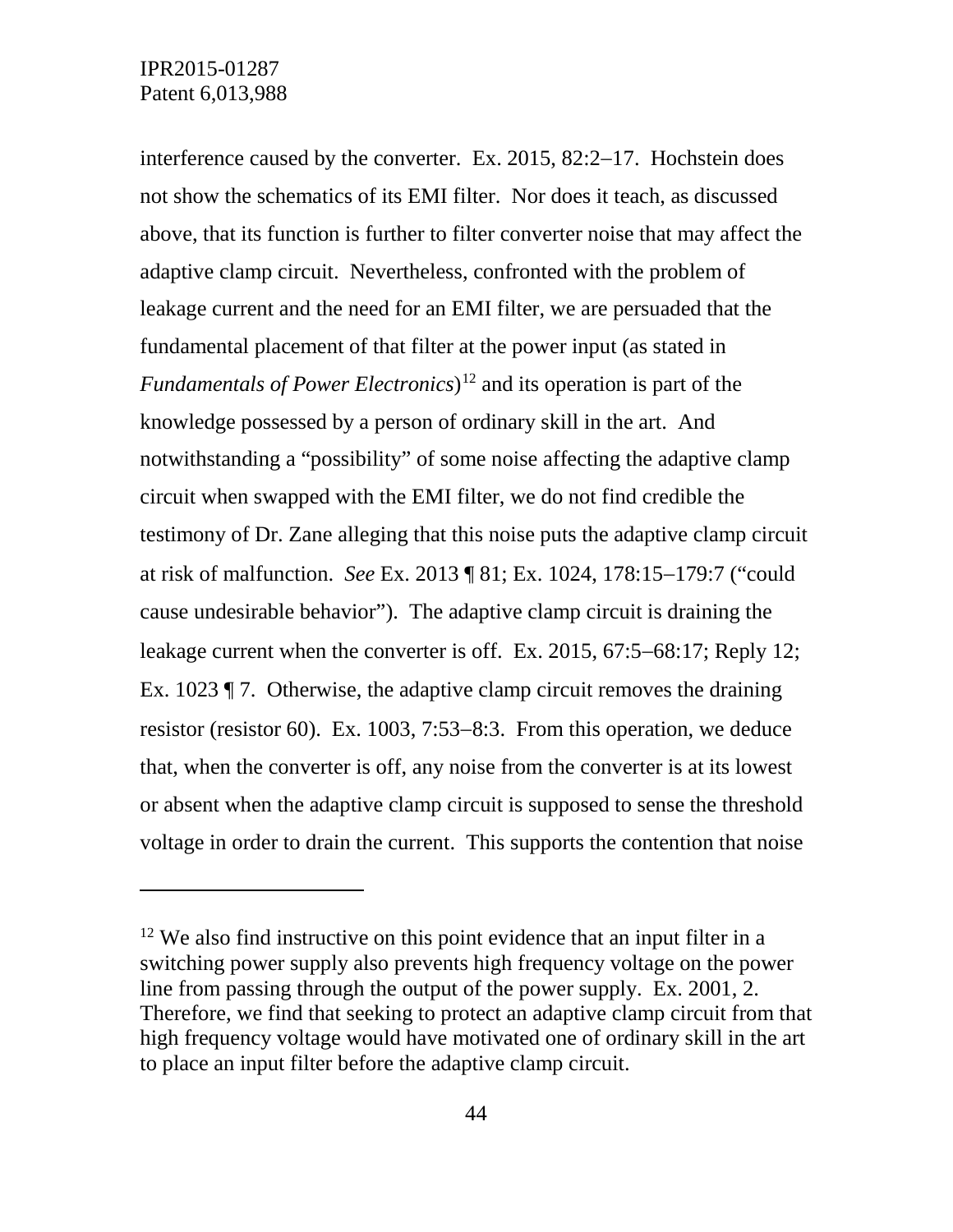would not affect the threshold voltage to cause malfunction. Accordingly, we conclude that it is highly unlikely that adaptive clamp circuit would be affected by noise, and thus malfunction, as Dr. Zane opined. *See* Ex. 1003, 7:53−8:3; Ex. 1023 ¶ 7; Ex. 1006 ¶ 78 ("the swapped placement would not affect the overall function of the system"). In short, we are not persuaded that a person of ordinary skill in the art would be dissuaded from placing the EMI filter first followed by the adaptive clamp circuit because of an alleged risk of malfunction.

#### *ii. Motivation Lacking in Hildebrand*

Patent Owner also argues that Petitioner improperly relies for motivation on Hildebrand by using hindsight, because the only relationship between the asserted references is that they both allegedly include an "input filter means." PO Resp. 23. The argument is not persuasive. Petitioner has not relied on Hildebrand as itself disclosing a motivation to combine its teachings with Hochstein. Nor do we require that Hildebrand itself provide a motivation, as that is not the law. *KSR*, 550 U.S. at 418 ("[T]he [obviousness] analysis need not seek out precise teachings directed to the specific subject matter of the challenged claim, for a court can take account of the inferences and creative steps that a person of ordinary skill in the art would employ.").

As stated above, Petitioner relied on Hildebrand teaching a solution to leakage current where the circuit that solves that problem is not first on the line, but rather, is placed following an input filter. The motivation is not found in the claims, as an application of hindsight would show. Instead, as stated above, the motivation is in the need for a design to solve the leakage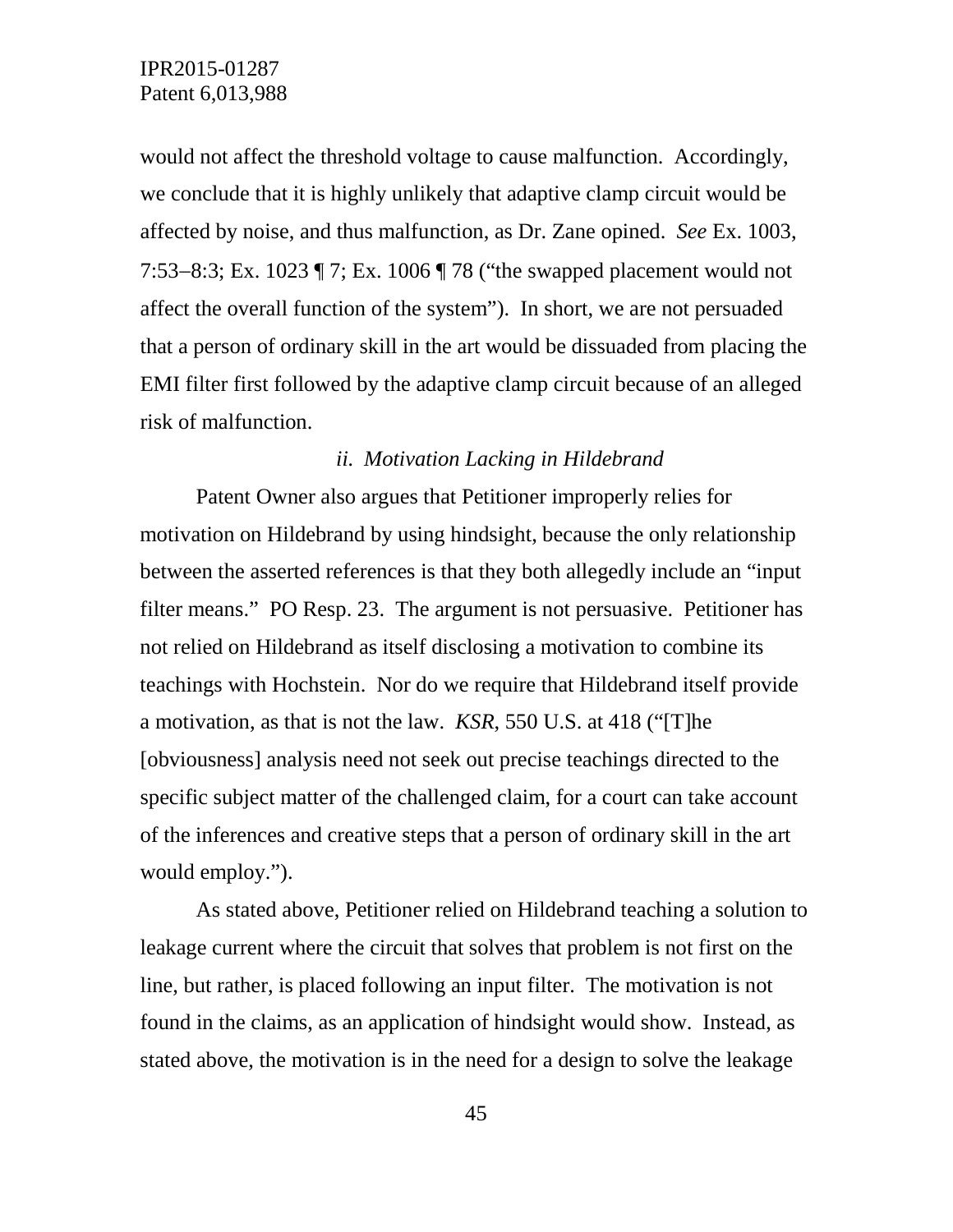current and there is evidence of a finite number of places to arrange the input filter and the self-regulating current-conducting network. *See KSR*, 550 U.S. at 421 ("When there is a design need or market pressure to solve a problem and there are a finite number of identified, predictable solutions, a person of ordinary skill has good reason to pursue the known options within his or her technical grasp."). Furthermore, we found that the Hochstein adaptive clamp circuit and EMI filter would work for the same purposes notwithstanding a swap in their location in Hochstein: to drain the leakage current, when the converter is off, and to protect the circuitry on the AC grid from electromagnetic interference, respectively.

We have rejected above Patent Owner's argument that the result would render Hochstein inoperable for its intended purpose or that the differences between Hochstein and Hildebrand pose a barrier for a person of ordinary skill in the art to consider the references' teachings. *See* PO Resp. 23−30. Although a person of ordinary skill in the art would consider the differences, we find that that a person of ordinary skill in the art would not cast Hildebrand totally aside. Nor are we persuaded that Hochstein disparages the rectifier-capacitor disclosed in Hildebrand. *Id.* at 31. Our analysis is not focused on how to incorporate Hildebrand's circuits into Hochstein or if those particular circuits would work in Hochstein's design. *See In re Keller*, 642 F.2d 413, 425 (CCPA 1981) ("The test for obviousness is not whether the features of a secondary reference may be bodily incorporated into the structure of the primary reference . . . . Rather, the test is what the combined teachings of the references would have suggested to those of ordinary skill in the art." (citations omitted)).

46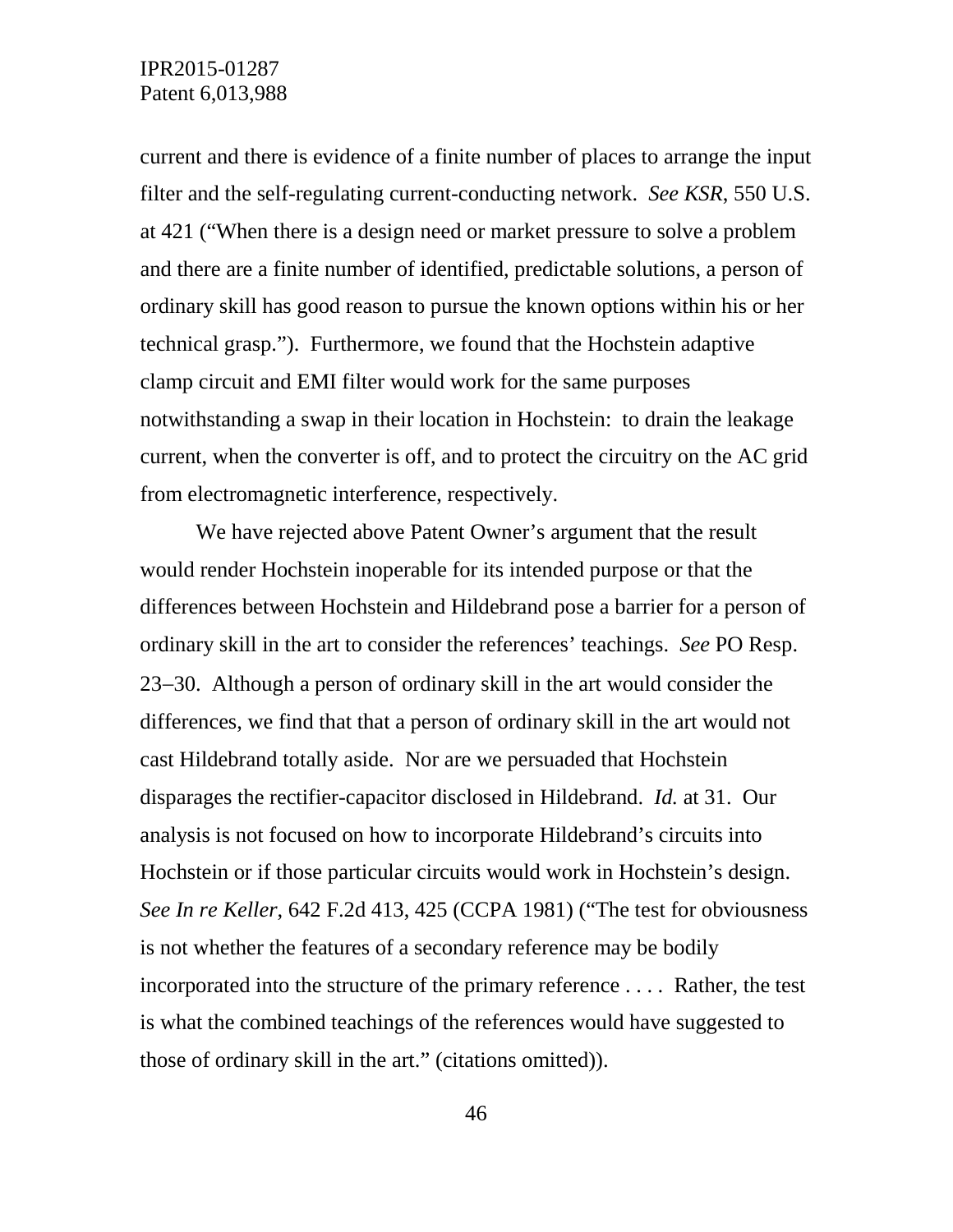$\overline{a}$ 

Instead, we are persuaded, as stated above, that Hildebrand is instructive regarding design considerations for solving the same problem as Hochstein. It teaches a design of a circuit for a dynamic load with a low impedance at low voltage and high impedance at high voltage. Ex. 1005, 5:51−56, 6:9−11. It teaches that the input to that dynamic load is a filtered signal. *Id.* at 2:30−32. Hildebrand's filtered signal is also rectified as it seeks to monitor the leakage current after conversion to D.C. voltage. *Id.* at 2:22−33. Together with the knowledge that it is "nearly always required that a filter be added at the power input of a switching converter" (Ex. 2003, 3) and that a role of EMI filters is to protect the power supply from high frequency voltage coming from the power lines (Ex. 2001, 2), we find that a person of ordinary skill in the art seeking to solve the problem of leakage currents would be motivated to place the EMI filter were needed (at the input)<sup>[13](#page-46-0)</sup> and to place adaptive clamp circuit coupled to the EMI filter's output for purposes of draining the leakage current, as described in Hochstein.

## *iii. Expectation of Success*

Finally, Patent Owner argues that a person of ordinary skill in the art would have no reasonable expectation of success in modifying Hochstein as proposed by Petitioner. PO Resp. 32−34. First, Patent Owner contends that Petitioner failed to explain "how one of ordinary skill [in the art] would have

<span id="page-46-0"></span><sup>&</sup>lt;sup>13</sup> We find this especially persuasive if the person of ordinary skill in the art finds applicable the teaching in Hildebrand of draining the leakage current when dealing with D.C. converted voltage.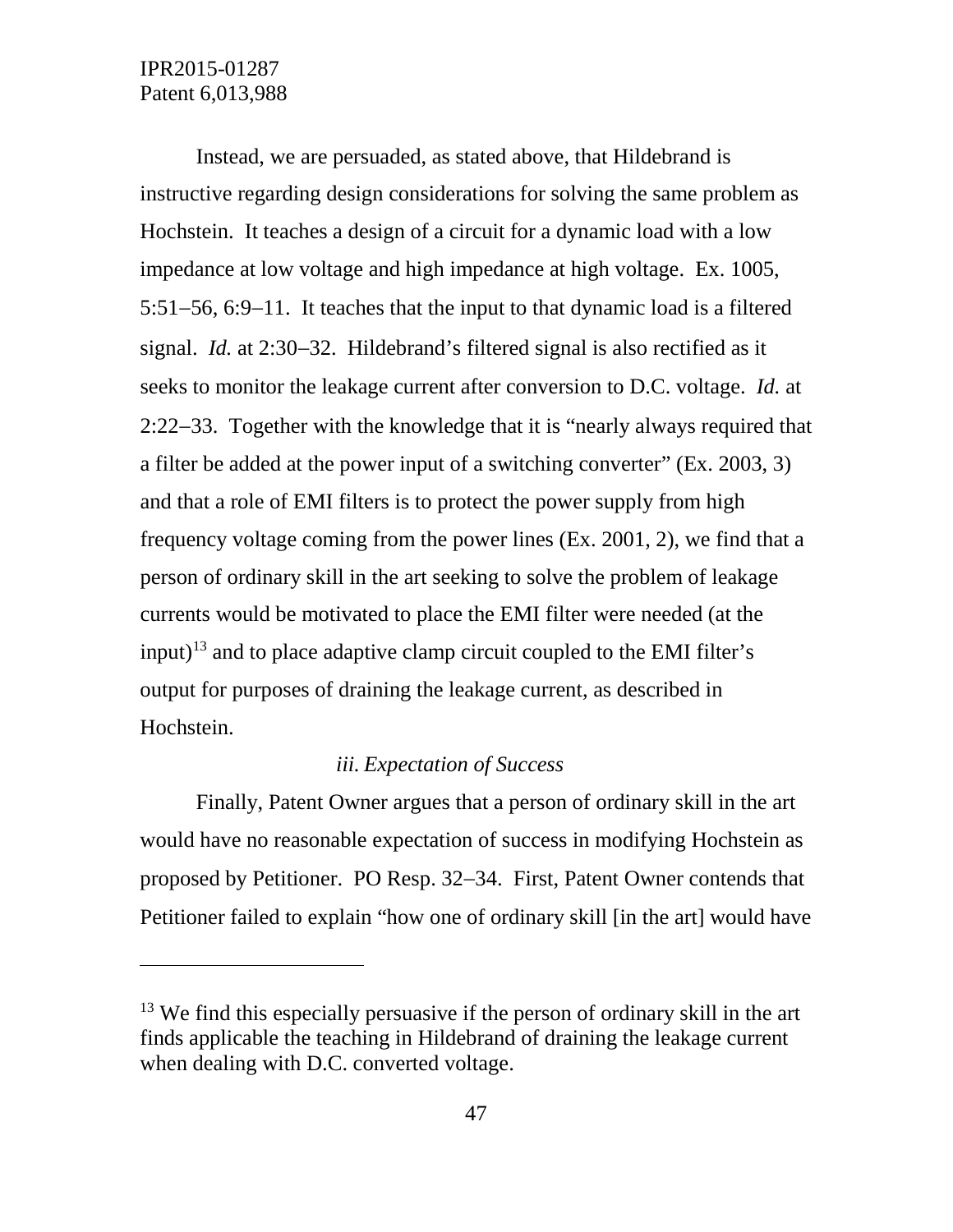a reasonable expectation of success in moving" the adaptive clamp circuit between the EMI filter and the converter in Hochstein. *Id.* at 32. Second, Patent Owner argues that Petitioner proffered an inconsistent theory of unpatentability by proposing two swaps. *Id.* at 32–33. We are not persuaded by Patent Owner's arguments.

As to the first argument, Petitioner proffered argument and declaration testimony of Mr. Tingler that the swap would not affect the overall function of the system. Pet. 23; Ex. 1006 ¶ 78. We take that to mean, in all but name, that Petitioner argued the predictability of the swapped configuration. Upon review of *KSR*, we determine that this is sufficient to support the conclusion that a person of ordinary skill in the art would have the motivation to swap and that it would not affect the overall operation of the power supply. *KSR*, 550 U.S. at 421 ("When there is a design need or market pressure to solve a problem and there are a finite number of identified, predictable solutions, a person of ordinary skill has good reason to pursue the known options within his or her technical grasp."). Both the adaptive clamp circuit and EMI filter would still perform their described functions after the swap. And as stated above, the noise alleged by Patent Owner and allegedly resulting from the swap would not dissuade a person of ordinary skill in the art from pursuing the option.

As to the second argument, Petitioner clarified during oral argument that the challenge of unpatentability contemplates one swap: the EMI filter with the adaptive clamp circuit. Tr. 8:6–10:4. Any other swap indicated in the Petition (at page 26, for example) was in error. *Id.* Accordingly, we see

48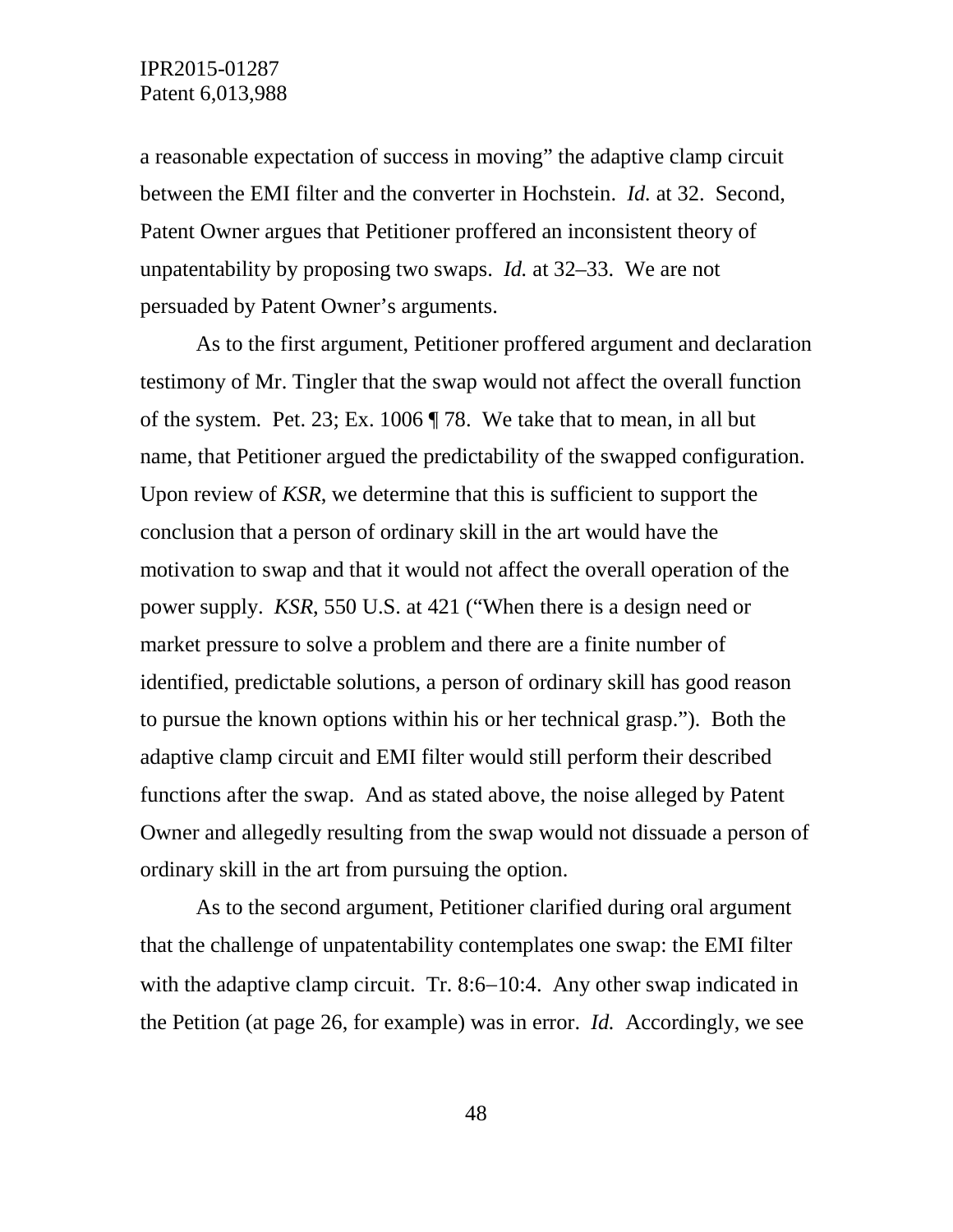this argument as being made in error and abandoned during oral argument. Thus, we need not address Patent Owner's allegations concerning it.

#### *4. Conclusion Regarding Obviousness*

Having considered the argument and evidence presented by both parties, including the information presented in Patent Owner's Motion for Observations and Petitioner's Response to Patent Owner's Motion for Observations, we find that Petitioner has demonstrated by a preponderance of the evidence that claim 1 would have been obvious over Hochstein and Hildebrand, for the reasons stated above. We have credited to a large extent the testimony of Mr. Tingler as discussed above. And we find that Petitioner presented sufficient evidence of a reason to combine the teachings of Hochstein and Hildebrand as discussed above.

With regard to claim 2, which depends from claim 1, Petitioner asserts that Hochstein describes a transistor and a voltage divider, thereby disclosing the further limitation of "the circuit arrangement comprises means [f]or deactivating the self-regulating current-conducting network [w]hen the converter is switched on." Pet. 34−35; Ex. 1003, Fig. 6b, 6:63−7:16; Ex. 1006 ¶ 102. We agree with Petitioner that Hochstein discloses the limitation. Accordingly, we determine that Petitioner has demonstrated by a preponderance of the evidence that claim 2 would have been obvious over Hochstein and Hildebrand.

#### F. ANTICIPATION GROUND

Petitioner asserts that claim 1 is anticipated by Perry. Pet. 35−45. Patent Owner argues that Perry (1) is not prior art; and (2) does not disclose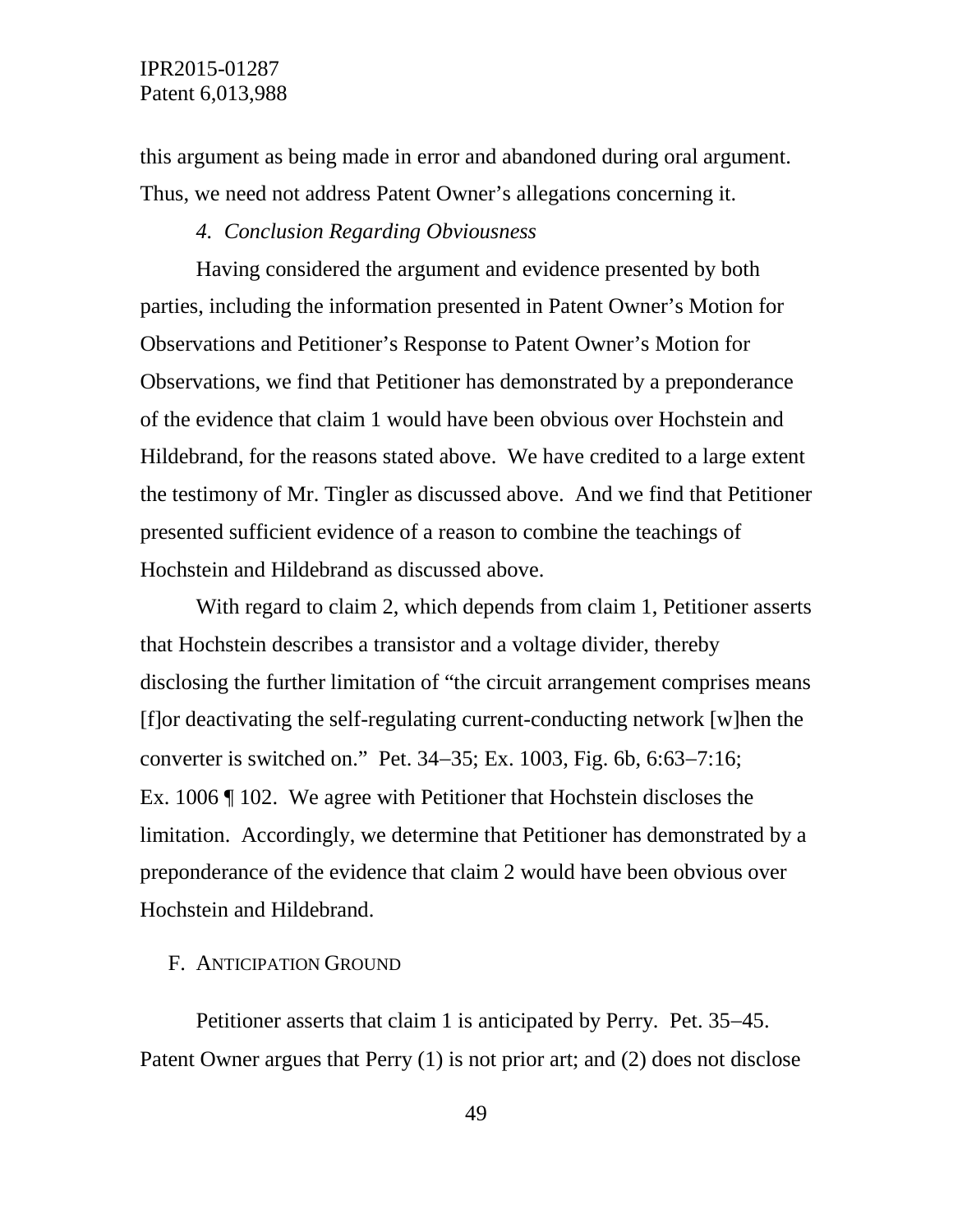the input filter means. PO Resp. 34−59. We agree with Patent Owner that Perry does not disclose the input filter means. First, we review a summary of Perry.

## *1. Overview of Perry (Ex. 1004)*

Perry is directed to a circuit for interfacing between a conventional traffic signal's control monitor and a plurality of LEDs. Ex. 1004, [57], Abstract. Perry's circuit includes a power factor corrected current source for driving the LEDs. *Id.* at 2:55−56. It also includes a circuit that short circuits incoming current that is below a certain value, indicating signal light turn off, and that opens up when the incoming current exceeds this value, indicating signal light turn on. *Id*. at 2:54–67, 7:58–59. Figure 11A, shown below, illustrates switching circuit 68.



As shown in Figure 11A above, Perry addresses voltage surges on the input line by providing line fuse 72 and metal oxide varistor (MOV) 172. *See id*. at 9:61–63, Fig. 11A. Perry explains further,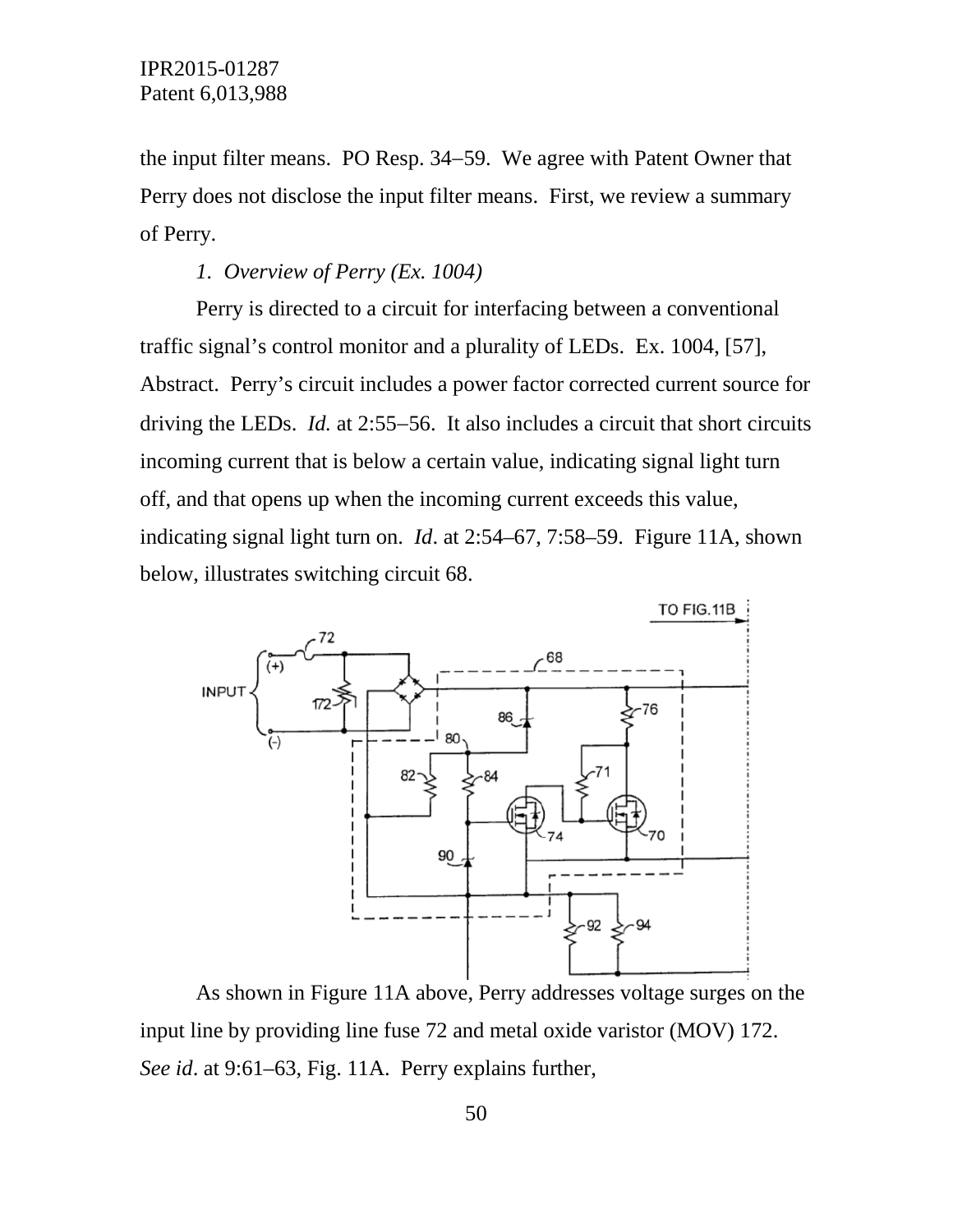The MOV 172 can react to over voltage situations in a few nanoseconds to absorb an energy spike of up to 42 joules. If the over voltage situation lasts for very long, fuse 72 will open. Thus, in the case of short term spikes, MOV 172 acts as a clamp to protect the remaining circuitry. If this spike is of sufficient duration, fuse 72 will open before MOV 172 reaches its maximum energy dissipation.

*Id.* at 9:63–10:3.

#### *2. Discussion*

Our construction of "input filter means" requires that the filter reject or transmit a signal as a function of the frequency of that signal. *See supra*  Section II.A. Perry discloses metal oxide varistor ("MOV") 172, which Petitioner asserts as disclosing the "input filter means." Pet. 37−38 ("A varistor is a filter.... [It] is used in Perry for suppression of voltage surges."). Petitioner argues that Perry's varistor is designed to "reject high frequency spikes of voltage surges." *Id.* at 38 (citing Ex. 1006 ¶ 112). Petitioner also proffers further evidence that persons of ordinary skill would consider a varistor as a filter. Reply 22−23 (providing a Littelfuse application note stating that varistors are used for filtering, and a Philips patent that includes a varistor as part of an input filter).

Patent Owner offers a contrary view of Perry. Specifically, Patent Owner counters that a varistor is a "voltage dependent" resistor, suppressing voltage based on voltage amplitude, not as a function of frequency. PO Resp. 52. Put simply, the varistor clips the input signal when the voltage exceeds a certain threshold, but otherwise, allows the input signal to be transmitted through unchanged. *See* PO Resp. 53−54. Neither the clipping nor the transmission has been shown to be performed selectively on any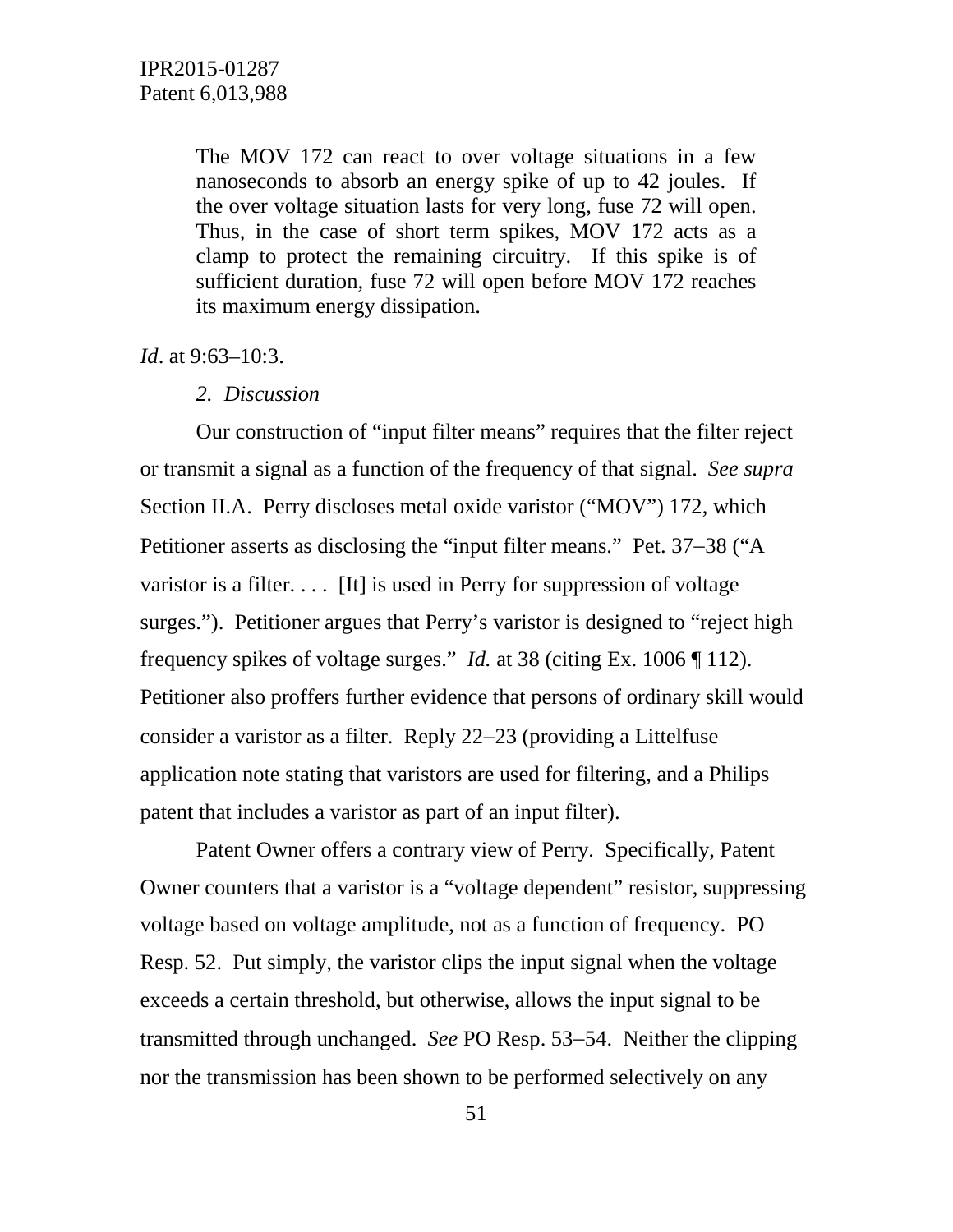frequency interval. Nor is it performed as a function of frequency. The only signal parameter operating on whether the varistor will behave as a "filter" is the voltage amplitude. Based on these findings, we reject Petitioner's contention that Perry discloses the "input filter means."

Furthermore, the evidence presented by Petitioner is unpersuasive. A varistor is used to divert transients from the load by clamping the voltage. *See, e.g.*, Ex. 1014, 1 (describing transient suppressor devices). The varistor, however, does not attenuate transients. *See id.* ("Attenuating a transient ... is accomplished with filters . . . [which is] generally of the low pass type, attenuates the transient (high frequency) and allows the signal of power flow (low-frequency) to continue undisturbed."). The clamping occurs because of the rise of voltage drop due to the increased current. *Id.* Although there may be capacitance associated with a varistor (*id.* at 7−8), Perry makes no mention of its use or contribution to the disclosed circuit, and Petitioner does not describe Perry other than to attribute suppression of voltage spikes to the varistor.

As for the Philips patent (Ex. 1013), we find that the varistor described there does not alter our findings above. Exhibit 1013 at column 3, lines 26−20 describe the varistor as part of an input filter. Other components are listed which also perform filtering (rectifier and  $\pi$  filter). Therefore, we do not credit Exhibit 1013 with a persuasive disclosure of Philips referring to a varistor as an "input filter means," within the meaning given in the '988 patent.

Because we find that Perry does not disclose the "input filter means," we determine that Petitioner has not demonstrated by a preponderance of the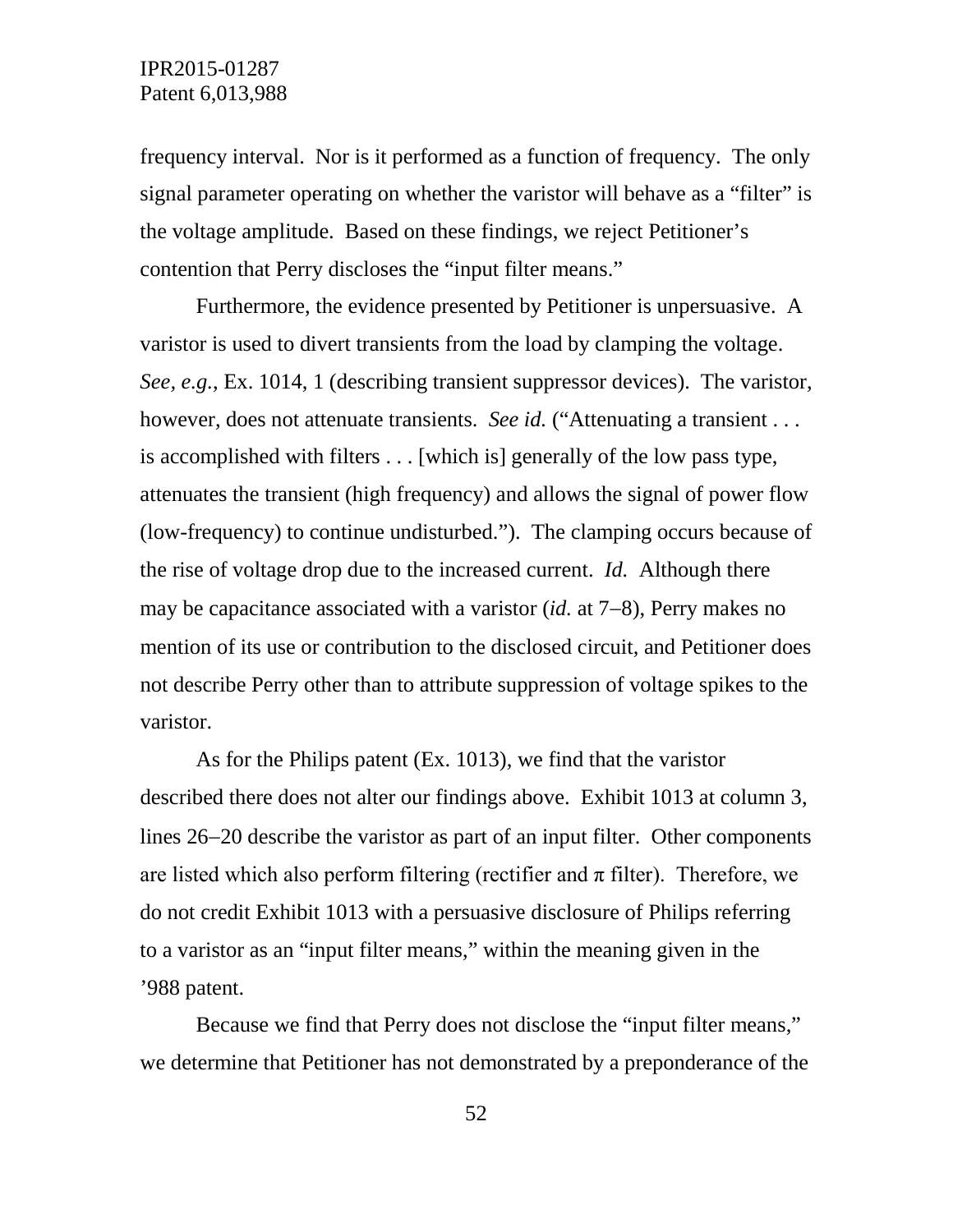evidence that Perry anticipates claim 1 of the '988 patent. Accordingly, we need not determine whether Perry antedates the '988 patent.

#### G. MOTION TO EXCLUDE

Petitioner seeks to exclude statements in declarations proffered by Patent Owner in support of its contention that the '988 patent was reduced to practice before the critical date of Perry. Paper 45. In particular, Petitioner seeks to exclude statements in the Declaration of John De Clercq, Exhibit 2040, as hearsay. Paper 45, 1−7. Patent Owner filed an opposition (Paper 50) and Petitioner replied (Paper 54).

The Motion to Exclude is denied as moot, because that evidence is not relied upon in reaching our determination that claims 1 and 2 of the '988 patent are unpatentable.

#### III. CONCLUSION

For the foregoing reasons, we conclude that Petitioner *has shown* by a preponderance of the evidence that claims 1 and 2 of the'988 patent are unpatentable as obvious over Hochstein and Hildebrand. We determine that Petitioner has not shown by a preponderance of the evidence that claim 1 of the '988 patent is anticipated by Perry. Petitioner's Motion to Exclude is denied as moot.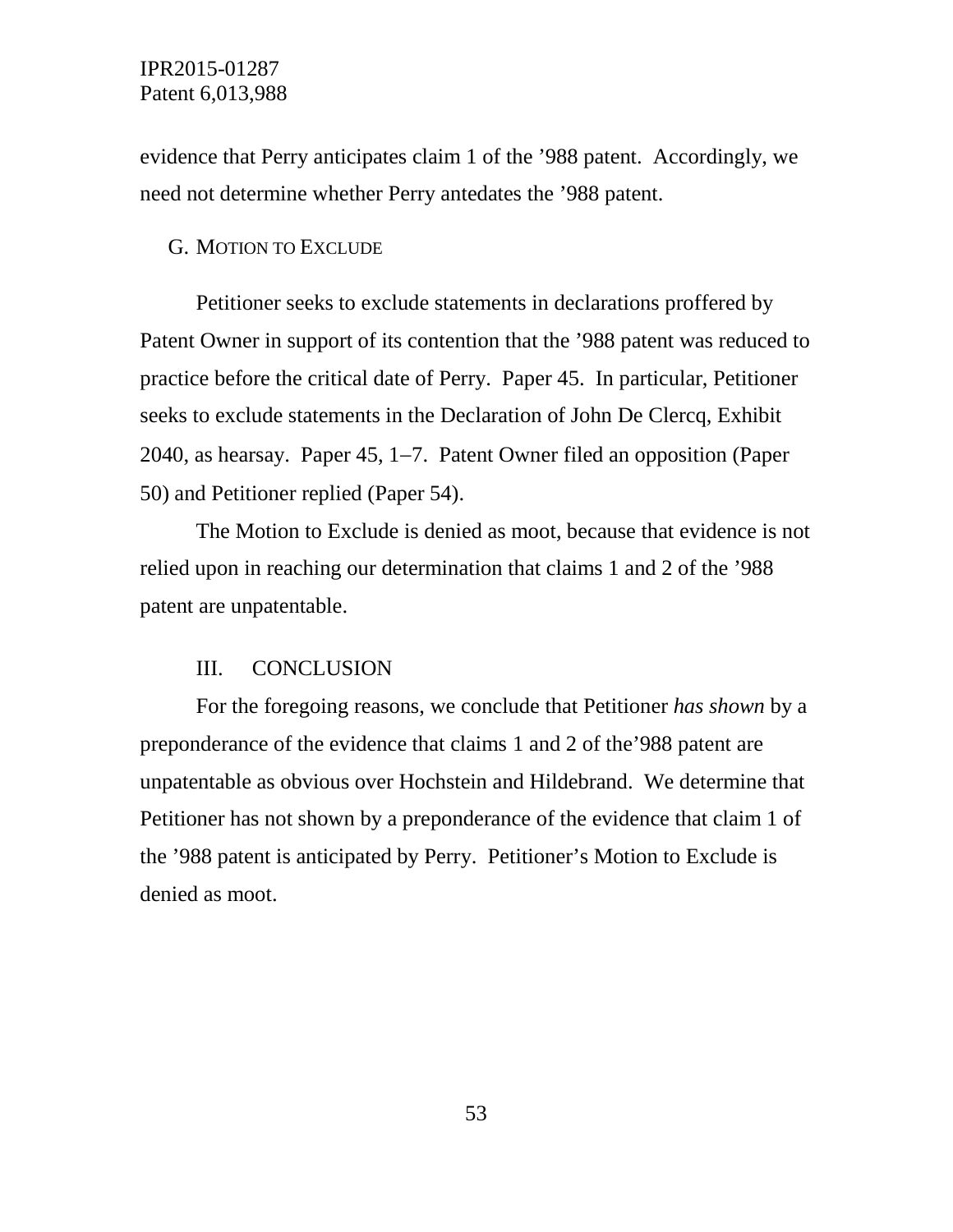# ORDER

In consideration of the foregoing, it is hereby:

ORDERED that claims 1 and 2 of the '988 patent are unpatentable;

and

FURTHER ORDERED that, because this is a Final Written Decision, parties to the proceeding seeking judicial review of the decision must comply with the notice and service requirements of 37 C.F.R. § 90.2.